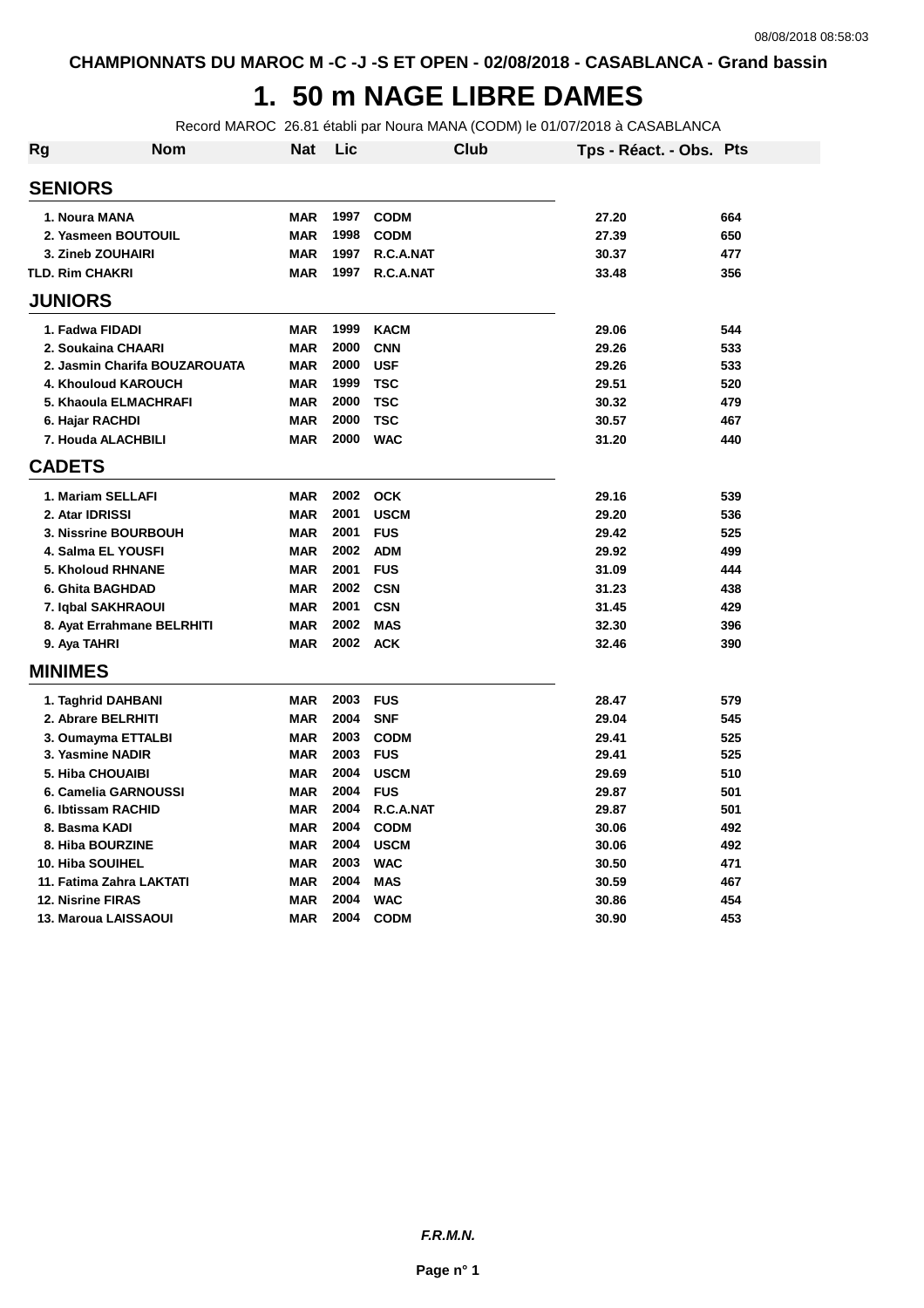#### **2. 50 m NAGE LIBRE MESSIEURS**

Record MAROC 22.35 établi par Mehdi AYOUBI (CODM) le 04/08/2017 à MONTREAL

| <b>Rg</b>                  | <b>Nom</b>                       | <b>Nat</b> | Lic  |               | Club | Tps - Réact. - Obs. Pts |     |
|----------------------------|----------------------------------|------------|------|---------------|------|-------------------------|-----|
| <b>SENIORS</b>             |                                  |            |      |               |      |                         |     |
| 1. Mehdi AYOUBI            |                                  | <b>MAR</b> | 1998 | <b>CODM</b>   |      | 22.56                   | 796 |
|                            | 2. Souhail HAMOUCHANE            | <b>MAR</b> | 1997 | <b>CODM</b>   |      | 23.98                   | 663 |
|                            | 3. Nader ELBECHARI               | <b>MAR</b> | 1995 | <b>CODM</b>   |      | 24.55                   | 618 |
| 4. Yusuf TIBAZI            |                                  | <b>MAR</b> | 1996 | R.C.A.NAT     |      | 24.70                   | 607 |
| 5. Bakr KZIBER             |                                  | <b>MAR</b> | 1998 | <b>CODM</b>   |      | 24.76                   | 602 |
| 6. Saad BENNANI            |                                  | <b>MAR</b> | 1996 | <b>FUS</b>    |      | 25.01                   | 584 |
|                            | 7. Mohamed OUAHMID               | <b>MAR</b> | 1998 | <b>ADM</b>    |      | 25.45                   | 554 |
|                            | 8. Hamza DAHBI SKALI             | <b>MAR</b> | 1998 | <b>CSN</b>    |      | 25.91                   | 525 |
| 9. Yahya SOULHI            |                                  | <b>MAR</b> | 1998 | <b>ADM</b>    |      | 26.14                   | 512 |
| 10. Souhail RHAFIRI        |                                  | <b>MAR</b> | 1998 | A.S.F.A.R     |      | 26.23                   | 506 |
|                            | 11. Zouhair EL KHALFI            | <b>MAR</b> | 1993 | R.C.A.NAT     |      | 26.44                   | 494 |
| 12. Hatim LAFKIHI          |                                  | <b>MAR</b> | 1995 | <b>TSC</b>    |      | 26.47                   | 493 |
|                            | <b>13. Ahmed BENNAJEH</b>        | <b>MAR</b> | 1998 | <b>CSE</b>    |      | 26.52                   | 490 |
|                            | <b>14. Mohamed CHEQBOUB</b>      | <b>MAR</b> | 1992 | KACM          |      | 26.60                   | 486 |
| <b>JUNIORS</b>             |                                  |            |      |               |      |                         |     |
|                            |                                  |            |      |               |      |                         |     |
|                            | <b>1. Sami HAMOUCHANE</b>        | <b>MAR</b> | 2000 | <b>CODM</b>   |      | 25.15                   | 575 |
|                            | 2. Ahmed Wdia BELAFKIH           | MAR        | 1999 | A.S.F.A.R     |      | 25.22                   | 570 |
| 3. Ali SADOUK              |                                  | <b>MAR</b> | 1999 | <b>USF</b>    |      | 26.20                   | 508 |
|                            | 4. Hamza ALAOUI MORTAJI          | <b>MAR</b> | 2000 | <b>ASNS</b>   |      | 26.54                   | 489 |
|                            | 5. Ilyas Abdesslam EL BOUAZZAOUI | <b>MAR</b> | 1999 | <b>ASS</b>    |      | 27.82                   | 424 |
| <b>NC. Soufiane CHAARI</b> |                                  | <b>MAR</b> | 1999 | <b>CNN</b>    |      | Frf n.d.                |     |
| <b>NC. Samy BOUTOUIL</b>   |                                  | <b>MAR</b> | 2000 | <b>CODM</b>   |      | Frf n.d.                |     |
| <b>NC. Oussama ALIOUI</b>  |                                  | <b>MAR</b> | 2000 | <b>OCS</b>    |      | Frf n.d.                |     |
| <b>CADETS</b>              |                                  |            |      |               |      |                         |     |
| 1. Ali HEMRI               |                                  | <b>MAR</b> | 2001 | <b>FUS</b>    |      | 24.26                   | 640 |
| 2. Ali MSOUGAR             |                                  | <b>MAR</b> | 2001 | <b>FUS</b>    |      | 24.46                   | 625 |
|                            | 3. Abdelmoughit MAMDOUH          | <b>MAR</b> | 2002 | <b>ADM</b>    |      | 25.52                   | 550 |
| 4. Younes REDA             |                                  | <b>MAR</b> | 2002 | <b>WAC</b>    |      | 25.65                   | 542 |
| 5. Ouissam NAJIH           |                                  | <b>MAR</b> | 2002 | <b>KACM</b>   |      | 25.79                   | 533 |
|                            | 6. Anas BENYAHYA                 | <b>MAR</b> | 2001 | <b>FUS</b>    |      | 26.23                   | 506 |
| 7. Ilyas BOUDENE           |                                  | <b>MAR</b> | 2001 | <b>MAS</b>    |      | 26.28                   | 504 |
| 8. Nizar BANSAR            |                                  | MAR        | 2001 | R.C.A.NAT     |      | 26.54                   | 489 |
|                            | 9. Omar HASSOUNI                 | MAR        | 2001 | <b>ADM</b>    |      | 26.75                   | 477 |
|                            | 10. Yassine EL OMARI             | MAR        | 2002 | <b>MAS</b>    |      | 26.92                   | 468 |
| 11. Ali KAMIL              |                                  | MAR        | 2002 | <b>WAC</b>    |      | 27.32                   | 448 |
| <b>MINIMES</b>             |                                  |            |      |               |      |                         |     |
|                            | 1. Mohamed Taha MALKI            | MAR        | 2003 | <b>FUS</b>    |      | 25.66                   | 541 |
|                            | 2. Adam SEDDOUK                  | <b>MAR</b> | 2003 | <b>CODM</b>   |      | 25.98                   | 521 |
| 3. Salim FRIKECH           |                                  | MAR        | 2004 | <b>CODM</b>   |      | 26.05                   | 517 |
| 4. Anir SADIQUI            |                                  | <b>MAR</b> | 2003 | <b>USCM</b>   |      | 26.20                   | 508 |
|                            | 5. Adnane BENADADA               | MAR        | 2003 | <b>SNF</b>    |      | 27.08                   | 460 |
|                            | 6. Mohamed Badr OUAMMOU          | <b>MAR</b> | 2004 | <b>WAC</b>    |      | 27.09                   | 460 |
| 7. Sami SAMRAH             |                                  | MAR        | 2003 | <b>CODM</b>   |      | 27.12                   | 458 |
|                            | 8. Youssef KARADA                | MAR        | 2003 | <b>ASAMIN</b> |      | 27.74                   | 428 |
|                            | 8. Walid DEQQAOUI                | MAR        | 2003 | <b>USF</b>    |      | 27.74                   | 428 |
|                            | 10. Rayane BOUHAFS               | MAR        | 2003 | <b>FUS</b>    |      | 28.03                   | 415 |
|                            | 11. Aymen TAJEDDINE              | <b>MAR</b> | 2003 | <b>CNCS</b>   |      | 28.08                   | 413 |
|                            | 12. Anas QOUANANE                | <b>MAR</b> | 2003 | <b>JIHA</b>   |      | 28.27                   | 404 |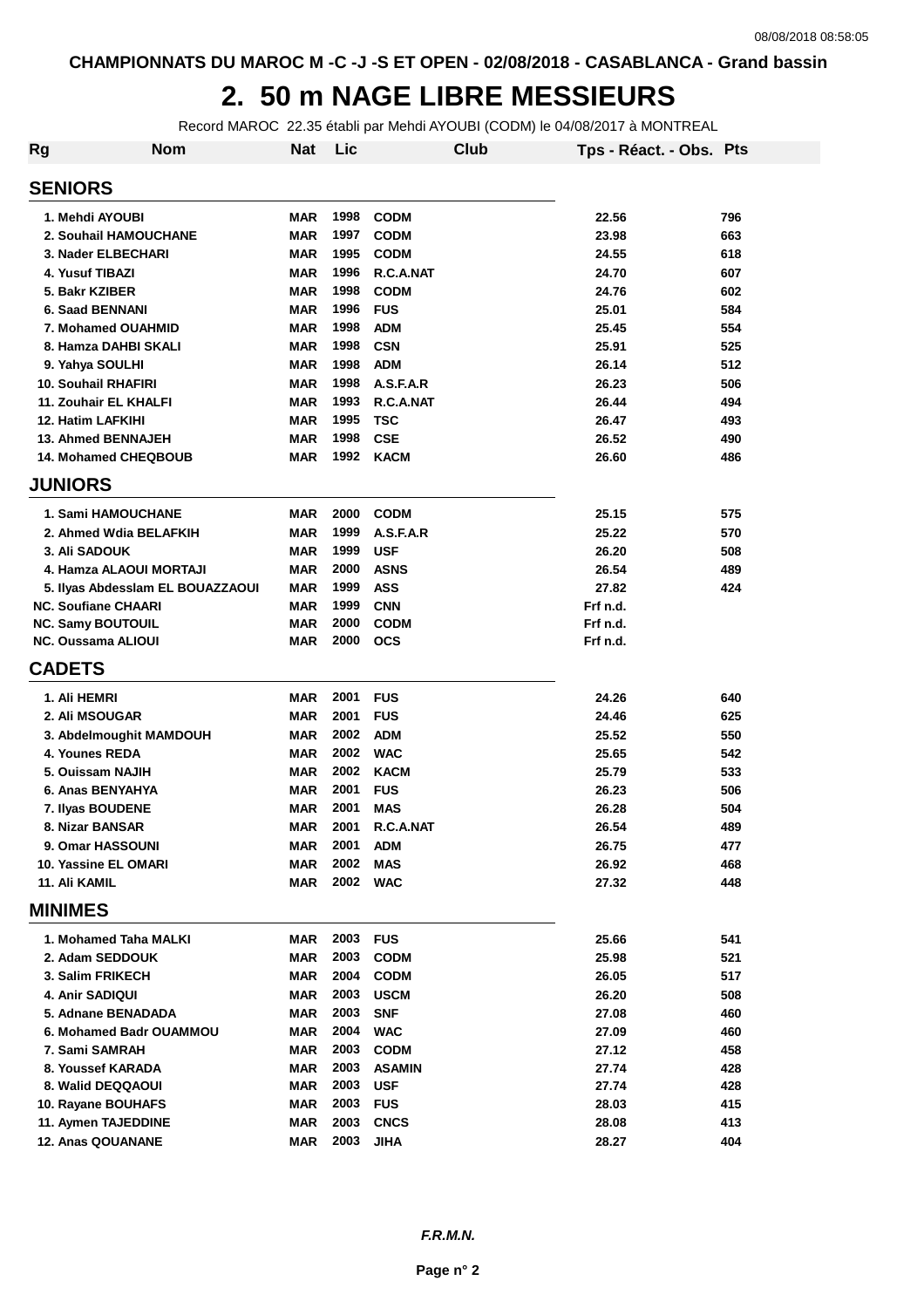## **3. 200 m DOS DAMES**

Record MAROC 2:21.60 établi par Hiba FAHSI (OCK) le 01/07/2018 à CASABLANCA

| Rg             | <b>Nom</b>                  | <b>Nat</b> | Lic  | Club        | Tps - Réact. - Obs. Pts |     |
|----------------|-----------------------------|------------|------|-------------|-------------------------|-----|
| <b>SENIORS</b> |                             |            |      |             |                         |     |
|                | 1. Yasmeen BOUTOUIL         | <b>MAR</b> | 1998 | <b>CODM</b> | 2:33.88                 | 524 |
|                | 2. Noura MANA               | <b>MAR</b> | 1997 | <b>CODM</b> | 2:40.41                 | 462 |
| <b>JUNIORS</b> |                             |            |      |             |                         |     |
|                | 1. Wissal NAFR              | <b>MAR</b> | 2000 | <b>OCK</b>  | 2:47.49                 | 406 |
| <b>CADETS</b>  |                             |            |      |             |                         |     |
| 1. Hiba FAHSI  |                             | <b>MAR</b> | 2001 | <b>OCK</b>  | 2:25.51                 | 619 |
|                | 2. Kenza ZERAIDI            | <b>MAR</b> | 2002 | <b>CODM</b> | 2:37.30                 | 490 |
|                | 3. Mariam SELLAFI           | <b>MAR</b> | 2002 | <b>OCK</b>  | 2:39.46                 | 470 |
|                | <b>4. Nissrine BOURBOUH</b> | <b>MAR</b> | 2001 | <b>FUS</b>  | 2:41.84                 | 450 |
|                | 5. Mariam BENSALAH          | <b>MAR</b> | 2001 | <b>ASS</b>  | 2:49.41                 | 392 |
|                | 6. Oumnia OUFRID            | <b>MAR</b> | 2001 | <b>CODM</b> | 2:53.11                 | 368 |
|                | 7. Kaoutar KHALED           | <b>MAR</b> | 2001 | <b>OCK</b>  | 2:54.41                 | 359 |
|                | 8. Oumaima RAHMANI          | <b>MAR</b> | 2001 | <b>ADM</b>  | 3:00.56                 | 324 |
|                | 9. Hiba ELHARRAK            | <b>MAR</b> | 2002 | <b>ASS</b>  | 3:03.38                 | 309 |
|                | <b>NC. Iqbal SAKHRAOUI</b>  | <b>MAR</b> | 2001 | <b>CSN</b>  | Dsq NI                  | 0   |
| <b>MINIMES</b> |                             |            |      |             |                         |     |
|                | 1. Hiba CHOUAIBI            | <b>MAR</b> | 2004 | <b>USCM</b> | 2:34.02                 | 522 |
|                | 2. Ibtissam RACHID          | <b>MAR</b> | 2004 | R.C.A.NAT   | 2:41.79                 | 450 |
|                | 3. Hajar SABER              | <b>MAR</b> | 2003 | <b>CODM</b> | 2:44.23                 | 431 |
|                | 4. Yasmine RIAD             | <b>MAR</b> | 2004 | <b>FUS</b>  | 2:45.79                 | 419 |
|                | 5. Douae EL MOUJARRADE      | <b>MAR</b> | 2003 | <b>SNF</b>  | 2:49.93                 | 389 |
|                | 6. Aicha EL BEKALI          | <b>MAR</b> | 2004 | A.S.F.A.R   | 2:51.17                 | 380 |
|                | 7. Maroua LAISSAOUI         | <b>MAR</b> | 2004 | <b>CODM</b> | 2:51.40                 | 379 |
| 8. Aya ICHOU   |                             | <b>MAR</b> | 2004 | R.C.A.NAT   | 2:52.48                 | 372 |
|                | 9. Yasmine BANADI           | <b>MAR</b> | 2003 | <b>OCK</b>  | 2:53.89                 | 363 |
|                | 10. Hafssa AMMOUMOU         | <b>MAR</b> | 2003 | <b>ADM</b>  | 2:56.05                 | 349 |
|                | 11. Doha TABERKANT          | <b>MAR</b> | 2004 | <b>SNF</b>  | 2:57.97                 | 338 |
|                | 12. Fatima Zahra LAKTATI    | <b>MAR</b> | 2004 | <b>MAS</b>  | 3:01.41                 | 319 |
|                | <b>NC. Keltoum GOURRAM</b>  | MAR        | 2003 | <b>ADM</b>  | Dsq FD                  | 0   |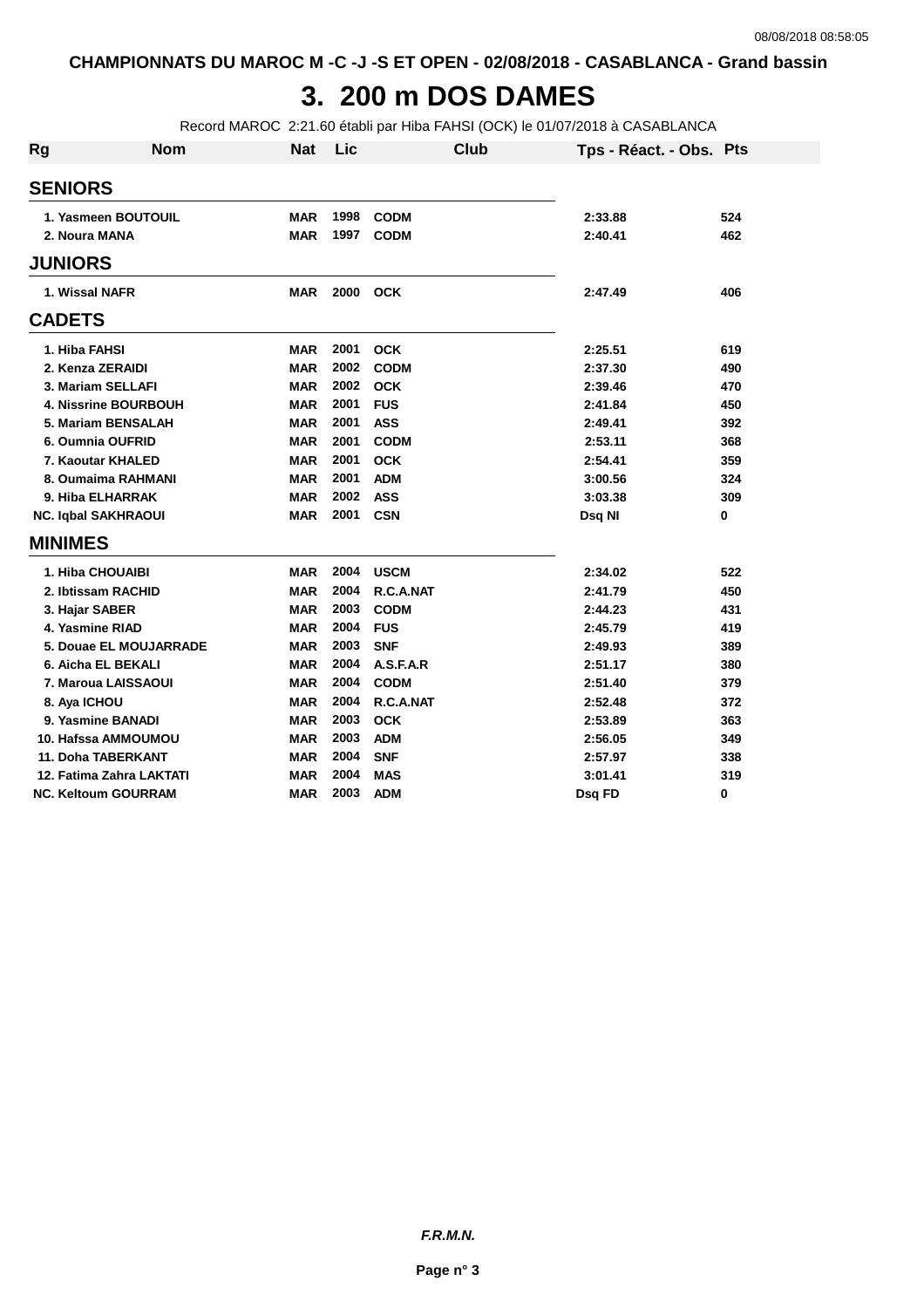## **4. 200 m DOS MESSIEURS**

Record MAROC 2:05.25 établi par Driss LAHRICHI (CODM) le 22/05/2018 à FRANCE

| Rg              | <b>Nom</b>                 | <b>Nat</b> | Lic  | Club        | Tps - Réact. - Obs. Pts |     |
|-----------------|----------------------------|------------|------|-------------|-------------------------|-----|
| <b>SENIORS</b>  |                            |            |      |             |                         |     |
|                 | <b>1. Driss LAHRICHI</b>   | <b>MAR</b> | 1997 | <b>CODM</b> | 2:09.99                 | 638 |
|                 | 2. Karim AMARTI            | <b>MAR</b> | 1998 | <b>USF</b>  | 2:30.59                 | 410 |
|                 | <b>NC. Adil ASSOUAB</b>    | <b>MAR</b> | 1992 | <b>CODM</b> | Frf n.d.                |     |
| <b>JUNIORS</b>  |                            |            |      |             |                         |     |
|                 | 1. Ismail LAHRICHI         | MAR        | 1999 | <b>CODM</b> | 2:22.02                 | 489 |
|                 | 2. Mohamed Amine HARRABIDA | <b>MAR</b> | 2000 | R.C.A.NAT   | 2:31.18                 | 405 |
|                 | 3. Othmane AZIZE           | <b>MAR</b> | 2000 | <b>WAC</b>  | 2:32.48                 | 395 |
|                 | 4. Mouad MAKY              | <b>MAR</b> | 2000 | <b>TSC</b>  | 2:35.75                 | 371 |
|                 | 5. Marouane RAJI           | MAR        | 2000 | <b>CODM</b> | 2:43.19                 | 322 |
| <b>CADETS</b>   |                            |            |      |             |                         |     |
|                 | 1. Abdeljabbar REGRAGUI    | <b>MAR</b> | 2001 | <b>CODM</b> | 2:17.33                 | 541 |
|                 | 2. Ali MSOUGAR             | <b>MAR</b> | 2001 | <b>FUS</b>  | 2:18.22                 | 530 |
|                 | 3. Ismail ES SAMLALI       | <b>MAR</b> | 2002 | <b>OCK</b>  | 2:20.87                 | 501 |
|                 | 4. Ouissam NAJIH           | <b>MAR</b> | 2002 | <b>KACM</b> | 2:27.21                 | 439 |
|                 | 5. Adam BELAFIA            | <b>MAR</b> | 2002 | <b>USCM</b> | 2:31.44                 | 403 |
| 6. Adam ZIANE   |                            | <b>MAR</b> | 2002 | <b>CNCS</b> | 2:32.02                 | 399 |
|                 | 7. Yahya MOUHIB            | <b>MAR</b> | 2002 | <b>OCK</b>  | 2:32.04                 | 398 |
|                 | 8. Abdelmoughit MAMDOUH    | <b>MAR</b> | 2002 | <b>ADM</b>  | 2:33.25                 | 389 |
|                 | 9. Omar Ahmed ZOUITEN      | <b>MAR</b> | 2002 | <b>MAS</b>  | 2:34.02                 | 383 |
| 10. Omar FILALI |                            | <b>MAR</b> | 2001 | <b>USF</b>  | 2:37.43                 | 359 |
| 11. Ziad LAHLOU |                            | <b>MAR</b> | 2001 | <b>USCM</b> | 2:37.85                 | 356 |
| <b>MINIMES</b>  |                            |            |      |             |                         |     |
|                 | 1. Idriss AZHAR            | <b>MAR</b> | 2003 | R.C.A.NAT   | 2:24.05                 | 469 |
|                 | 2. Walid BOUFTINI          | <b>MAR</b> | 2003 | <b>WAC</b>  | 2:27.20                 | 439 |
|                 | 3. Salim FRIKECH           | <b>MAR</b> | 2004 | <b>CODM</b> | 2:27.35                 | 438 |
|                 | 4. Hamza BENHLIMA          | <b>MAR</b> | 2004 | <b>USCM</b> | 2:30.34                 | 412 |
|                 | 5. Zakariae AMALI          | <b>MAR</b> | 2003 | <b>CODM</b> | 2:32.02                 | 399 |
|                 | 6. Ayman MEFETTAR          | <b>MAR</b> | 2003 | <b>SNF</b>  | 2:34.03                 | 383 |
|                 | 7. El Mehdi LAANAYA        | <b>MAR</b> | 2003 | <b>TSC</b>  | 2:36.53                 | 365 |
|                 | 8. Mohammed MOUISSE        | <b>MAR</b> | 2004 | <b>USF</b>  | 2:36.75                 | 364 |
|                 | 9. Walid RHZAL             | <b>MAR</b> | 2003 | <b>UNO</b>  | 2:47.97                 | 295 |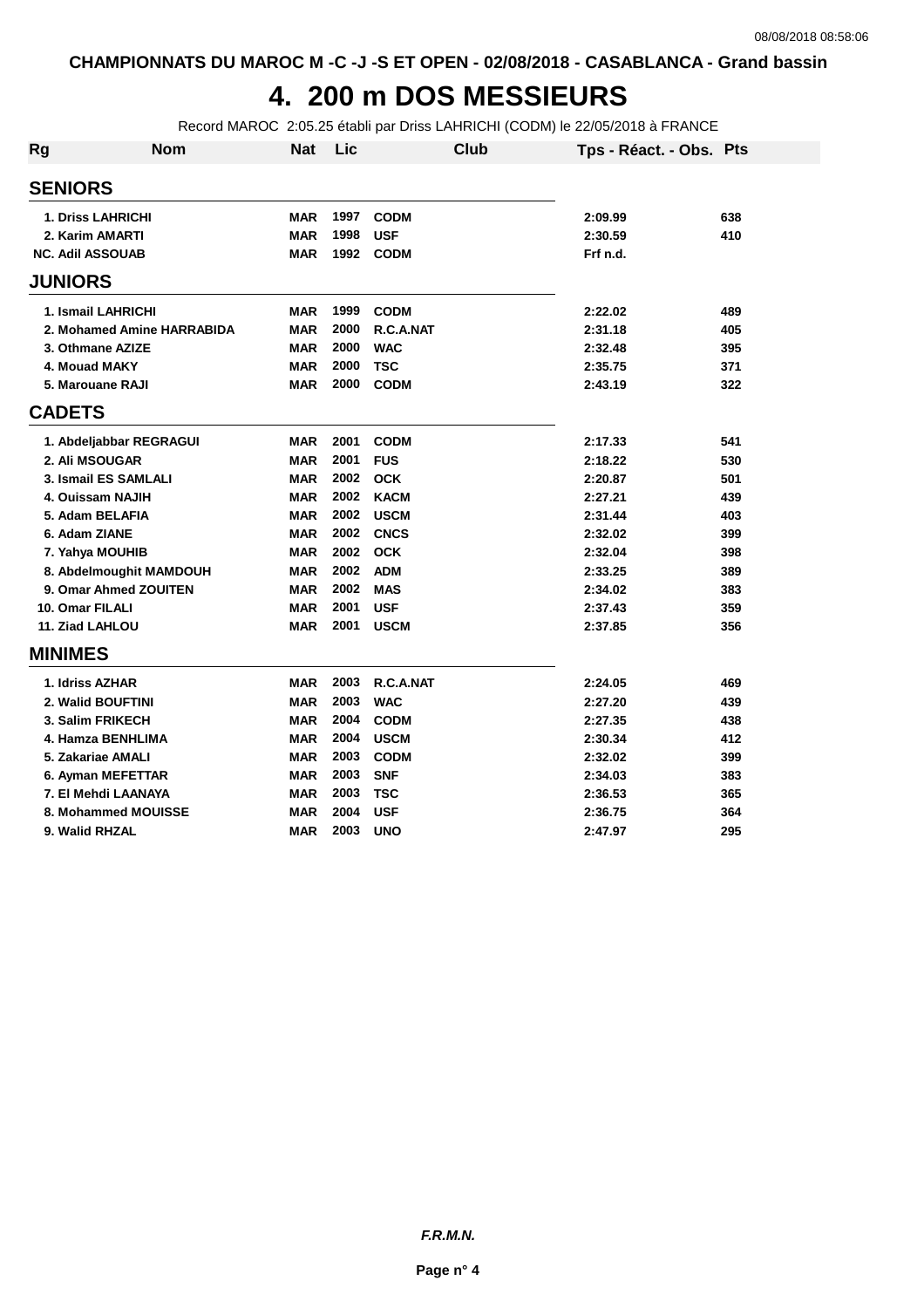## **5. 100 m PAPILLON DAMES**

Record MAROC 1:03.35 établi par Shahrazad RAMOND (WAC) le 22/05/2009 à CHALON SUR SAONE (FRANCE

| Rg             | <b>Nom</b>                     | <b>Nat</b> | Lic      | Club       | Tps - Réact. - Obs. Pts |     |
|----------------|--------------------------------|------------|----------|------------|-------------------------|-----|
| <b>SENIORS</b> |                                |            |          |            |                         |     |
|                | 1. Hajar MARHFOUR              | <b>MAR</b> | 1995 FUS |            | 1:20.19                 | 340 |
| <b>JUNIORS</b> |                                |            |          |            |                         |     |
|                | 1. Khaoula ELMACHRAFI          | MAR        | 2000     | TSC        | 1:15.70                 | 404 |
| <b>CADETS</b>  |                                |            |          |            |                         |     |
|                | 1. Hiba LAKNIT                 | <b>MAR</b> | 2002     | <b>OCK</b> | 1:06.75                 | 589 |
|                | 2. Ayat Allah EL ANOUAR        | <b>MAR</b> | 2002     | <b>FUS</b> | 1:07.61                 | 567 |
|                | 3. Narjiss BOURBOUH            | <b>MAR</b> | 2001     | <b>FUS</b> | 1:08.38                 | 548 |
|                | <b>4. Salma REGRAGUI</b>       | <b>MAR</b> | 2002     | <b>USF</b> | 1:14.73                 | 420 |
|                | 5. Lina RODRIGUEZ              | <b>MAR</b> | 2002     | <b>MAS</b> | 1:21.21                 | 327 |
|                | 6. Ayat Errahmane BELRHITI     | <b>MAR</b> | 2002     | <b>MAS</b> | 1:24.51                 | 290 |
|                | <b>NC. Hafsa EL ABBARI</b>     | <b>MAR</b> | 2002     | <b>OCK</b> | Dsq FD                  | 0   |
| <b>MINIMES</b> |                                |            |          |            |                         |     |
|                | 1. Taghrid DAHBANI             | <b>MAR</b> | 2003     | <b>FUS</b> | 1:09.84                 | 515 |
|                | 2. Kamilia MAALOUF             | <b>MAR</b> | 2004     | R.C.A.NAT  | 1:14.98                 | 416 |
|                | 3. Rim BOUJNANE                | <b>MAR</b> | 2003     | <b>CSE</b> | 1:16.47                 | 392 |
|                | <b>4. Hiba SOUIHEL</b>         | <b>MAR</b> | 2003     | <b>WAC</b> | 1:17.03                 | 383 |
|                | 5. Nora RGUIB                  | <b>MAR</b> | 2003     | <b>ADM</b> | 1:18.37                 | 364 |
|                | <b>NC. Douae EL MOUJARRADE</b> | <b>MAR</b> | 2003     | <b>SNF</b> | Frf n.d.                |     |
|                | <b>NC. Ghita TABATI</b>        | <b>MAR</b> | 2004     | <b>WAC</b> | Dsg FD                  | 0   |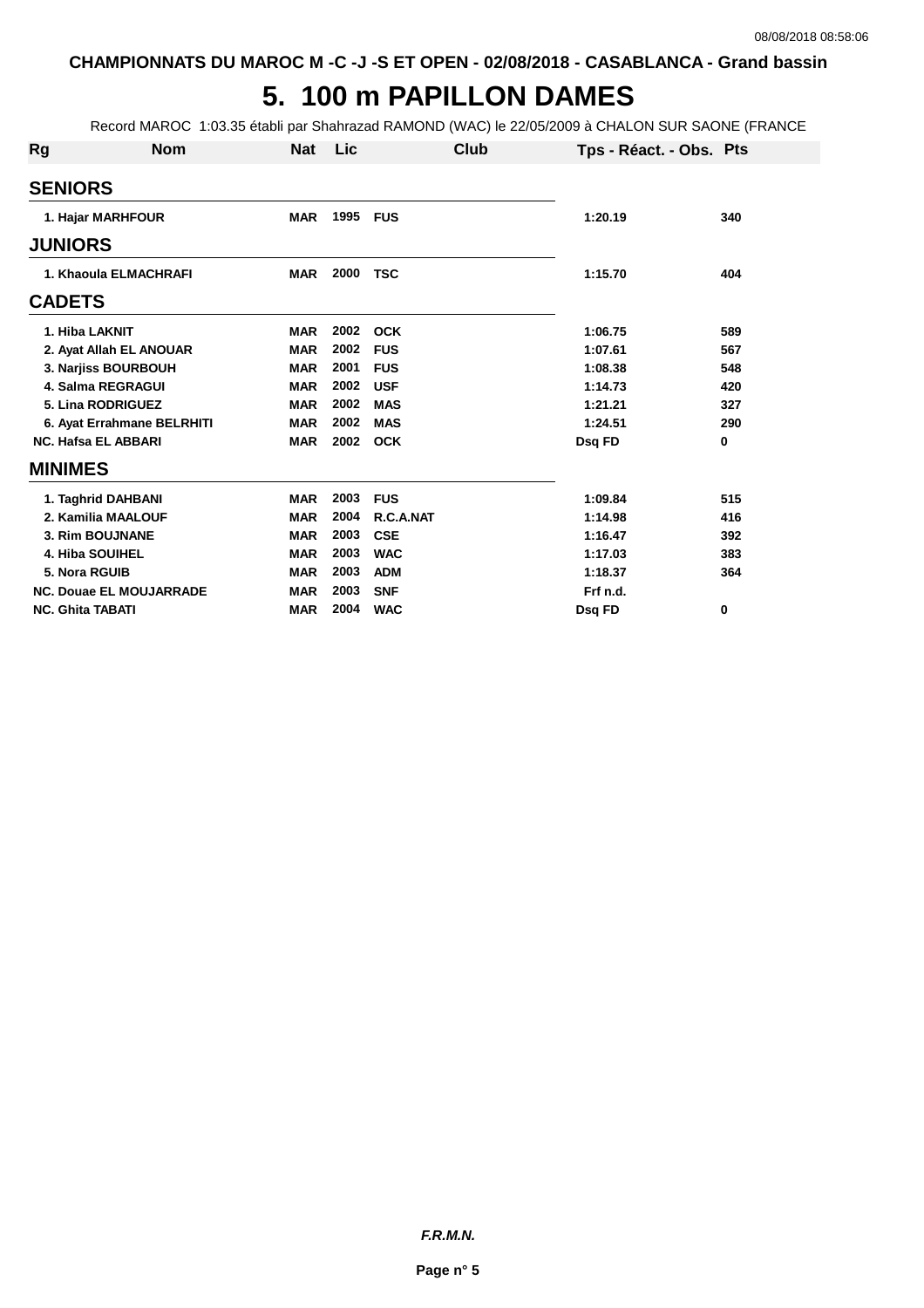# **6. 100 m PAPILLON MESSIEURS**

Record MAROC 53.91 établi par Yusuf TIBAZI (R.C.A.NAT) le 01/05/2016 à FRAN (CRIPPN) (USA)

| Rg             | <b>Nom</b>                     | <b>Nat</b> | Lic  | <b>Club</b>   | Tps - Réact. - Obs. Pts |     |
|----------------|--------------------------------|------------|------|---------------|-------------------------|-----|
| <b>SENIORS</b> |                                |            |      |               |                         |     |
|                | 1. Yusuf TIBAZI                | <b>MAR</b> | 1996 | R.C.A.NAT     | 55.13                   | 738 |
|                | 2. Mehdi AYOUBI                | <b>MAR</b> | 1998 | <b>CODM</b>   | 57.96                   | 635 |
|                | 3. Nader ELBECHARI             | <b>MAR</b> | 1995 | <b>CODM</b>   | 1:03.18                 | 490 |
|                | 4. Nouamane HAOUATI            | <b>MAR</b> | 1997 | R.C.A.NAT     | 1:03.63                 | 480 |
|                | 5. Lahbib BELKAZ               | <b>MAR</b> | 1996 | <b>CSN</b>    | 1:07.48                 | 402 |
| <b>JUNIORS</b> |                                |            |      |               |                         |     |
|                | 1. Ahmed Wdia BELAFKIH         | <b>MAR</b> | 1999 | A.S.F.A.R     | 1:01.28                 | 537 |
|                | 2. Abdelkrim ESSABIHI EDDAFALI | <b>MAR</b> | 1999 | <b>ADM</b>    | 1:01.48                 | 532 |
|                | 2. Sami HAMOUCHANE             | <b>MAR</b> | 2000 | <b>CODM</b>   | 1:01.48                 | 532 |
|                | <b>4. Ali SADOUK</b>           | <b>MAR</b> | 1999 | <b>USF</b>    | 1:01.76                 | 525 |
|                | 5. Hamza BENNOUNA              | <b>MAR</b> | 2000 | <b>USF</b>    | 1:10.27                 | 356 |
|                | 6. Mohamed Aymane SEYAR        | <b>MAR</b> | 2000 | <b>ASS</b>    | 1:13.94                 | 305 |
|                | <b>NC. Samy BOUTOUIL</b>       | <b>MAR</b> | 2000 | <b>CODM</b>   | Frf exc.                |     |
|                | <b>NC. Soufiane CHAARI</b>     | <b>MAR</b> | 1999 | <b>CNN</b>    | Frf n.d.                |     |
| <b>CADETS</b>  |                                |            |      |               |                         |     |
|                | 1. Youssef HEMRI               | <b>MAR</b> | 2001 | <b>FUS</b>    | 59.41                   | 589 |
|                | 2. Younes REDA                 | <b>MAR</b> | 2002 | <b>WAC</b>    | 59.96                   | 573 |
|                | 3. Monssif Hamza TIJARI        | <b>MAR</b> | 2002 | <b>CODM</b>   | 1:01.23                 | 538 |
|                | 4. Mohamed Yassine BENSALEH    | <b>MAR</b> | 2002 | <b>FUS</b>    | 1:02.20                 | 513 |
|                | 5. Yasser AYANE                | <b>MAR</b> | 2001 | <b>CSE</b>    | 1:03.13                 | 491 |
|                | 6. Sami KIBAL                  | <b>MAR</b> | 2002 | <b>WAC</b>    | 1:04.20                 | 467 |
|                | 7. Oussama ELMAHBOUBI          | <b>MAR</b> | 2002 | <b>ADM</b>    | 1:04.82                 | 454 |
|                | 8. Yassine NIHOU               | <b>MAR</b> | 2001 | <b>CNN</b>    | 1:05.50                 | 440 |
|                | 9. Othmane BENLACHHAB          | <b>MAR</b> | 2001 | <b>ASAMIN</b> | 1:06.27                 | 424 |
|                | 10. Ilyas BOUDENE              | <b>MAR</b> | 2001 | <b>MAS</b>    | 1:06.63                 | 418 |
|                | 11. Mohamed Amine CHANNANI     | <b>MAR</b> | 2002 | <b>CSE</b>    | 1:07.02                 | 410 |
| <b>MINIMES</b> |                                |            |      |               |                         |     |
|                | 1. Yasser BENCHEBBA            | <b>MAR</b> | 2004 | <b>FUS</b>    | 1:03.03                 | 493 |
|                | 2. Adam SEDDOUK                | <b>MAR</b> | 2003 | <b>CODM</b>   | 1:04.34                 | 464 |
|                | 3. Ilyas LAGSSAIBI             | <b>MAR</b> | 2004 | R.C.A.NAT     | 1:04.62                 | 458 |
|                | 4. Zakariae AMALI              | <b>MAR</b> | 2003 | <b>CODM</b>   | 1:04.71                 | 456 |
|                | 4. Adnane BENADADA             | MAR        | 2003 | <b>SNF</b>    | 1:04.71                 | 456 |
|                | 6. Mohammed CHAFFAA            | <b>MAR</b> | 2003 | <b>CSE</b>    | 1:06.41                 | 422 |
|                | 7. Ismail EL YOUSFI            | <b>MAR</b> | 2004 | R.C.A.NAT     | 1:08.30                 | 388 |
|                | 8. Oussama EL MOUSSAMI         | <b>MAR</b> | 2003 | <b>CODM</b>   | 1:10.52                 | 352 |
|                | 9. Karim JENNANE               | <b>MAR</b> | 2004 | <b>CODM</b>   | 1:11.45                 | 339 |
|                | 10. Youssef KARADA             | <b>MAR</b> | 2003 | <b>ASAMIN</b> | 1:12.38                 | 326 |
|                | 11. Hamza BENHLIMA             | <b>MAR</b> | 2004 | <b>USCM</b>   | 1:13.63                 | 309 |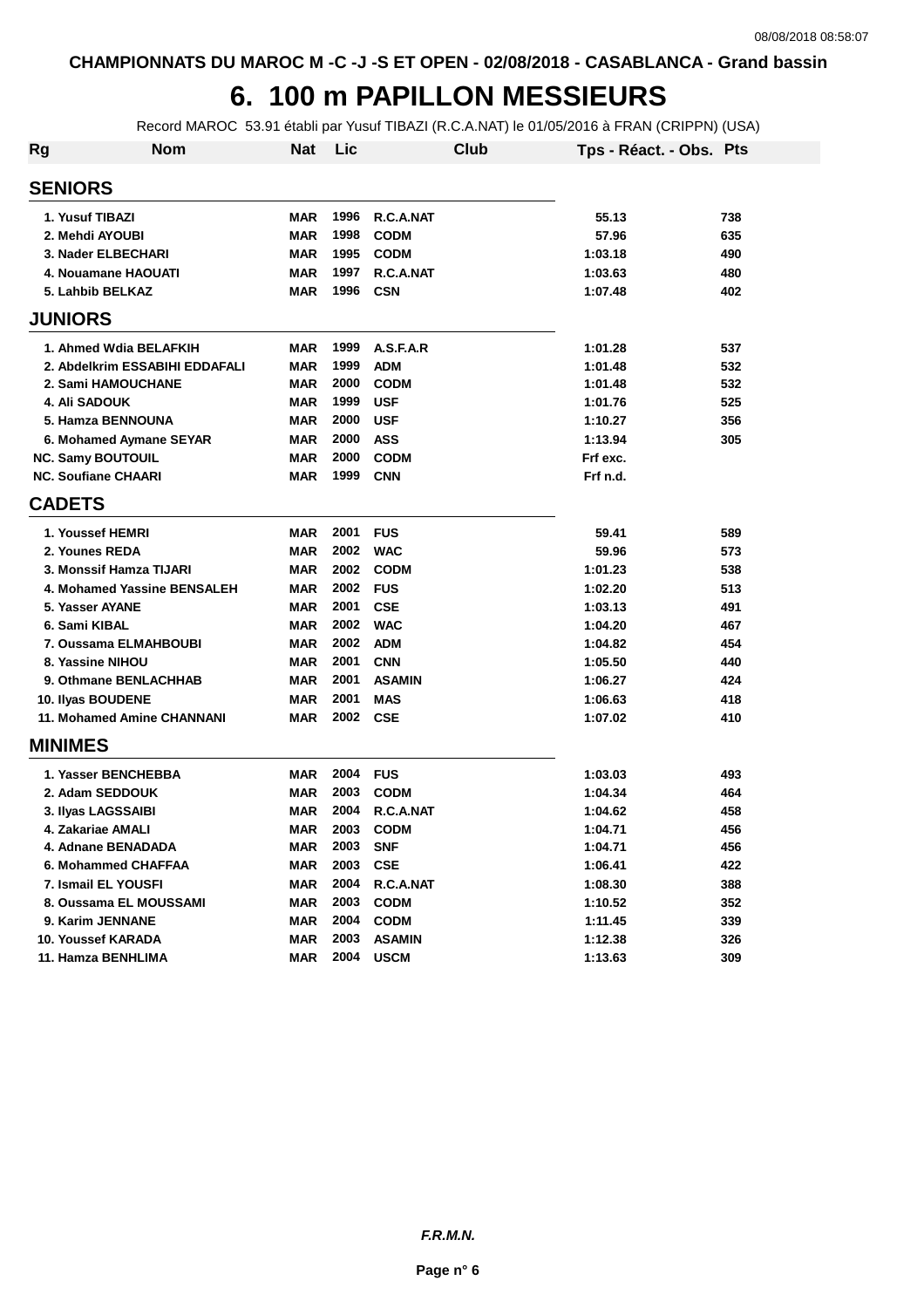# **7. 200 m 4 NAGES DAMES**

Record MAROC 2:17.24 établi par Sara EL BEKRI (R.C.A.NAT) le 22/12/2011 à DOHA (QATAR)

| <b>Rg</b>      | <b>Nom</b>                    | Nat        | Lic  | <b>Club</b> | Tps - Réact. - Obs. Pts |     |
|----------------|-------------------------------|------------|------|-------------|-------------------------|-----|
| <b>SENIORS</b> |                               |            |      |             |                         |     |
|                | <b>1. Nour DRISSI HASSANI</b> | <b>MAR</b> | 1998 | <b>FUS</b>  | 2:37.06                 | 518 |
|                | 2. Zineb ZOUHAIRI             | <b>MAR</b> | 1997 | R.C.A.NAT   | 2:53.02                 | 387 |
| <b>JUNIORS</b> |                               |            |      |             |                         |     |
|                | 1. Jasmin Charifa BOUZAROUATA | <b>MAR</b> | 2000 | <b>USF</b>  | 2:36.95                 | 519 |
|                | 2. Houda ALACHBILI            | <b>MAR</b> | 2000 | <b>WAC</b>  | 2:49.52                 | 412 |
|                | 3. Khouloud KAROUCH           | <b>MAR</b> | 1999 | <b>TSC</b>  | 2:50.38                 | 405 |
| <b>CADETS</b>  |                               |            |      |             |                         |     |
|                | 1. Hiba FAHSI                 | <b>MAR</b> | 2001 | <b>OCK</b>  | 2:33.41                 | 556 |
|                | 2. Hiba LAKNIT                | <b>MAR</b> | 2002 | <b>OCK</b>  | 2:35.05                 | 538 |
|                | 3. Narjiss BOURBOUH           | <b>MAR</b> | 2001 | <b>FUS</b>  | 2:40.05                 | 489 |
|                | <b>4. Salma EL YOUSFI</b>     | <b>MAR</b> | 2002 | <b>ADM</b>  | 2:47.61                 | 426 |
|                | 5. Hafsa EL ABBARI            | <b>MAR</b> | 2002 | <b>OCK</b>  | 2:49.50                 | 412 |
|                | 6. Ghita BAGHDAD              | <b>MAR</b> | 2002 | <b>CSN</b>  | 3:03.44                 | 325 |
| <b>MINIMES</b> |                               |            |      |             |                         |     |
|                | 1. Lina KHIYARA               | <b>MAR</b> | 2003 | R.C.A.NAT   | 2:36.79                 | 520 |
|                | 2. Nada JALAL                 | <b>MAR</b> | 2004 | R.C.A.NAT   | 2:42.02                 | 472 |
|                | 3. Yasmine NADIR              | <b>MAR</b> | 2003 | <b>FUS</b>  | 2:43.36                 | 460 |
|                | <b>4. Malak BOUSSOUF</b>      | <b>MAR</b> | 2004 | <b>ACK</b>  | 2:43.81                 | 456 |
|                | 5. Rime Ines EL RHOUBARI      | <b>MAR</b> | 2004 | <b>FUS</b>  | 2:46.57                 | 434 |
|                | 6. Imane BASKACH              | <b>MAR</b> | 2003 | <b>USCM</b> | 2:48.59                 | 418 |
|                | 7. Aya ICHOU                  | <b>MAR</b> | 2004 | R.C.A.NAT   | 2:49.28                 | 413 |
|                | 8. Aicha EL BEKALI            | <b>MAR</b> | 2004 | A.S.F.A.R   | 2:49.91                 | 409 |
|                | 9. Abrare BELRHITI            | <b>MAR</b> | 2004 | <b>SNF</b>  | 2:51.53                 | 397 |
|                | <b>10. Rim BOUJNANE</b>       | <b>MAR</b> | 2003 | <b>CSE</b>  | 2:51.88                 | 395 |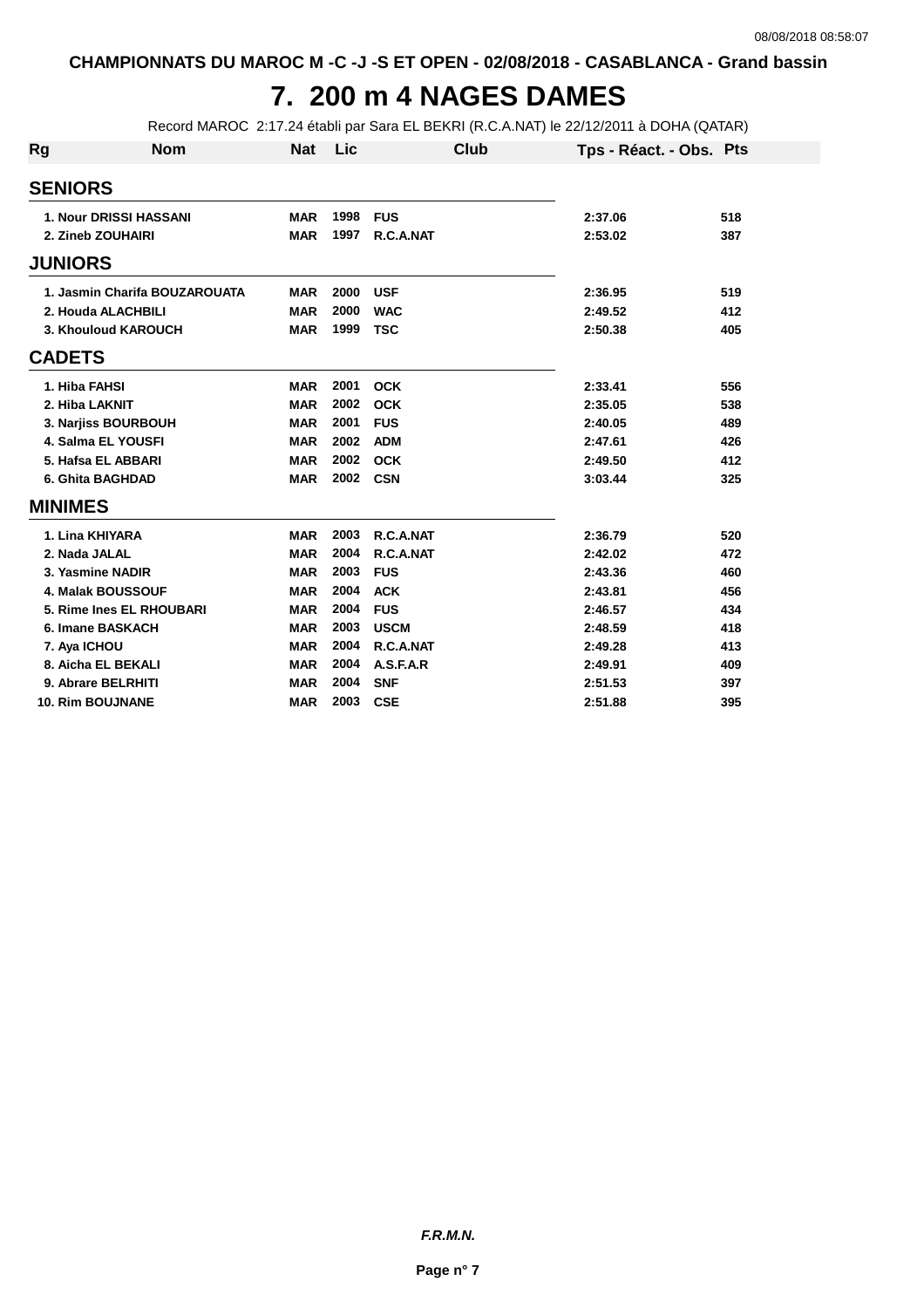## **8. 200 m 4 NAGES MESSIEURS**

Record MAROC 2:05.35 établi par Morad BERRADA (WAC) le 21/12/2011 à DOHA (QATAR)

| Rg | <b>Nom</b>                    | <b>Nat</b> | Lic  |             | Club | Tps - Réact. - Obs. Pts |     |
|----|-------------------------------|------------|------|-------------|------|-------------------------|-----|
|    | <b>SENIORS</b>                |            |      |             |      |                         |     |
|    | 1. Bakr KZIBER                | <b>MAR</b> | 1998 | <b>CODM</b> |      | 2:21.63                 | 526 |
|    | 2. Saad BENNANI               | <b>MAR</b> | 1996 | <b>FUS</b>  |      | 2:27.37                 | 467 |
|    | 3. Nouamane HAOUATI           | <b>MAR</b> | 1997 | R.C.A.NAT   |      | 2:28.94                 | 452 |
|    | 4. Karim AMARTI               | <b>MAR</b> | 1998 | <b>USF</b>  |      | 2:32.24                 | 423 |
|    | 5. Hamza DAHBI SKALI          | <b>MAR</b> | 1998 | <b>CSN</b>  |      | 2:32.55                 | 421 |
|    | <b>TLD. Ahmed Reda ENNAIM</b> | <b>MAR</b> | 1996 | <b>CODM</b> |      | 2:42.17                 | 350 |
|    | <b>NC. Alae Eddine GZALI</b>  | <b>MAR</b> | 1997 | <b>KAC</b>  |      | Dsg FD                  | 0   |
|    | <b>JUNIORS</b>                |            |      |             |      |                         |     |
|    | 1. Ismail LAHRICHI            | <b>MAR</b> | 1999 | <b>CODM</b> |      | 2:24.81                 | 492 |
|    | 2. Mohamed Aymane SEYAR       | <b>MAR</b> | 2000 | <b>ASS</b>  |      | 2:33.43                 | 414 |
|    | 3. Marouane RAJI              | <b>MAR</b> | 2000 | <b>CODM</b> |      | 2:33.62                 | 412 |
|    | 4. Hamza BENNOUNA             | <b>MAR</b> | 2000 | <b>USF</b>  |      | 2:36.62                 | 389 |
|    | <b>5. Yasser MAHASSINE</b>    | <b>MAR</b> | 2000 | <b>ADM</b>  |      | 2:36.98                 | 386 |
|    | 6. Ibrahim AMARHOUS           | <b>MAR</b> | 1999 | <b>TSC</b>  |      | 2:37.15                 | 385 |
|    | <b>NC. Driss SNIKY</b>        | <b>MAR</b> | 1999 | <b>WAC</b>  |      | Frf n.d.                |     |
|    | <b>CADETS</b>                 |            |      |             |      |                         |     |
|    | 1. Abdeljabbar REGRAGUI       | <b>MAR</b> | 2001 | <b>CODM</b> |      | 2:21.59                 | 526 |
|    | 2. Monssif Hamza TIJARI       | <b>MAR</b> | 2002 | <b>CODM</b> |      | 2:23.34                 | 507 |
|    | 3. Mohamed Yassine BENSALEH   | <b>MAR</b> | 2002 | <b>FUS</b>  |      | 2:27.17                 | 469 |
|    | <b>4. Ahmed BENNANI</b>       | <b>MAR</b> | 2001 | <b>FUS</b>  |      | 2:27.91                 | 462 |
|    | 5. Adam ZIANE                 | <b>MAR</b> | 2002 | <b>CNCS</b> |      | 2:28.34                 | 458 |
|    | 6. Anas BENYAHYA              | <b>MAR</b> | 2001 | <b>FUS</b>  |      | 2:28.91                 | 452 |
|    | 7. Sami KIBAL                 | <b>MAR</b> | 2002 | <b>WAC</b>  |      | 2:30.59                 | 438 |
|    | 7. Omar Ahmed ZOUITEN         | <b>MAR</b> | 2002 | <b>MAS</b>  |      | 2:30.59                 | 438 |
|    | <b>NC. Youssef OUKHOUYA</b>   | <b>MAR</b> | 2002 | <b>FUS</b>  |      | Dsq NI                  | 0   |
|    | <b>MINIMES</b>                |            |      |             |      |                         |     |
|    | 1. Idriss AZHAR               | <b>MAR</b> | 2003 | R.C.A.NAT   |      | 2:24.21                 | 498 |
|    | 2. Azzedine EL BADRE          | <b>MAR</b> | 2003 | <b>CSE</b>  |      | 2:28.70                 | 454 |
|    | 3. Mahmoud AYOUBI             | <b>MAR</b> | 2004 | <b>CODM</b> |      | 2:33.59                 | 412 |
|    | 4. Ayman MEFETTAR             | <b>MAR</b> | 2003 | <b>SNF</b>  |      | 2:34.98                 | 401 |
|    | 5. Karim JENNANE              | <b>MAR</b> | 2004 | <b>CODM</b> |      | 2:40.31                 | 363 |
|    | 6. Zakaria Mehdi BOUZAROUATA  | <b>MAR</b> | 2004 | <b>USF</b>  |      | 2:42.92                 | 345 |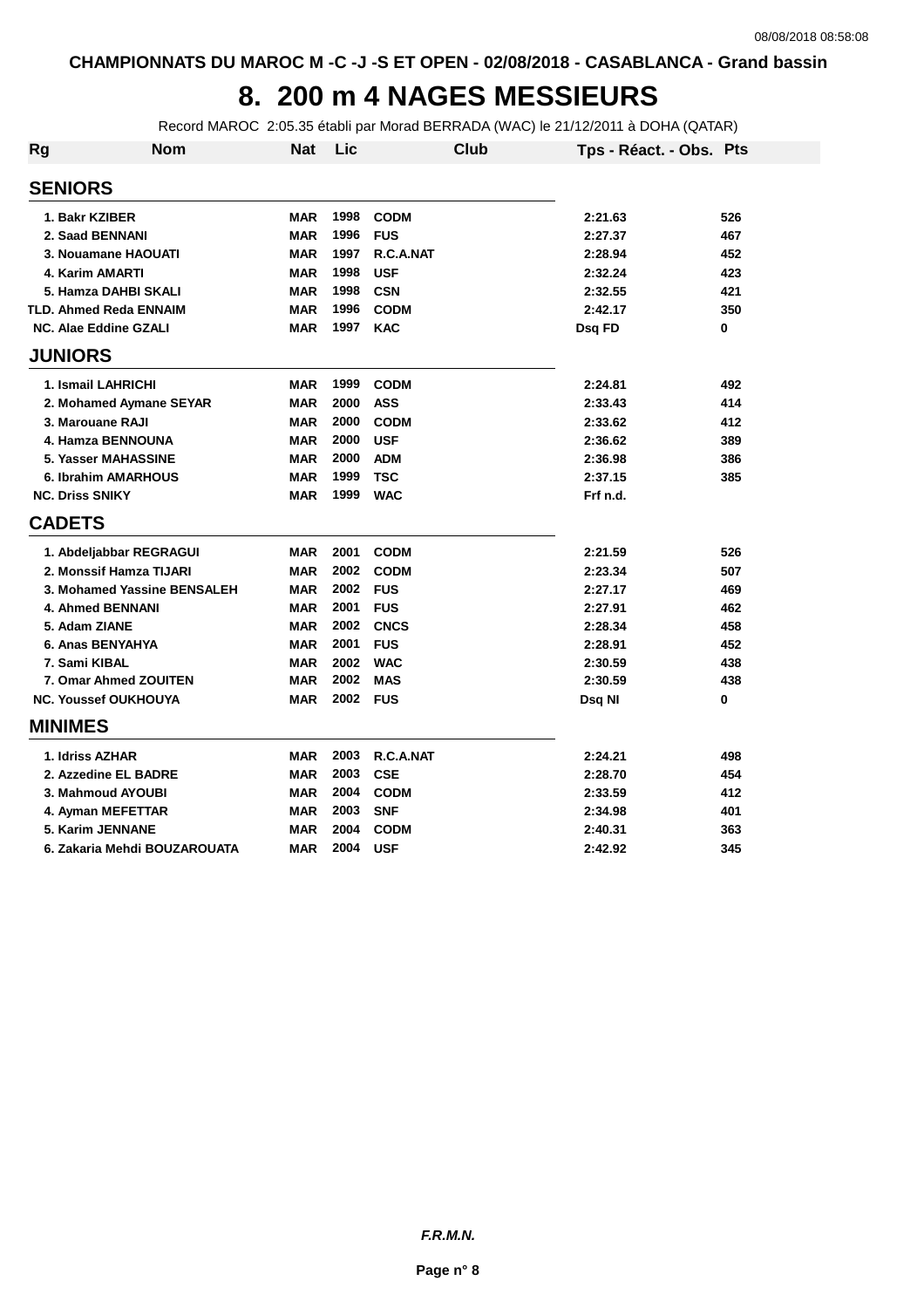## **9. 1500 m NAGE LIBRE DAMES**

Record MAROC 17:04.85 établi par Sara EL BEKRI (R.C.A.NAT) le 17/02/2012 à SARCELLES (FRANCE)

| Rg              | <b>Nom</b>              | Nat        | Lic  | Club        | Tps - Réact. - Obs. Pts |     |
|-----------------|-------------------------|------------|------|-------------|-------------------------|-----|
| <b>CADETS</b>   |                         |            |      |             |                         |     |
|                 | 1. Ayat Allah EL ANOUAR | <b>MAR</b> | 2002 | <b>FUS</b>  | 19:05.74                | 531 |
|                 | 2. Kholoud RHNANE       | <b>MAR</b> | 2001 | <b>FUS</b>  | 19:57.30                | 466 |
|                 | 3. Mariam BENSALAH      | <b>MAR</b> | 2001 | <b>ASS</b>  | 20:24.04                | 436 |
| 4. Atar IDRISSI |                         | <b>MAR</b> | 2001 | <b>USCM</b> | 20:32.43                | 427 |
| <b>MINIMES</b>  |                         |            |      |             |                         |     |
| 1. Nada JALAL   |                         | <b>MAR</b> | 2004 | R.C.A.NAT   | 19:42.50                | 483 |
|                 | 2. Hiba BOURZINE        | <b>MAR</b> | 2004 | <b>USCM</b> | 20:08.67                | 453 |
|                 | 3. Meryem BENAYACHE     | <b>MAR</b> | 2004 | <b>USCM</b> | 20:24.71                | 435 |
|                 | 4. Imane BASKACH        | <b>MAR</b> | 2003 | <b>USCM</b> | 20:29.34                | 430 |
| 5. Hajar SABER  |                         | <b>MAR</b> | 2003 | <b>CODM</b> | 20:42.72                | 416 |
|                 | 6. Kamilia MAALOUF      | <b>MAR</b> | 2004 | R.C.A.NAT   | 20:58.20                | 401 |
| 7. Sara MAKY    |                         | <b>MAR</b> | 2004 | <b>TSC</b>  | 21:17.71                | 383 |
|                 | 8. Ines AL FIGUIGUI     | <b>MAR</b> | 2004 | <b>USCM</b> | 22:36.52                | 320 |
|                 | 9. Rima EL BROUZI       | <b>MAR</b> | 2003 | <b>TSC</b>  | 23:10.16                | 297 |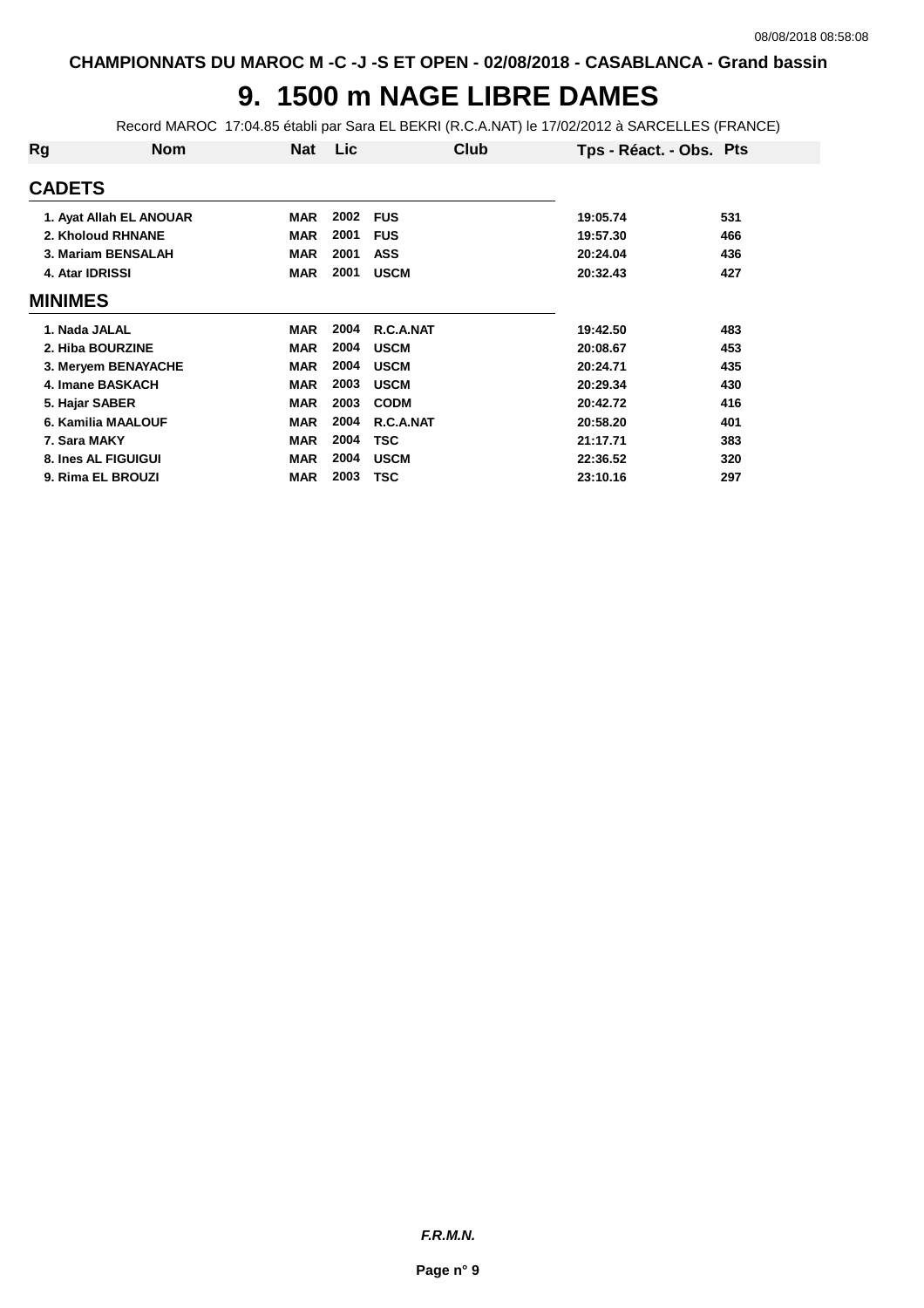### **10. 1500 m NAGE LIBRE MESSIEURS**

Record MAROC 16:25.51 établi par Morad BERRADA (WAC) le 21/01/2012 à NANCY (FRANCE)

| Rg             | <b>Nom</b>                 | <b>Nat</b> | Lic  | Club          | Tps - Réact. - Obs. Pts |     |
|----------------|----------------------------|------------|------|---------------|-------------------------|-----|
| <b>SENIORS</b> |                            |            |      |               |                         |     |
|                | 1. Hatim LAFKIHI           | <b>MAR</b> | 1995 | <b>TSC</b>    | 19:18.14                | 425 |
|                | 2. Amine FARIH             | <b>MAR</b> | 1998 | R.C.A.NAT     | 19:31.22                | 411 |
| <b>JUNIORS</b> |                            |            |      |               |                         |     |
|                | 1. Saad Amine DABBAR       | <b>MAR</b> |      | 2000 OCK      | 17:49.90                | 539 |
| <b>CADETS</b>  |                            |            |      |               |                         |     |
|                | 1. Youssef HEMRI           | <b>MAR</b> | 2001 | <b>FUS</b>    | 16:39.80                | 661 |
|                | 2. Mohamed EL MOUTAQUI     | <b>MAR</b> | 2001 | <b>TSC</b>    | 18:04.83                | 517 |
|                | 3. Yassine SAFIR           | <b>MAR</b> | 2001 | <b>ASAMIN</b> | 18:12.64                | 506 |
|                | 4. Ayman EL MECHRAFI       | <b>MAR</b> | 2002 | <b>USCM</b>   | 18:12.98                | 506 |
|                | 5. Youssef OUKHOUYA        | <b>MAR</b> | 2002 | <b>FUS</b>    | 18:25.88                | 488 |
|                | 6. Yahya MOUHIB            | <b>MAR</b> | 2002 | <b>OCK</b>    | 18:54.34                | 452 |
|                | 7. Adam BELAFIA            | <b>MAR</b> | 2002 | <b>USCM</b>   | 19:00.90                | 444 |
|                | 8. Omar HASSOUNI           | <b>MAR</b> | 2001 | <b>ADM</b>    | 19:19.67                | 423 |
|                | 9. Ali MOKHTARI            | <b>MAR</b> | 2001 | <b>USCM</b>   | 19:42.74                | 399 |
|                | 10. Mohamed Reda MAMI      | <b>MAR</b> | 2002 | <b>TSC</b>    | 20:04.54                | 378 |
|                | 11. Mehdi BENSALAH         | <b>MAR</b> | 2002 | <b>CNN</b>    | 21:10.70                | 322 |
|                | <b>NC. Lounes MOUHOUBI</b> | <b>MAR</b> | 2002 | <b>ASAMIN</b> | <b>\bandon</b>          | 0   |
| <b>MINIMES</b> |                            |            |      |               |                         |     |
|                | 1. Yasser BENCHEBBA        | <b>MAR</b> | 2004 | <b>FUS</b>    | 17:20.63                | 586 |
|                | 2. Ilias EDDARI            | <b>MAR</b> | 2004 | R.C.A.NAT     | 18:17.10                | 500 |
|                | 3. Ismail EL YOUSFI        | <b>MAR</b> | 2004 | R.C.A.NAT     | 18:28.56                | 485 |
|                | <b>4. Walid BOUFTINI</b>   | <b>MAR</b> | 2003 | <b>WAC</b>    | 18:47.02                | 461 |
|                | 5. Mohamed Amine DIDOUCH   | <b>MAR</b> | 2003 | <b>ASAMIN</b> | 18:53.31                | 453 |
|                | <b>6. Achraf HMAITTANE</b> | <b>MAR</b> | 2003 | <b>ASAMIN</b> | 19:18.91                | 424 |
|                | 7. El Mehdi LAANAYA        | <b>MAR</b> | 2003 | <b>TSC</b>    | 19:35.06                | 407 |
|                | 8. Soufiane TAYEBI         | <b>MAR</b> | 2003 | <b>FUS</b>    | 20:00.24                | 382 |
|                | 9. Youssef BOUHMOUCH       | <b>MAR</b> | 2004 | <b>USCM</b>   | 20:35.00                | 350 |
|                | 10. Mohamed RAFILI         | <b>MAR</b> | 2004 | R.C.A.NAT     | 21:24.90                | 311 |
|                | 11. Ibrahim EL MAOUKOR     | MAR        | 2004 | <b>CMND</b>   | 21:26.97                | 310 |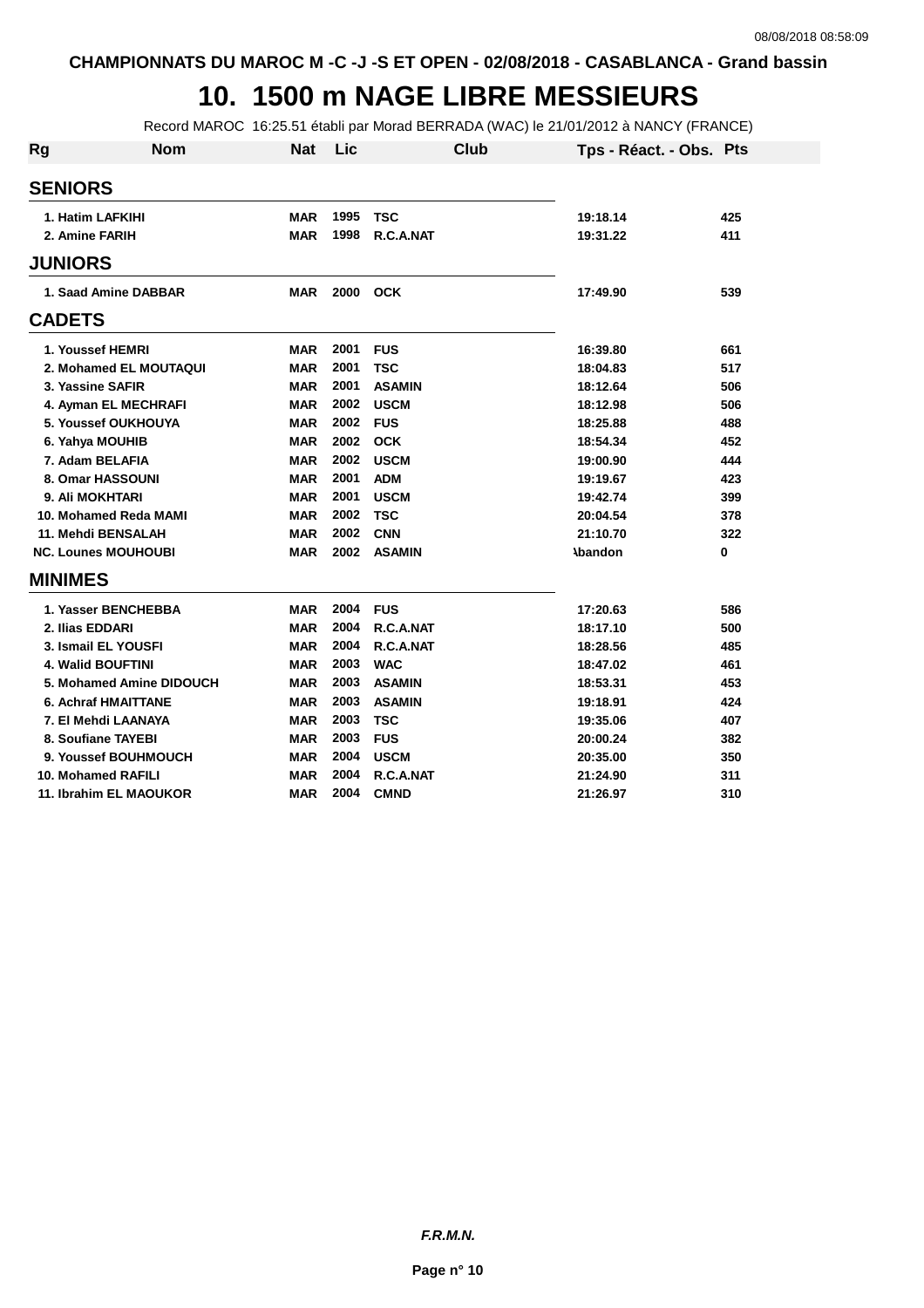## **11. 400 m NAGE LIBRE DAMES**

Record MAROC 4:17.55 établi par Sara EL BEKRI (R.C.A.NAT) le 19/12/2011 à FRANCE

| Rg             | <b>Nom</b>                    | <b>Nat</b> | Lic  | Club        | Tps - Réact. - Obs. Pts |     |
|----------------|-------------------------------|------------|------|-------------|-------------------------|-----|
| <b>SENIORS</b> |                               |            |      |             |                         |     |
|                | <b>1. Nour DRISSI HASSANI</b> | <b>MAR</b> | 1998 | <b>FUS</b>  | 5:02.53                 | 489 |
|                | 2. Rim CHAKRI                 | <b>MAR</b> | 1997 | R.C.A.NAT   | 5:17.80                 | 422 |
| <b>JUNIORS</b> |                               |            |      |             |                         |     |
|                | 1. Fadwa FIDADI               | <b>MAR</b> | 1999 | <b>KACM</b> | 4:57.53                 | 514 |
|                | 2. Mariam LAMGHARI            | <b>MAR</b> | 2000 | <b>OCK</b>  | 5:09.77                 | 455 |
|                | 3. Hajar RACHDI               | <b>MAR</b> | 2000 | <b>TSC</b>  | 5:25.94                 | 391 |
| <b>CADETS</b>  |                               |            |      |             |                         |     |
|                | 1. Ayat Allah EL ANOUAR       | <b>MAR</b> | 2002 | <b>FUS</b>  | 4:49.96                 | 555 |
|                | 2. Kenza ZERAIDI              | <b>MAR</b> | 2002 | <b>CODM</b> | 4:49.98                 | 555 |
|                | 3. Atar IDRISSI               | <b>MAR</b> | 2001 | <b>USCM</b> | 5:01.81                 | 492 |
|                | <b>4. Kholoud RHNANE</b>      | <b>MAR</b> | 2001 | <b>FUS</b>  | 5:06.92                 | 468 |
|                | 5. Mariam BENSALAH            | <b>MAR</b> | 2001 | <b>ASS</b>  | 5:17.99                 | 421 |
|                | 6. Kaoutar KHALED             | <b>MAR</b> | 2001 | <b>OCK</b>  | 5:25.72                 | 391 |
|                | 7. Oumnia OUFRID              | <b>MAR</b> | 2001 | <b>CODM</b> | 5:37.52                 | 352 |
|                | 8. Oumaima FADILE             | <b>MAR</b> | 2002 | <b>OCK</b>  | 5:37.73                 | 351 |
|                | 9. Hiba ELHARRAK              | <b>MAR</b> | 2002 | <b>ASS</b>  | 5:39.25                 | 346 |
| 10. Rim AFIF   |                               | <b>MAR</b> | 2002 | <b>TSC</b>  | 6:08.03                 | 271 |
|                | <b>TLD. Hiba Allah RATTAB</b> | <b>MAR</b> | 2002 | <b>TSC</b>  | 6:22.25                 | 242 |
| <b>MINIMES</b> |                               |            |      |             |                         |     |
|                | 1. Lina KHIYARA               | <b>MAR</b> | 2003 | R.C.A.NAT   | 4:45.08                 | 584 |
|                | 2. Hiba BOURZINE              | <b>MAR</b> | 2004 | <b>USCM</b> | 5:02.46                 | 489 |
|                | 3. Maroua LAISSAOUI           | <b>MAR</b> | 2004 | <b>CODM</b> | 5:08.89                 | 459 |
|                | 4. Meryem BENAYACHE           | <b>MAR</b> | 2004 | <b>USCM</b> | 5:12.93                 | 442 |
|                | 5. Imane BASKACH              | <b>MAR</b> | 2003 | <b>USCM</b> | 5:13.01                 | 441 |
|                | 6. Keltoum GOURRAM            | <b>MAR</b> | 2003 | <b>ADM</b>  | 5:17.01                 | 425 |
|                | 7. Hajar SABER                | <b>MAR</b> | 2003 | <b>CODM</b> | 5:20.75                 | 410 |
|                | 8. Rime Ines EL RHOUBARI      | <b>MAR</b> | 2004 | <b>FUS</b>  | 5:34.83                 | 360 |
|                | <b>NC. Hiba SOUIHEL</b>       | <b>MAR</b> | 2003 | <b>WAC</b>  | Frf n.d.                |     |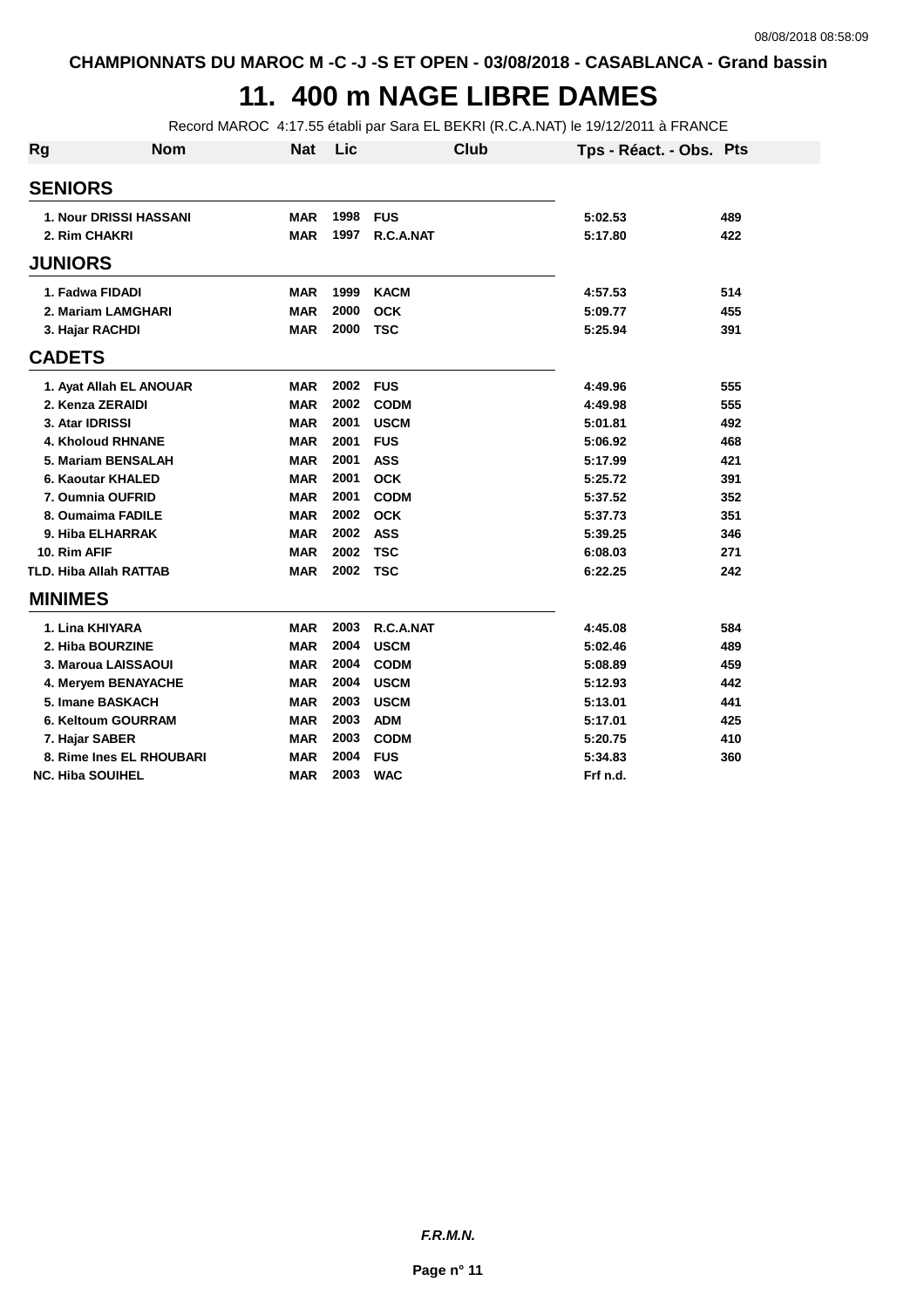#### **12. 400 m NAGE LIBRE MESSIEURS**

Record MAROC 4:02.43 établi par Said SABER (CODM) le 05/04/2016 à DUBAI

| <b>Rg</b>               | <b>Nom</b>                 | <b>Nat</b> | Lic  | <b>Club</b>   | Tps - Réact. - Obs. Pts |     |
|-------------------------|----------------------------|------------|------|---------------|-------------------------|-----|
| <b>SENIORS</b>          |                            |            |      |               |                         |     |
|                         | 1. Hatim LAFKIHI           | <b>MAR</b> | 1995 | <b>TSC</b>    | 4:42.95                 | 470 |
|                         | 2. Amine FARIH             | <b>MAR</b> | 1998 | R.C.A.NAT     | 4:48.87                 | 442 |
|                         | 3. Ahmed BENNAJEH          | <b>MAR</b> | 1998 | <b>CSE</b>    | 4:49.36                 | 439 |
|                         | 4. Achraf LAKHDAR          | <b>MAR</b> | 1998 | <b>KACM</b>   | 5:12.38                 | 349 |
| <b>JUNIORS</b>          |                            |            |      |               |                         |     |
|                         | 1. Saad Amine DABBAR       | <b>MAR</b> | 2000 | <b>OCK</b>    | 4:27.79                 | 555 |
|                         | 2. Mohamed Amine HARRABIDA | <b>MAR</b> | 2000 | R.C.A.NAT     | 4:47.66                 | 447 |
|                         | 3. Marouane RAJI           | <b>MAR</b> | 2000 | <b>CODM</b>   | 5:10.04                 | 357 |
| <b>CADETS</b>           |                            |            |      |               |                         |     |
| 1. Ali HEMRI            |                            | <b>MAR</b> | 2001 | <b>FUS</b>    | 4:08.04                 | 698 |
|                         | 2. Youssef HEMRI           | <b>MAR</b> | 2001 | <b>FUS</b>    | 4:10.24                 | 680 |
|                         | <b>3. Ali MSOUGAR</b>      | <b>MAR</b> | 2001 | <b>FUS</b>    | 4:22.92                 | 586 |
|                         | 4. Monssif Hamza TIJARI    | <b>MAR</b> | 2002 | <b>CODM</b>   | 4:34.47                 | 515 |
|                         | 5. Youssef OUKHOUYA        | <b>MAR</b> | 2002 | <b>FUS</b>    | 4:34.55                 | 515 |
|                         | 6. Mohamed EL MOUTAQUI     | <b>MAR</b> | 2001 | <b>TSC</b>    | 4:38.24                 | 494 |
|                         | 7. Adam BELAFIA            | <b>MAR</b> | 2002 | <b>USCM</b>   | 4:41.72                 | 476 |
| 8. Adam ZIANE           |                            | <b>MAR</b> | 2002 | <b>CNCS</b>   | 4:41.93                 | 475 |
|                         | 9. Yassine SAFIR           | <b>MAR</b> | 2001 | <b>ASAMIN</b> | 4:42.12                 | 474 |
|                         | <b>10. Lounes MOUHOUBI</b> | <b>MAR</b> | 2002 | <b>ASAMIN</b> | 4:45.39                 | 458 |
| <b>MINIMES</b>          |                            |            |      |               |                         |     |
|                         | 1. Yasser BENCHEBBA        | MAR        | 2004 | <b>FUS</b>    | 4:23.19                 | 584 |
| 2. Ilias EDDARI         |                            | <b>MAR</b> | 2004 | R.C.A.NAT     | 4:36.11                 | 506 |
|                         | 3. Adam SEDDOUK            | <b>MAR</b> | 2003 | <b>CODM</b>   | 4:36.91                 | 501 |
|                         | 4. Ismail EL YOUSFI        | <b>MAR</b> | 2004 | R.C.A.NAT     | 4:39.44                 | 488 |
|                         | 5. Mohamed Taha MALKI      | <b>MAR</b> | 2003 | <b>FUS</b>    | 4:40.51                 | 482 |
|                         | 6. El Mehdi LAANAYA        | MAR        | 2003 | <b>TSC</b>    | 4:44.08                 | 464 |
|                         | 7. Mohamed Amine DIDOUCH   | <b>MAR</b> | 2003 | <b>ASAMIN</b> | 4:44.50                 | 462 |
|                         | 8. Walid BOUFTINI          | <b>MAR</b> | 2003 | <b>WAC</b>    | 4:48.56                 | 443 |
|                         | 9. Achraf HMAITTANE        | <b>MAR</b> | 2003 | <b>ASAMIN</b> | 4:52.38                 | 426 |
| <b>10. Anir SADIQUI</b> |                            | <b>MAR</b> | 2003 | <b>USCM</b>   | 4:54.24                 | 418 |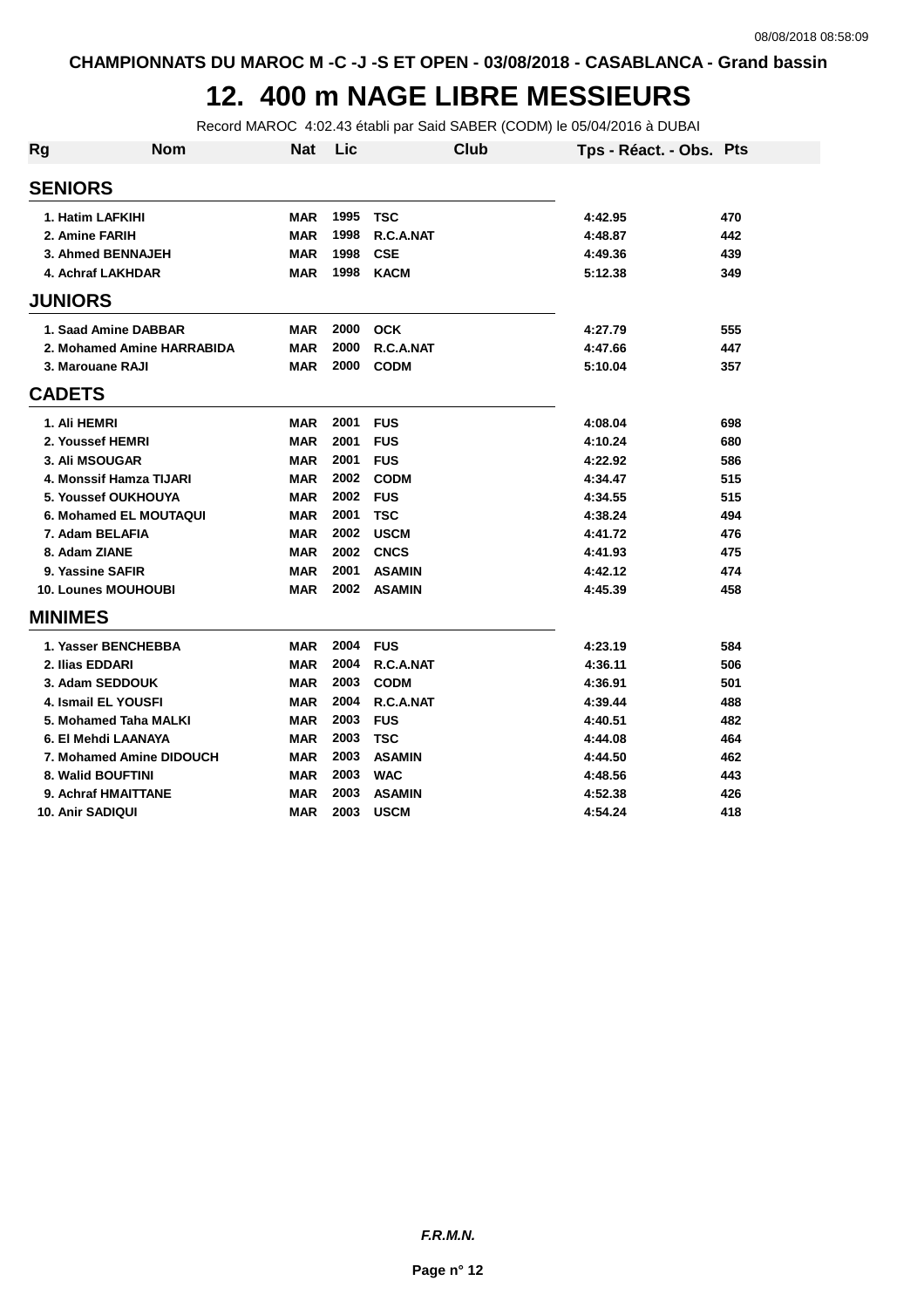# **13. 50 m DOS DAMES**

Record MAROC 30.22 établi par Hiba FAHSI (OCK) le 06/08/2017 à CASABLANCA

| Rg | <b>Nom</b>               | <b>Nat</b> | Lic  | <b>Club</b>   | Tps - Réact. - Obs. Pts |     |
|----|--------------------------|------------|------|---------------|-------------------------|-----|
|    | <b>SENIORS</b>           |            |      |               |                         |     |
|    | 1. Yasmeen BOUTOUIL      | <b>MAR</b> | 1998 | <b>CODM</b>   | 32.09                   | 599 |
|    | 2. Noura MANA            | <b>MAR</b> | 1997 | <b>CODM</b>   | 33.12                   | 545 |
|    | 3. Nour DRISSI HASSANI   | <b>MAR</b> | 1998 | <b>FUS</b>    | 33.90                   | 508 |
|    | <b>4. Zineb ZOUHAIRI</b> | <b>MAR</b> | 1997 | R.C.A.NAT     | 37.05                   | 389 |
|    | <b>JUNIORS</b>           |            |      |               |                         |     |
|    | 1. Wissal NAFR           | <b>MAR</b> | 2000 | <b>OCK</b>    | 35.85                   | 430 |
|    | 2. Soukaina CHAARI       | <b>MAR</b> | 2000 | <b>CNN</b>    | 36.99                   | 391 |
|    | <b>CADETS</b>            |            |      |               |                         |     |
|    | 1. Hiba FAHSI            | <b>MAR</b> | 2001 | <b>OCK</b>    | 30.55                   | 695 |
|    | 2. Nissrine BOURBOUH     | <b>MAR</b> | 2001 | <b>FUS</b>    | 33.80                   | 513 |
|    | 3. Mariam SELLAFI        | <b>MAR</b> | 2002 | <b>OCK</b>    | 33.88                   | 509 |
|    | 4. Kenza ZERAIDI         | <b>MAR</b> | 2002 | <b>CODM</b>   | 34.03                   | 503 |
|    | 5. Oumnia OUFRID         | <b>MAR</b> | 2001 | <b>CODM</b>   | 35.72                   | 434 |
|    | 6. Salma EL YOUSFI       | <b>MAR</b> | 2002 | <b>ADM</b>    | 35.97                   | 425 |
|    | 7. Kaoutar KHALED        | <b>MAR</b> | 2001 | <b>OCK</b>    | 36.91                   | 394 |
|    | 8. Maria AIT BOUSERHANE  | <b>MAR</b> | 2001 | <b>JIHA</b>   | 37.79                   | 367 |
|    | 9. Mariam BENSALAH       | <b>MAR</b> | 2001 | <b>ASS</b>    | 38.24                   | 354 |
|    | <b>10. Karima KANOUN</b> | <b>MAR</b> | 2002 | <b>ASAMIN</b> | 39.52                   | 321 |
|    | <b>MINIMES</b>           |            |      |               |                         |     |
|    | 1. Hiba CHOUAIBI         | <b>MAR</b> | 2004 | <b>USCM</b>   | 33.18                   | 542 |
|    | 2. Ibtissam RACHID       | <b>MAR</b> | 2004 | R.C.A.NAT     | 34.49                   | 483 |
|    | 3. Yasmine RIAD          | <b>MAR</b> | 2004 | <b>FUS</b>    | 35.47                   | 444 |
|    | 4. Douae EL MOUJARRADE   | <b>MAR</b> | 2003 | <b>SNF</b>    | 36.04                   | 423 |
|    | 5. Aicha EL BEKALI       | <b>MAR</b> | 2004 | A.S.F.A.R     | 36.10                   | 421 |
|    | 6. Oumayma ETTALBI       | <b>MAR</b> | 2003 | <b>CODM</b>   | 36.37                   | 412 |
|    | 7. Maroua LAISSAOUI      | <b>MAR</b> | 2004 | <b>CODM</b>   | 36.79                   | 398 |
|    | 8. Doha TABERKANT        | <b>MAR</b> | 2004 | <b>SNF</b>    | 36.82                   | 397 |
|    | <b>9. Nisrine FIRAS</b>  | <b>MAR</b> | 2004 | <b>WAC</b>    | 36.93                   | 393 |
|    | 10. Aya ICHOU            | <b>MAR</b> | 2004 | R.C.A.NAT     | 37.95                   | 362 |
|    | 11. Basma KADI           | <b>MAR</b> | 2004 | <b>CODM</b>   | 38.00                   | 361 |
|    | <b>12. Rim ARHARBI</b>   | <b>MAR</b> | 2004 | <b>KAC</b>    | 42.78                   | 253 |
|    | <b>NC. Rime BERRADA</b>  | <b>MAR</b> | 2003 | <b>FUS</b>    | Frf n.d.                |     |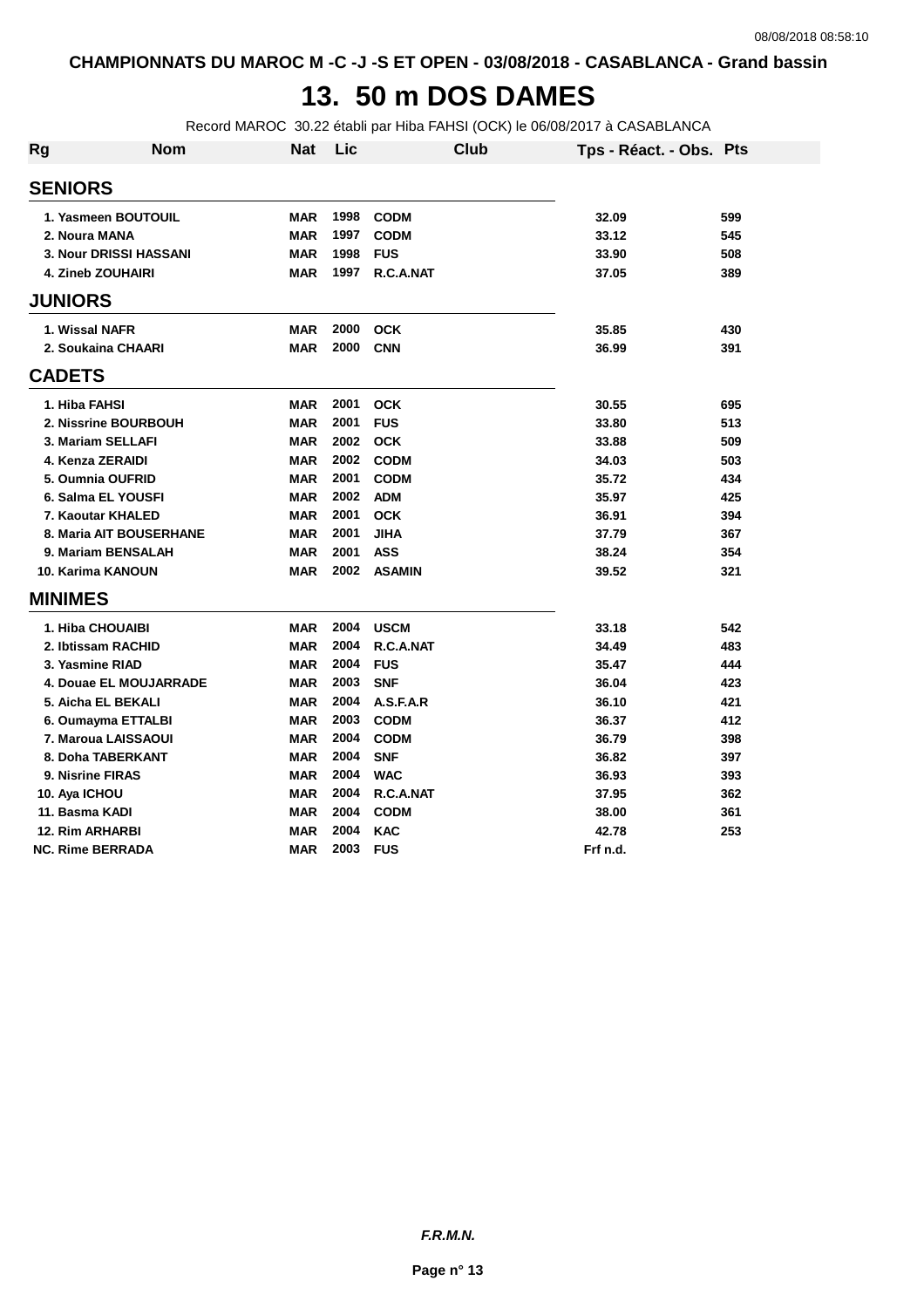## **14. 50 m DOS MESSIEURS**

Record MAROC 26.24 établi par Billal ACHELHI (CODM) le 21/06/2013 à MERSSIN (TURQUIE)

| Rg             | <b>Nom</b>                       | <b>Nat</b> | Lic  |               | Club | Tps - Réact. - Obs. Pts |     |
|----------------|----------------------------------|------------|------|---------------|------|-------------------------|-----|
| <b>SENIORS</b> |                                  |            |      |               |      |                         |     |
|                | <b>1. Driss LAHRICHI</b>         | <b>MAR</b> | 1997 | <b>CODM</b>   |      | 27.26                   | 686 |
|                | 2. Souhail HAMOUCHANE            | <b>MAR</b> | 1997 | <b>CODM</b>   |      | 29.09                   | 564 |
|                | 3. Nader ELBECHARI               | <b>MAR</b> | 1995 | <b>CODM</b>   |      | 29.98                   | 515 |
|                | 4. Yahya SOULHI                  | <b>MAR</b> | 1998 | <b>ADM</b>    |      | 30.53                   | 488 |
|                | 5. Karim AMARTI                  | <b>MAR</b> | 1998 | <b>USF</b>    |      | 32.02                   | 423 |
|                | 6. Mohamed OUAHMID               | <b>MAR</b> | 1998 | <b>ADM</b>    |      | 32.05                   | 422 |
|                | 7. Hamza EZZAHER                 | <b>MAR</b> | 1998 | <b>ADM</b>    |      | 32.17                   | 417 |
|                | 8. Hamza DAHBI SKALI             | <b>MAR</b> | 1998 | <b>CSN</b>    |      | 32.18                   | 417 |
|                | 9. Nouamane HAOUATI              | <b>MAR</b> | 1997 | R.C.A.NAT     |      | 32.31                   | 412 |
|                | 10. Zouhair EL KHALFI            | <b>MAR</b> | 1993 | R.C.A.NAT     |      | 33.04                   | 385 |
|                | 11. Mohamed CHEQBOUB             | <b>MAR</b> | 1992 | <b>KACM</b>   |      | 35.84                   | 301 |
|                | <b>NC. Adil ASSOUAB</b>          | <b>MAR</b> | 1992 | <b>CODM</b>   |      | Frf n.d.                |     |
| <b>JUNIORS</b> |                                  |            |      |               |      |                         |     |
|                | 1. Mohamed Amine HARRABIDA       | <b>MAR</b> | 2000 | R.C.A.NAT     |      | 31.88                   | 428 |
|                | 2. Sami HAMOUCHANE               | <b>MAR</b> | 2000 | <b>CODM</b>   |      | 32.19                   | 416 |
|                | 3. Mouad MAKY                    | <b>MAR</b> | 2000 | <b>TSC</b>    |      | 32.55                   | 403 |
|                | 4. Ilyas Abdesslam EL BOUAZZAOUI | <b>MAR</b> | 1999 | <b>ASS</b>    |      | 32.78                   | 394 |
|                | 5. Othmane AZIZE                 | <b>MAR</b> | 2000 | <b>WAC</b>    |      | 32.91                   | 389 |
|                | <b>NC. Soufiane CHAARI</b>       | <b>MAR</b> | 1999 | <b>CNN</b>    |      | Frf n.d.                |     |
|                | <b>NC. Oussama ALIOUI</b>        | <b>MAR</b> | 2000 | <b>OCS</b>    |      | Frf n.d.                |     |
| <b>CADETS</b>  |                                  |            |      |               |      |                         |     |
|                | 1. Abdeljabbar REGRAGUI          | MAR        | 2001 | <b>CODM</b>   |      | 28.70                   | 588 |
|                | 2. Abdelmoughit MAMDOUH          | <b>MAR</b> | 2002 | <b>ADM</b>    |      | 30.35                   | 497 |
|                | 3. Anas BENYAHYA                 | <b>MAR</b> | 2001 | <b>FUS</b>    |      | 30.68                   | 481 |
|                | 4. Ismail ES SAMLALI             | <b>MAR</b> | 2002 | <b>OCK</b>    |      | 30.80                   | 475 |
|                | 5. Ouissam NAJIH                 | <b>MAR</b> | 2002 | <b>KACM</b>   |      | 30.84                   | 473 |
|                | 6. Omar Ahmed ZOUITEN            | MAR        | 2002 | <b>MAS</b>    |      | 31.15                   | 459 |
| 7. Omar FILALI |                                  | <b>MAR</b> | 2001 | <b>USF</b>    |      | 31.67                   | 437 |
|                | 8. Yahya MOUHIB                  | <b>MAR</b> | 2002 | <b>OCK</b>    |      | 32.73                   | 396 |
|                | 9. Othmane BENLACHHAB            | <b>MAR</b> | 2001 | <b>ASAMIN</b> |      | 33.53                   | 368 |
|                | 10. Adam BELAFIA                 | <b>MAR</b> | 2002 | <b>USCM</b>   |      | 33.59                   | 366 |
| <b>MINIMES</b> |                                  |            |      |               |      |                         |     |
|                | 1. Salim FRIKECH                 | MAR        | 2004 | <b>CODM</b>   |      | 29.67                   | 532 |
|                | 2. Idriss AZHAR                  | MAR        | 2003 | R.C.A.NAT     |      | 30.50                   | 489 |
|                | 3. Mohamed Badr OUAMMOU          | MAR        | 2004 | <b>WAC</b>    |      | 31.18                   | 458 |
|                | 4. Mahmoud AYOUBI                | MAR        | 2004 | <b>CODM</b>   |      | 31.20                   | 457 |
|                | 5. Youssef KARADA                | MAR        | 2003 | <b>ASAMIN</b> |      | 33.24                   | 378 |
|                | <b>6. Anas QOUANANE</b>          | MAR        | 2003 | <b>JIHA</b>   |      | 33.51                   | 369 |
|                | 7. Mohammed MOUISSE              | MAR        | 2004 | <b>USF</b>    |      | 34.24                   | 346 |
|                | 8. Oussama EL MOUSSAMI           | MAR        | 2003 | <b>CODM</b>   |      | 34.27                   | 345 |
|                | 9. Mohamed Amine DIDOUCH         | <b>MAR</b> | 2003 | <b>ASAMIN</b> |      | 35.14                   | 320 |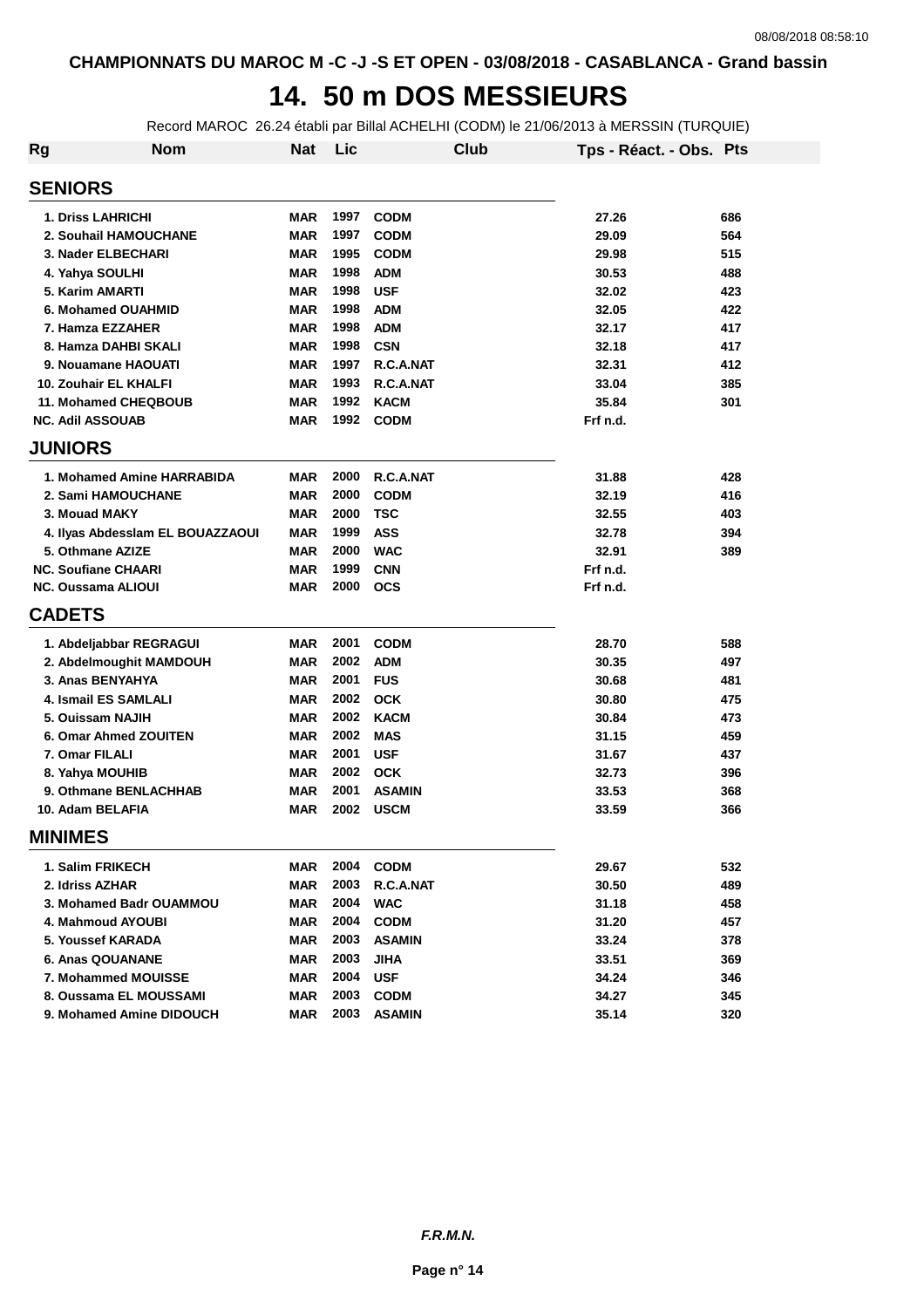# **15. 200 m PAPILLON DAMES**

Record MAROC 2:16.21 établi par Sara EL BEKRI (R.C.A.NAT) le 19/12/2011 à DOHA (QATAR)

| Rg             | <b>Nom</b>                 | <b>Nat</b> | Lic  | Club        | Tps - Réact. - Obs. Pts |     |
|----------------|----------------------------|------------|------|-------------|-------------------------|-----|
| <b>JUNIORS</b> |                            |            |      |             |                         |     |
|                | 1. Khaoula ELMACHRAFI      | <b>MAR</b> | 2000 | <b>TSC</b>  | 2:54.79                 | 338 |
| <b>CADETS</b>  |                            |            |      |             |                         |     |
|                | 1. Hafsa EL ABBARI         | <b>MAR</b> | 2002 | <b>OCK</b>  | 2:34.17                 | 493 |
|                | 2. Narjiss BOURBOUH        | <b>MAR</b> | 2001 | <b>FUS</b>  | 2:34.30                 | 492 |
|                | 3. Ayat Allah EL ANOUAR    | <b>MAR</b> | 2002 | <b>FUS</b>  | 2:34.37                 | 491 |
|                | <b>4. Salma REGRAGUI</b>   | <b>MAR</b> | 2002 | <b>USF</b>  | 2:55.47                 | 334 |
|                | 5. Lina RODRIGUEZ          | <b>MAR</b> | 2002 | <b>MAS</b>  | 3:03.32                 | 293 |
|                | 6. Ayat Errahmane BELRHITI | <b>MAR</b> | 2002 | <b>MAS</b>  | 3:17.32                 | 235 |
| <b>MINIMES</b> |                            |            |      |             |                         |     |
|                | 1. Taghrid DAHBANI         | <b>MAR</b> | 2003 | <b>FUS</b>  | 2:40.40                 | 438 |
|                | 2. Nada JALAL              | <b>MAR</b> | 2004 | R.C.A.NAT   | 2:47.73                 | 383 |
|                | 3. Kamilia MAALOUF         | <b>MAR</b> | 2004 | R.C.A.NAT   | 2:57.16                 | 325 |
|                | 4. Nora RGUIB              | <b>MAR</b> | 2003 | <b>ADM</b>  | 3:02.93                 | 295 |
|                | 5. Ghita TABATI            | <b>MAR</b> | 2004 | <b>WAC</b>  | 3:03.33                 | 293 |
|                | <b>6. Rim BOUJNANE</b>     | <b>MAR</b> | 2003 | <b>CSE</b>  | 3:04.77                 | 286 |
|                | 7. Hajar SABER             | <b>MAR</b> | 2003 | <b>CODM</b> | 3:06.79                 | 277 |
|                | 8. Rime Ines EL RHOUBARI   | <b>MAR</b> | 2004 | <b>FUS</b>  | 3:09.83                 | 264 |
|                | 9. Doaa AMMOUMOU           | <b>MAR</b> | 2003 | <b>ACK</b>  | 3:14.07                 | 247 |
|                | <b>NC. Hiba SOUIHEL</b>    | <b>MAR</b> | 2003 | <b>WAC</b>  | Frf n.d.                |     |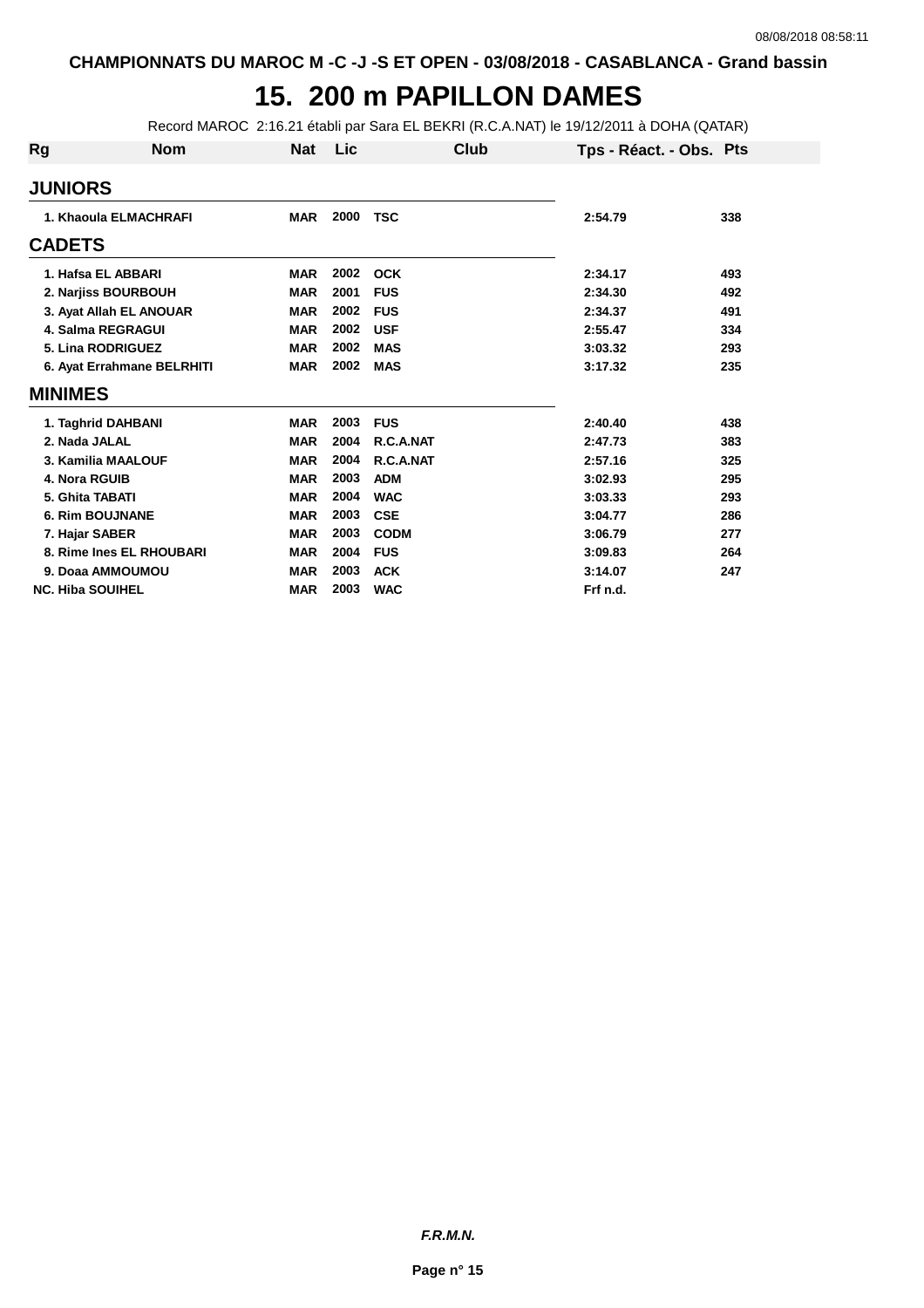### **16. 200 m PAPILLON MESSIEURS**

Record MAROC 2:02.54 établi par Nouaâmane BATAHI (CODM) le 27/07/2017 à BETHUNE

| <b>Rg</b>                 | <b>Nom</b>                       | <b>Nat</b> | Lic  | Club        | Tps - Réact. - Obs. Pts |     |
|---------------------------|----------------------------------|------------|------|-------------|-------------------------|-----|
| <b>SENIORS</b>            |                                  |            |      |             |                         |     |
| 1. Said SABER             |                                  | <b>MAR</b> | 1995 | <b>CNN</b>  | 2:13.31                 | 585 |
| <b>TLD. Lahbib BELKAZ</b> |                                  | <b>MAR</b> | 1996 | <b>CSN</b>  | 2:46.45                 | 300 |
| <b>JUNIORS</b>            |                                  |            |      |             |                         |     |
|                           | 1. Mohamed Aymane SEYAR          | <b>MAR</b> | 2000 | <b>ASS</b>  | 2:31.05                 | 402 |
| <b>CADETS</b>             |                                  |            |      |             |                         |     |
| 1. Ali HEMRI              |                                  | <b>MAR</b> | 2001 | <b>FUS</b>  | 2:14.67                 | 567 |
|                           | 2. Monssif Hamza TIJARI          | <b>MAR</b> | 2002 | <b>CODM</b> | 2:16.78                 | 541 |
|                           | 3. Mohamed Yassine BENSALEH      | <b>MAR</b> | 2002 | <b>FUS</b>  | 2:18.03                 | 527 |
|                           | 4. Yasser AYANE                  | <b>MAR</b> | 2001 | <b>CSE</b>  | 2:28.29                 | 425 |
|                           | 5. Ayman EL MECHRAFI             | <b>MAR</b> | 2002 | <b>USCM</b> | 2:29.60                 | 414 |
|                           | <b>6. Mohamed Amine CHANNANI</b> | <b>MAR</b> | 2002 | <b>CSE</b>  | 2:33.43                 | 383 |
|                           | 7. Yassine NIHOU                 | <b>MAR</b> | 2001 | <b>CNN</b>  | 2:33.52                 | 383 |
|                           | 8. Mohamed EL MOUTAQUI           | <b>MAR</b> | 2001 | <b>TSC</b>  | 2:43.30                 | 318 |
|                           | 9. Mohamed RASSI                 | <b>MAR</b> | 2002 | <b>UNO</b>  | 3:05.85                 | 216 |
|                           | 10. Othman RASSI                 | <b>MAR</b> | 2002 | <b>UNO</b>  | 3:08.48                 | 207 |
|                           | <b>NC. Oussama ELMAHBOUBI</b>    | <b>MAR</b> | 2002 | <b>ADM</b>  | Frf exc.                |     |
| <b>MINIMES</b>            |                                  |            |      |             |                         |     |
|                           | 1. Adam SEDDOUK                  | <b>MAR</b> | 2003 | <b>CODM</b> | 2:25.21                 | 452 |
|                           | 2. Ilyas LAGSSAIBI               | <b>MAR</b> | 2004 | R.C.A.NAT   | 2:25.98                 | 445 |
|                           | 3. Zakariae AMALI                | <b>MAR</b> | 2003 | <b>CODM</b> | 2:28.72                 | 421 |
|                           | 4. Oussama EL MOUSSAMI           | <b>MAR</b> | 2003 | <b>CODM</b> | 2:38.18                 | 350 |
|                           | 5. Mohammed CHAFFAA              | <b>MAR</b> | 2003 | <b>CSE</b>  | 2:39.14                 | 344 |
|                           | 6. Adnane BENADADA               | <b>MAR</b> | 2003 | <b>SNF</b>  | 2:45.60                 | 305 |
|                           | 7. Zakaria Mehdi BOUZAROUATA     | <b>MAR</b> | 2004 | <b>USF</b>  | 2:50.71                 | 278 |
|                           | 8. Houssam HOUARI                | <b>MAR</b> | 2003 | <b>TSC</b>  | 3:05.34                 | 217 |
|                           | <b>NC. Soufiane TAYEBI</b>       | <b>MAR</b> | 2003 | <b>FUS</b>  | Dsq VI                  | 0   |
|                           | <b>NC. Younes BERRADA</b>        | <b>MAR</b> | 2004 | <b>FUS</b>  | Dsq NI                  | 0   |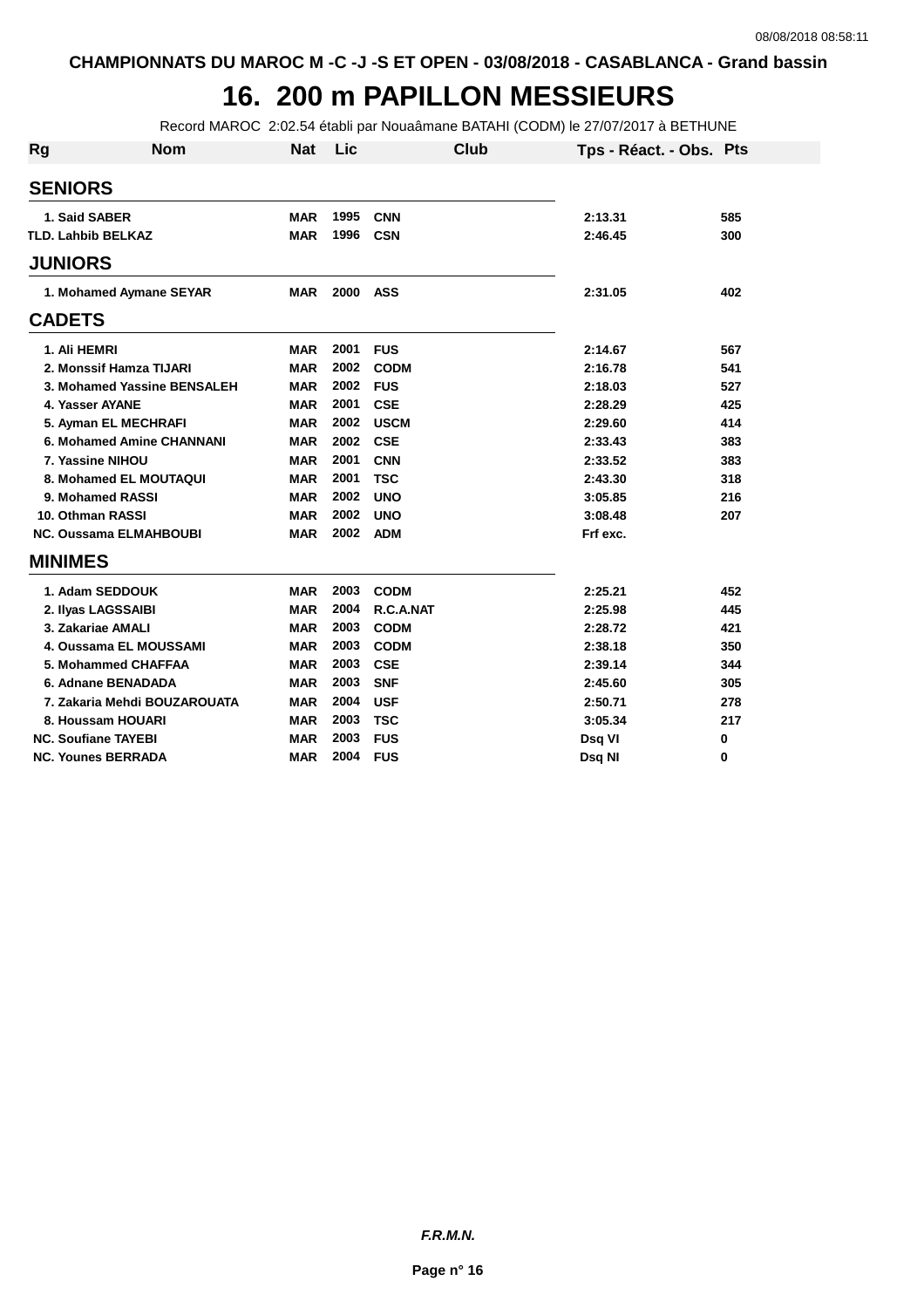# **17. 100 m BRASSE DAMES**

Record MAROC 1:08.21 établi par Sara EL BEKRI (R.C.A.NAT) le 29/07/2012 à LONDRES

| Rg               | <b>Nom</b>                     | <b>Nat</b> | Lic  | Club        | Tps - Réact. - Obs. Pts |     |
|------------------|--------------------------------|------------|------|-------------|-------------------------|-----|
| <b>SENIORS</b>   |                                |            |      |             |                         |     |
|                  | 1. Hajar MARHFOUR              | <b>MAR</b> | 1995 | <b>FUS</b>  | 1:25.51                 | 426 |
| <b>JUNIORS</b>   |                                |            |      |             |                         |     |
| 1. Fadwa FIDADI  |                                | <b>MAR</b> | 1999 | <b>KACM</b> | 1:19.58                 | 528 |
|                  | 2. Khouloud KAROUCH            | <b>MAR</b> | 1999 | <b>TSC</b>  | 1:22.09                 | 481 |
|                  | 3. Mariam LAMGHARI             | <b>MAR</b> | 2000 | <b>OCK</b>  | 1:25.75                 | 422 |
| 4. Wissal NAFR   |                                | <b>MAR</b> | 2000 | <b>OCK</b>  | 1:27.24                 | 401 |
|                  | 5. Hiba BENBOUZIANE            | <b>MAR</b> | 2000 | <b>TSC</b>  | 1:29.50                 | 371 |
| <b>CADETS</b>    |                                |            |      |             |                         |     |
| 1. Hiba LAKNIT   |                                | <b>MAR</b> | 2002 | <b>OCK</b>  | 1:15.73                 | 613 |
|                  | 2. Salma EL YOUSFI             | <b>MAR</b> | 2002 | <b>ADM</b>  | 1:27.30                 | 400 |
| 3. Ayya AJDI     |                                | <b>MAR</b> | 2001 | <b>KACM</b> | 1:27.96                 | 391 |
|                  | <b>4. Lina RODRIGUEZ</b>       | <b>MAR</b> | 2002 | <b>MAS</b>  | 1:34.08                 | 320 |
|                  | 5. Salma REGRAGUI              | <b>MAR</b> | 2002 | <b>USF</b>  | 1:36.36                 | 297 |
|                  | <b>6. Maria AIT BOUSERHANE</b> | <b>MAR</b> | 2001 | <b>JIHA</b> | 1:36.76                 | 294 |
| <b>MINIMES</b>   |                                |            |      |             |                         |     |
|                  | 1. Yasmine NADIR               | <b>MAR</b> | 2003 | <b>FUS</b>  | 1:23.38                 | 459 |
|                  | 2. Fatima Zahra MOUKTADIR      | <b>MAR</b> | 2004 | <b>CNCS</b> | 1:24.64                 | 439 |
|                  | 3. Malak BOUSSOUF              | <b>MAR</b> | 2004 | <b>ACK</b>  | 1:24.97                 | 434 |
|                  | 4. Meryem AIT BENALI           | <b>MAR</b> | 2004 | <b>CODM</b> | 1:25.03                 | 433 |
| 5. Aya ICHOU     |                                | <b>MAR</b> | 2004 | R.C.A.NAT   | 1:25.13                 | 431 |
| 6. Basma KADI    |                                | <b>MAR</b> | 2004 | <b>CODM</b> | 1:28.20                 | 388 |
|                  | 7. Keltoum GOURRAM             | <b>MAR</b> | 2003 | <b>ADM</b>  | 1:28.22                 | 388 |
|                  | 8. Chahd MACHKOUR              | <b>MAR</b> | 2004 | <b>WAC</b>  | 1:29.11                 | 376 |
| 9. Nisrine FIRAS |                                | <b>MAR</b> | 2004 | <b>WAC</b>  | 1:31.96                 | 342 |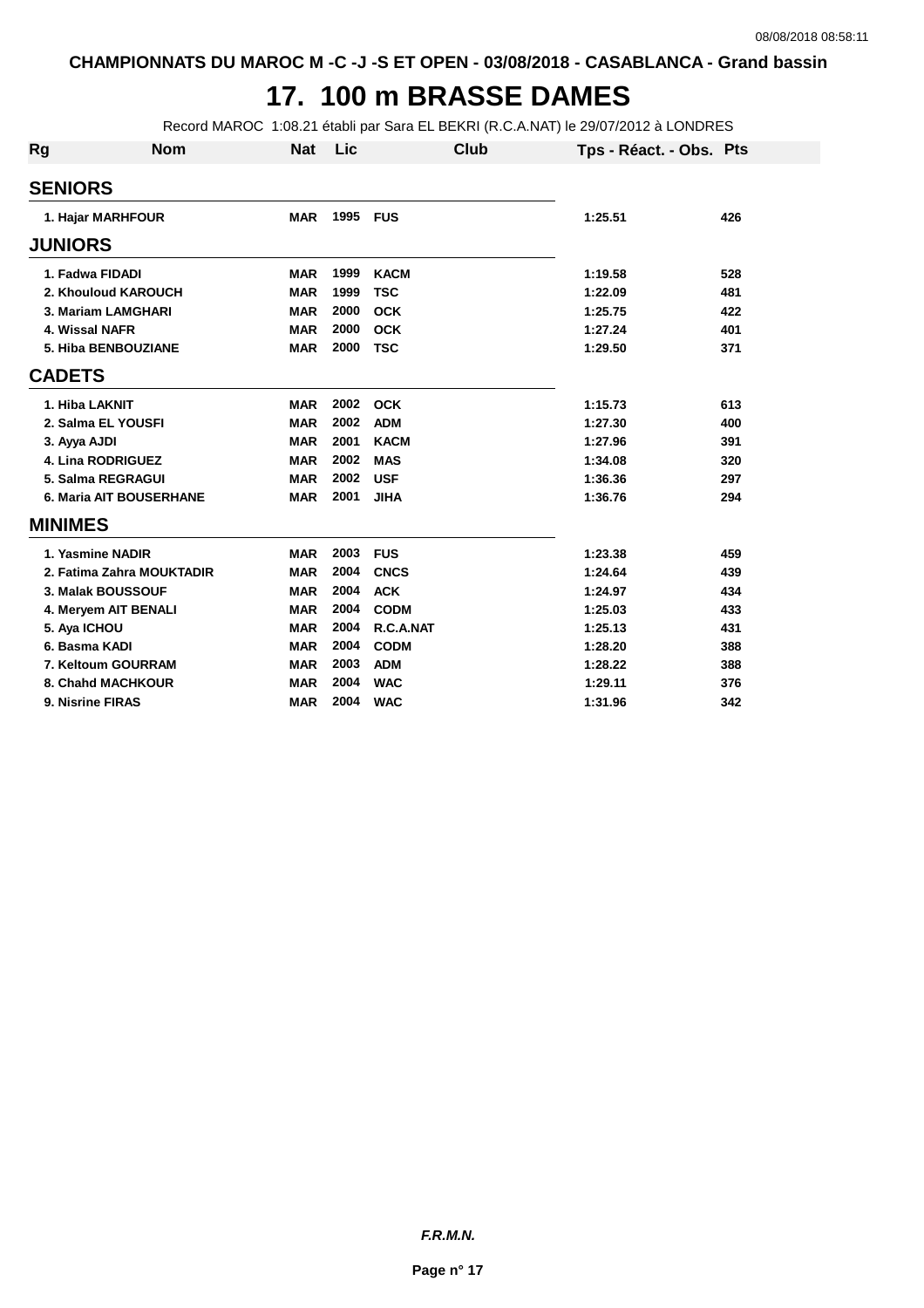### **18. 100 m BRASSE MESSIEURS**

Record MAROC 1:05.85 établi par Amine FAWZI (USCM) le 28/07/2013 à CASABLANCA

| Rg | <b>Nom</b>                      | Nat        | Lic  | <b>Club</b>   | Tps - Réact. - Obs. Pts |     |
|----|---------------------------------|------------|------|---------------|-------------------------|-----|
|    | <b>SENIORS</b>                  |            |      |               |                         |     |
|    | 1. Ahmed Reda ENNAIM            | MAR        | 1996 | <b>CODM</b>   | 1:08.57                 | 619 |
|    | 2. Bakr KZIBER                  | MAR        | 1998 | <b>CODM</b>   | 1:08.66                 | 617 |
|    | 3. Souhail RHAFIRI              | <b>MAR</b> | 1998 | A.S.F.A.R     | 1:12.88                 | 516 |
|    | 4. El Mehdi DASOULI             | <b>MAR</b> | 1995 | <b>TSC</b>    | 1:14.17                 | 489 |
|    | 5. Nouamane HAOUATI             | <b>MAR</b> | 1997 | R.C.A.NAT     | 1:16.19                 | 451 |
|    | 6. Almehdi EL BOUHTOURI         | <b>MAR</b> | 1995 | R.C.A.NAT     | 1:16.96                 | 438 |
|    | <b>TLD. Alae Eddine GZALI</b>   | <b>MAR</b> | 1997 | <b>KAC</b>    | 1:27.84                 | 294 |
|    | <b>JUNIORS</b>                  |            |      |               |                         |     |
|    | 1. Samy BOUTOUIL                | MAR        | 2000 | <b>CODM</b>   | 1:07.04                 | 663 |
|    | 2. Abdelkrim ESSABIHI EDDAFALI  | <b>MAR</b> | 1999 | <b>ADM</b>    | 1:07.85                 | 639 |
|    | <b>3. Ali SADOUK</b>            | <b>MAR</b> | 1999 | <b>USF</b>    | 1:13.16                 | 510 |
|    | 4. Yasser MAHASSINE             | <b>MAR</b> | 2000 | <b>ADM</b>    | 1:19.12                 | 403 |
|    | 5. Hamza BENNOUNA               | <b>MAR</b> | 2000 | <b>USF</b>    | 1:19.26                 | 401 |
|    | <b>TLD. Mouad MAKY</b>          | <b>MAR</b> | 2000 | <b>TSC</b>    | 1:26.50                 | 308 |
|    | <b>CADETS</b>                   |            |      |               |                         |     |
|    | 1. Ahmed Yassine FLIYOU         | MAR        | 2001 | R.C.A.NAT     | 1:08.69                 | 616 |
|    | 2. Younes REDA                  | <b>MAR</b> | 2002 | <b>WAC</b>    | 1:12.08                 | 533 |
|    | 3. Ahmed BENNANI                | MAR        | 2001 | <b>FUS</b>    | 1:12.41                 | 526 |
|    | 4. Anas OUGOUIS                 | <b>MAR</b> | 2001 | <b>OCK</b>    | 1:12.66                 | 520 |
|    | 5. Ayoub BOUGANDOULA            | <b>MAR</b> | 2002 | <b>OCK</b>    | 1:15.02                 | 473 |
|    | 6. Anas BENYAHYA                | <b>MAR</b> | 2001 | <b>FUS</b>    | 1:15.34                 | 467 |
|    | 7. Yassine CHAGH                | <b>MAR</b> | 2001 | <b>ACK</b>    | 1:15.90                 | 457 |
|    | 8. Ayman EL MECHRAFI            | <b>MAR</b> | 2002 | <b>USCM</b>   | 1:15.93                 | 456 |
|    | 9. Sami KIBAL                   | <b>MAR</b> | 2002 | <b>WAC</b>    | 1:17.15                 | 435 |
|    | <b>10. BACHIR BENABDELJALIL</b> | <b>MAR</b> | 2002 | <b>USCM</b>   | 1:17.92                 | 422 |
|    | 11. Ilyas BOUDENE               | <b>MAR</b> | 2001 | <b>MAS</b>    | 1:18.64                 | 410 |
|    | 12. Ilias LIZE                  | MAR        | 2002 | <b>ASAMIN</b> | 1:19.20                 | 402 |
|    | <b>NC. Haytam KABIRI</b>        | <b>MAR</b> | 2001 | <b>ASS</b>    | Dsq VI                  | 0   |
|    | <b>MINIMES</b>                  |            |      |               |                         |     |
|    | 1. Azzedine EL BADRE            | <b>MAR</b> | 2003 | <b>CSE</b>    | 1:15.89                 | 457 |
|    | 2. Ghali IRAQUI HOUSSEINI       | MAR        | 2003 | R.C.A.NAT     | 1:16.18                 | 452 |
|    | 3. Sami SAMRAH                  | MAR        | 2003 | <b>CODM</b>   | 1:16.50                 | 446 |
|    | 4. Mahmoud AYOUBI               | <b>MAR</b> | 2004 | <b>CODM</b>   | 1:16.85                 | 440 |
|    | 5. Mohamed Badr OUAMMOU         | <b>MAR</b> | 2004 | <b>WAC</b>    | 1:17.68                 | 426 |
|    | 6. Walid DEQQAOUI               | <b>MAR</b> | 2003 | <b>USF</b>    | 1:18.21                 | 417 |
|    | 7. Ayman MEFETTAR               | <b>MAR</b> | 2003 | <b>SNF</b>    | 1:18.44                 | 414 |
|    | 8. Mohamed Taha MALKI           | <b>MAR</b> | 2003 | <b>FUS</b>    | 1:19.36                 | 399 |
|    | 9. Mohamed Imam MAHJOUBI        | <b>MAR</b> | 2003 | <b>ASAMIN</b> | 1:20.01                 | 390 |
|    | 10. Karim JENNANE               | <b>MAR</b> | 2004 | <b>CODM</b>   | 1:21.48                 | 369 |
|    | 11. Achraf BENRBIB              | <b>MAR</b> | 2003 | <b>OCS</b>    | 1:24.91                 | 326 |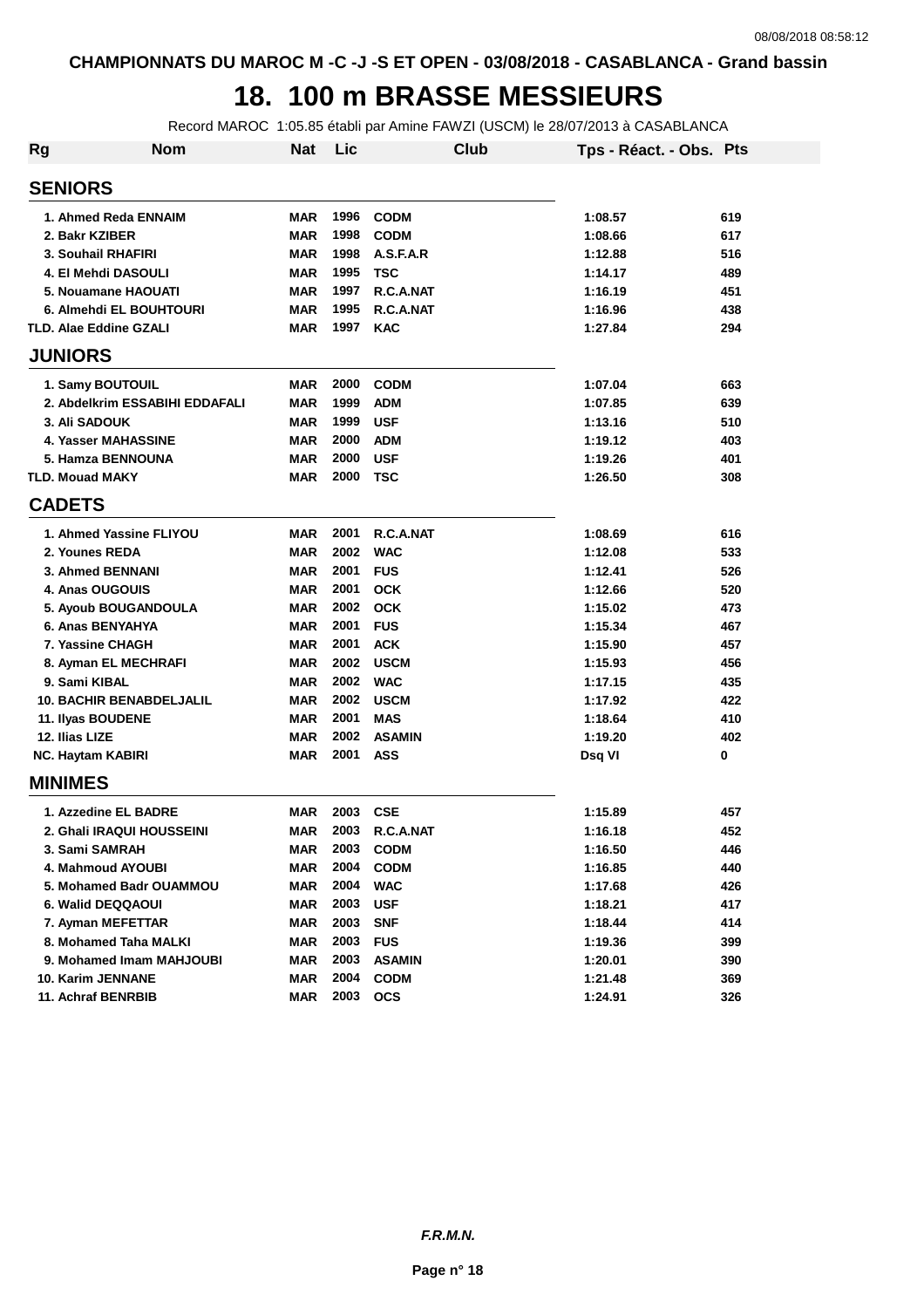# **19. 4 x 100 m NAGE LIBRE DAMES**

Record MAROC 4:02.77 établi par MAROC le 18/12/2011 à DOHA (QATAR)

| Rg | <b>Nom</b>                   | <b>Nat</b> | Lic      |             | Club | Tps - Réact. - Obs. Pts |     |
|----|------------------------------|------------|----------|-------------|------|-------------------------|-----|
|    | <b>JUNIORS</b>               |            |          |             |      |                         |     |
|    | 1. Kenza MSELLEK             | <b>MAR</b> | 2000     | <b>TSC</b>  |      | 4:35.30                 | 450 |
|    | <b>Hiba BENBOUZIANE</b>      | <b>MAR</b> | 2000     | <b>TSC</b>  |      |                         | 450 |
|    | Khaoula ELMACHRAFI           | <b>MAR</b> | 2000     | <b>TSC</b>  |      |                         | 450 |
|    | Hajar RACHDI                 | <b>MAR</b> | 2000     | <b>TSC</b>  |      |                         | 450 |
|    | <b>CADETS</b>                |            |          |             |      |                         |     |
|    | 1. Mariam SELLAFI            | <b>MAR</b> |          | 2002 OCK    |      | 4:26.67                 | 495 |
|    | <b>Hiba LAKNIT</b>           | <b>MAR</b> | 2002     | <b>OCK</b>  |      |                         | 495 |
|    | Hafsa EL ABBARI              | <b>MAR</b> | 2002     | <b>OCK</b>  |      |                         | 495 |
|    | <b>Hiba FAHSI</b>            | <b>MAR</b> | 2001     | <b>OCK</b>  |      |                         | 495 |
|    | 2. Nissrine BOURBOUH         | <b>MAR</b> | 2001     | <b>FUS</b>  |      | 4:49.83                 | 385 |
|    | Ayat Allah EL ANOUAR         | <b>MAR</b> | 2002     | <b>FUS</b>  |      |                         | 385 |
|    | <b>Kholoud RHNANE</b>        | <b>MAR</b> | 2001     | <b>FUS</b>  |      |                         | 385 |
|    | <b>Narjiss BOURBOUH</b>      | <b>MAR</b> | 2001     | <b>FUS</b>  |      |                         | 385 |
|    | 3. Rim AFIF                  | <b>MAR</b> | 2002     | <b>TSC</b>  |      | 5:16.13                 | 297 |
|    | <b>Hiba Allah RATTAB</b>     | <b>MAR</b> | 2002     | <b>TSC</b>  |      |                         | 297 |
|    | <b>Lina BOURZIK</b>          | <b>MAR</b> | 2002     | <b>TSC</b>  |      |                         | 297 |
|    | <b>Hiba RIMY</b>             | <b>MAR</b> | 2001     | <b>TSC</b>  |      |                         | 297 |
|    | <b>MINIMES</b>               |            |          |             |      |                         |     |
|    | 1. Nada JALAL                | <b>MAR</b> | 2004     | R.C.A.NAT   |      | 4:26.22                 | 497 |
|    | Aya ICHOU                    | <b>MAR</b> | 2004     | R.C.A.NAT   |      |                         | 497 |
|    | <b>Ibtissam RACHID</b>       | <b>MAR</b> | 2004     | R.C.A.NAT   |      |                         | 497 |
|    | Lina KHIYARA                 | <b>MAR</b> | 2003     | R.C.A.NAT   |      |                         | 497 |
|    | 2. Camelia GARNOUSSI         | <b>MAR</b> | 2004     | <b>FUS</b>  |      | 4:29.18                 | 481 |
|    | <b>Rime Ines EL RHOUBARI</b> | <b>MAR</b> | 2004     | <b>FUS</b>  |      |                         | 481 |
|    | Taghrid DAHBANI              | <b>MAR</b> | 2003     | <b>FUS</b>  |      |                         | 481 |
|    | <b>Yasmine NADIR</b>         | <b>MAR</b> | 2003     | <b>FUS</b>  |      |                         | 481 |
|    | <b>3. Hiba CHOUAIBI</b>      | <b>MAR</b> | 2004     | <b>USCM</b> |      | 4:31.15                 | 471 |
|    | <b>Hiba BOURZINE</b>         | <b>MAR</b> | 2004     | <b>USCM</b> |      |                         | 471 |
|    | <b>Meryem BENAYACHE</b>      | <b>MAR</b> | 2004     | <b>USCM</b> |      |                         | 471 |
|    | Imane BASKACH                | <b>MAR</b> | 2003     | <b>USCM</b> |      |                         | 471 |
|    | 4. Oumayma ETTALBI           | <b>MAR</b> | 2003     | <b>CODM</b> |      | 4:33.24                 | 460 |
|    | <b>Hajar SABER</b>           | <b>MAR</b> | 2003     | <b>CODM</b> |      |                         | 460 |
|    | Maroua LAISSAOUI             | <b>MAR</b> | 2004     | <b>CODM</b> |      |                         | 460 |
|    | Basma KADI                   | <b>MAR</b> |          | 2004 CODM   |      |                         | 460 |
|    | 5. Nora RGUIB                | MAR        |          | 2003 ADM    |      | 4:43.61                 | 411 |
|    | <b>Keltoum GOURRAM</b>       | <b>MAR</b> |          | 2003 ADM    |      |                         | 411 |
|    | <b>Manal ANOUAR EL ALAMI</b> | <b>MAR</b> |          | 2003 ADM    |      |                         | 411 |
|    | <b>Samia MAHASSINE</b>       | MAR        | 2003     | <b>ADM</b>  |      |                         | 411 |
|    | 6. Chahd ALAMI               | MAR        | 2004     | <b>SNF</b>  |      | 4:44.47                 | 407 |
|    | Douae EL MOUJARRADE          | <b>MAR</b> | 2003     | <b>SNF</b>  |      |                         | 407 |
|    | <b>Malak LAMHITI</b>         | <b>MAR</b> | 2004     | <b>SNF</b>  |      |                         | 407 |
|    | <b>Abrare BELRHITI</b>       | MAR        | 2004 SNF |             |      |                         | 407 |
|    | <b>NC. Nisrine FIRAS</b>     | MAR        |          | 2004 WAC    |      | Frf n.d.                |     |
|    | <b>Chahd MACHKOUR</b>        | MAR        |          | 2004 WAC    |      |                         |     |
|    | <b>Hiba SOUIHEL</b>          | <b>MAR</b> | 2003     | <b>WAC</b>  |      |                         |     |
|    | <b>Ghita TABATI</b>          | <b>MAR</b> |          | 2004 WAC    |      |                         |     |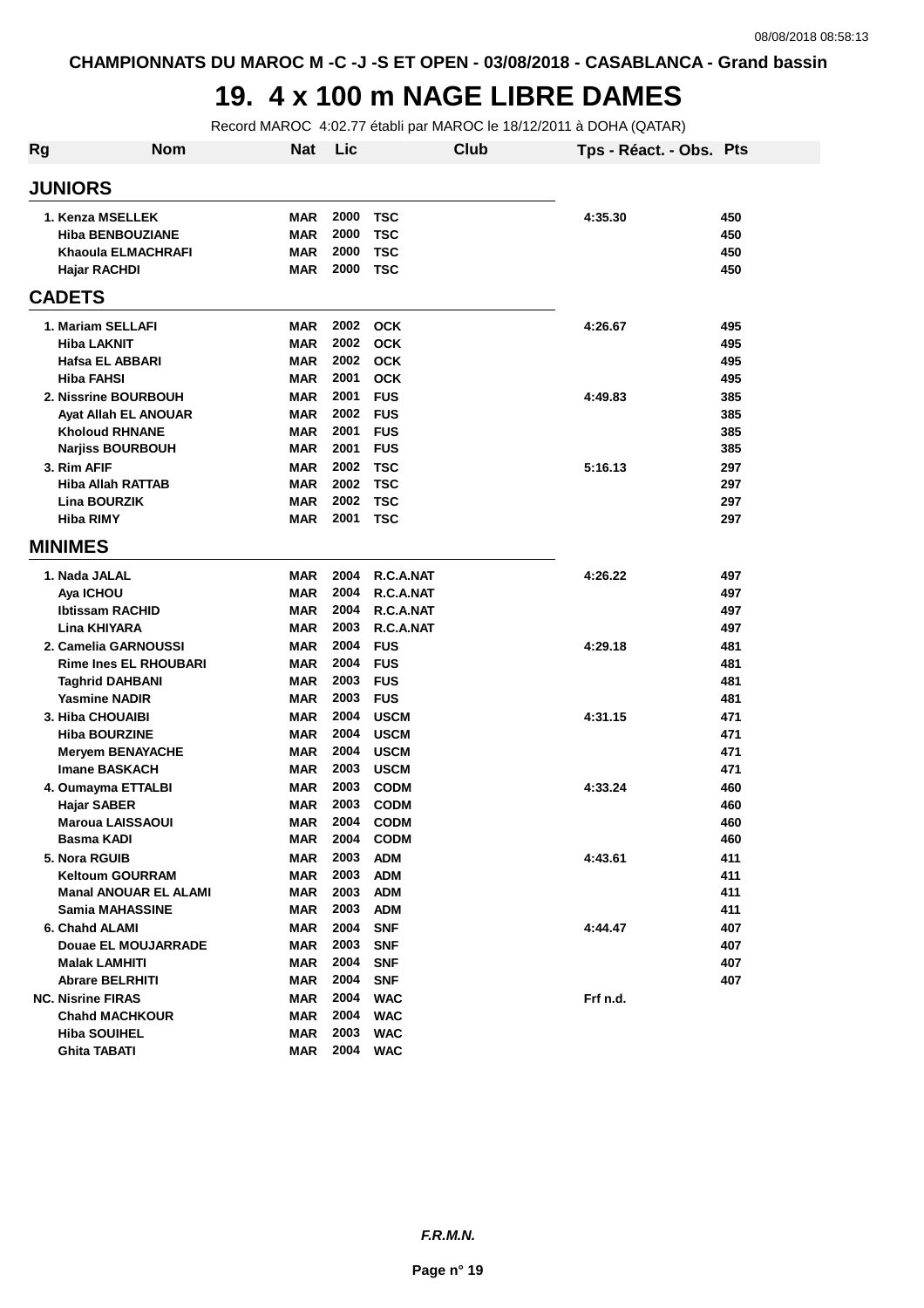#### **20. 4 x 100 m NAGE LIBRE MESSIEURS**

Record MAROC 3:27.42 établi par MAROC le 20/12/2011 à DOHA (QATAR)

| Rg                          | <b>Nom</b>                         | <b>Nat</b> | Lic  | <b>Club</b>      | Tps - Réact. - Obs. Pts |     |
|-----------------------------|------------------------------------|------------|------|------------------|-------------------------|-----|
| <b>SENIORS</b>              |                                    |            |      |                  |                         |     |
| 1. Nader ELBECHARI          |                                    | <b>MAR</b> | 1995 | <b>CODM</b>      | 3:52.84                 | 528 |
|                             | <b>Souhail HAMOUCHANE</b>          | MAR        | 1997 | <b>CODM</b>      |                         | 528 |
| <b>Driss LAHRICHI</b>       |                                    | MAR        | 1997 | <b>CODM</b>      |                         | 528 |
| <b>Mehdi AYOUBI</b>         |                                    | MAR        | 1998 | <b>CODM</b>      |                         | 528 |
| 2. Nouamane HAOUATI         |                                    | <b>MAR</b> | 1997 | R.C.A.NAT        | 3:54.43                 | 517 |
| <b>Amine FARIH</b>          |                                    | <b>MAR</b> | 1998 | R.C.A.NAT        |                         | 517 |
| Zouhair EL KHALFI           |                                    | MAR        | 1993 | R.C.A.NAT        |                         | 517 |
| <b>Yusuf TIBAZI</b>         |                                    | <b>MAR</b> | 1996 | R.C.A.NAT        |                         | 517 |
| 3. Hamza EZZAHER            |                                    | <b>MAR</b> | 1998 | <b>ADM</b>       | 3:55.91                 | 508 |
| Yahya SOULHI                |                                    | MAR        | 1998 | <b>ADM</b>       |                         | 508 |
| <b>Badr HASSOUNI</b>        |                                    | MAR        | 1998 | <b>ADM</b>       |                         | 508 |
| <b>Mohamed OUAHMID</b>      |                                    | MAR        | 1998 | <b>ADM</b>       |                         | 508 |
| 4. Achraf LAKHDAR           |                                    | MAR        | 1998 | <b>KACM</b>      | 4:22.38                 | 369 |
|                             | Mohamed Redouane AIBOUD BENCH, MAR |            | 1993 | <b>KACM</b>      |                         | 369 |
|                             | <b>Mohamed CHEQBOUB</b>            | MAR        | 1992 | <b>KACM</b>      |                         | 369 |
|                             | Younes Taha NADIFIYINE             | MAR        | 1995 | <b>KACM</b>      |                         | 369 |
|                             | 5. Mohamed Jalal RRHIOUI           | MAR        | 1995 | <b>CSN</b>       | 4:22.56                 | 368 |
| <b>Lahbib BELKAZ</b>        |                                    | MAR        | 1996 | <b>CSN</b>       |                         | 368 |
| <b>Hicham RRHIOUI</b>       |                                    | MAR        | 1992 | <b>CSN</b>       |                         | 368 |
| Hamza DAHBI SKALI           |                                    | MAR        | 1998 | <b>CSN</b>       |                         | 368 |
| <b>NC. M'hamed ABBOUGUI</b> |                                    | MAR        | 1992 | <b>OUM RABII</b> | Frf n.d.                |     |
| <b>Amine EL KASBI</b>       |                                    | <b>MAR</b> | 1991 | <b>OUM RABII</b> |                         |     |
|                             | <b>Badreddine ET TOUATY</b>        | MAR        | 1992 | <b>OUM RABII</b> |                         |     |
|                             | <b>Bouchaib EZZARHOUNY</b>         | MAR        | 1998 | <b>OUM RABII</b> |                         |     |
| <b>JUNIORS</b>              |                                    |            |      |                  |                         |     |
| 1. Ismail LAHRICHI          |                                    | MAR        | 1999 | <b>CODM</b>      | 3:58.69                 | 490 |
| <b>Sami HAMOUCHANE</b>      |                                    | MAR        | 2000 | <b>CODM</b>      |                         | 490 |
| <b>Marouane RAJI</b>        |                                    | MAR        | 2000 | <b>CODM</b>      |                         | 490 |
| <b>Samy BOUTOUIL</b>        |                                    | <b>MAR</b> | 2000 | <b>CODM</b>      |                         | 490 |
| <b>NC. Houssam ADDI</b>     |                                    | <b>MAR</b> | 2000 | <b>OUM RABII</b> | Frf n.d.                |     |
|                             | <b>Mohamed ELOUKKAIL</b>           | <b>MAR</b> | 2000 | <b>OUM RABII</b> |                         |     |
| Hamza ENNAIMI               |                                    | <b>MAR</b> | 2000 | <b>OUM RABII</b> |                         |     |
| <b>Aissa MOURHAT</b>        |                                    | MAR        | 2000 | <b>OUM RABII</b> |                         |     |
| <b>CADETS</b>               |                                    |            |      |                  |                         |     |
| 1. Youssef HEMRI            |                                    | MAR        | 2001 | <b>FUS</b>       | 3:55.85                 | 508 |
| <b>Anas BENYAHYA</b>        |                                    | MAR        | 2001 | <b>FUS</b>       |                         | 508 |
| <b>Ali MSOUGAR</b>          |                                    | <b>MAR</b> | 2001 | <b>FUS</b>       |                         | 508 |
| Ali HEMRI                   |                                    | MAR        | 2001 | <b>FUS</b>       |                         | 508 |
| 2. Lounes MOUHOUBI          |                                    | MAR        |      | 2002 ASAMIN      | 4:00.23                 | 481 |
| <b>Ilias LIZE</b>           |                                    | <b>MAR</b> | 2002 | <b>ASAMIN</b>    |                         | 481 |
|                             | <b>Othmane BENLACHHAB</b>          | <b>MAR</b> | 2001 | <b>ASAMIN</b>    |                         | 481 |
| <b>Yassine SAFIR</b>        |                                    | MAR        | 2001 | <b>ASAMIN</b>    |                         | 481 |
| 3. Monssif HAITAM           |                                    | MAR        |      | 2002 OCK         | 4:00.34                 | 480 |
| Yahya MOUHIB                |                                    | <b>MAR</b> |      | 2002 OCK         |                         | 480 |
| <b>Ismail ES SAMLALI</b>    |                                    | MAR        |      | 2002 OCK         |                         | 480 |
| Anas OUGOUIS                |                                    | MAR        | 2001 | <b>OCK</b>       |                         | 480 |
|                             | <b>4. BACHIR BENABDELJALIL</b>     | MAR        | 2002 | <b>USCM</b>      | 4:05.05                 | 453 |
| Ayman EL MECHRAFI           |                                    | MAR        |      | 2002 USCM        |                         | 453 |
| <b>Adam BELAFIA</b>         |                                    | MAR        |      | 2002 USCM        |                         | 453 |
| Ali MOKHTARI                |                                    | <b>MAR</b> | 2001 | <b>USCM</b>      |                         | 453 |
| 5. Omar HASSOUNI            |                                    | MAR        | 2001 | <b>ADM</b>       | 4:05.60                 | 450 |
| <b>Aymane MESLOUH</b>       |                                    | MAR        |      | 2002 ADM         |                         | 450 |
|                             | <b>Abdelmoughit MAMDOUH</b>        | MAR        | 2002 | <b>ADM</b>       |                         | 450 |
|                             | <b>Oussama ELMAHBOUBI</b>          | MAR        |      | 2002 ADM         |                         | 450 |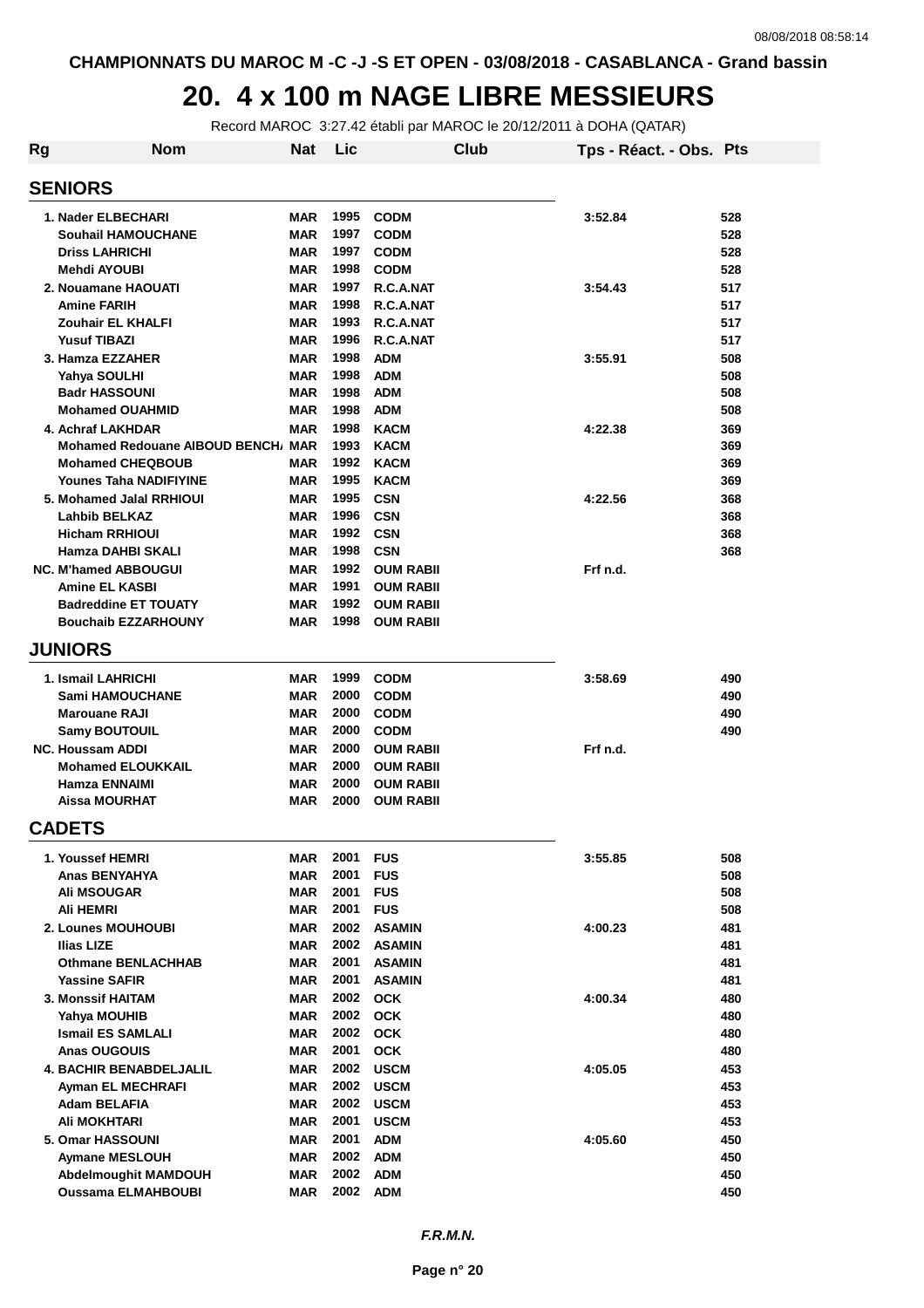#### **20. 4 x 100 m NAGE LIBRE MESSIEURS**

Record MAROC 3:27.42 établi par MAROC le 20/12/2011 à DOHA (QATAR)

| Rg | <b>Nom</b>                    | <b>Nat</b> | Lic  | Club          | Tps - Réact. - Obs. Pts |     |
|----|-------------------------------|------------|------|---------------|-------------------------|-----|
|    | <b>MINIMES</b>                |            |      |               |                         |     |
|    | 1. Adam SEDDOUK               | <b>MAR</b> | 2003 | <b>CODM</b>   | 3:58.16                 | 493 |
|    | <b>Zakariae AMALI</b>         | <b>MAR</b> | 2003 | <b>CODM</b>   |                         | 493 |
|    | <b>Karim JENNANE</b>          | <b>MAR</b> | 2004 | <b>CODM</b>   |                         | 493 |
|    | <b>Salim FRIKECH</b>          | <b>MAR</b> | 2004 | <b>CODM</b>   |                         | 493 |
|    | 2. Rayane BOUHAFS             | <b>MAR</b> | 2003 | <b>FUS</b>    | 3:59.81                 | 483 |
|    | <b>Soufiane TAYEBI</b>        | <b>MAR</b> | 2003 | <b>FUS</b>    |                         | 483 |
|    | <b>Yasser BENCHEBBA</b>       | <b>MAR</b> | 2004 | <b>FUS</b>    |                         | 483 |
|    | <b>Mohamed Taha MALKI</b>     | <b>MAR</b> | 2003 | <b>FUS</b>    |                         | 483 |
|    | 3. Ilyas LAGSSAIBI            | <b>MAR</b> | 2004 | R.C.A.NAT     | 4:00.51                 | 479 |
|    | <b>Ismail EL YOUSFI</b>       | <b>MAR</b> | 2004 | R.C.A.NAT     |                         | 479 |
|    | <b>Ilias EDDARI</b>           | <b>MAR</b> | 2004 | R.C.A.NAT     |                         | 479 |
|    | <b>Idriss AZHAR</b>           | <b>MAR</b> | 2003 | R.C.A.NAT     |                         | 479 |
|    | 4. Adnane BENADADA            | <b>MAR</b> | 2003 | <b>SNF</b>    | 4:10.90                 | 422 |
|    | <b>Youssef KADIRI HASSANI</b> | <b>MAR</b> | 2003 | <b>SNF</b>    |                         | 422 |
|    | <b>Anass KEMMOUNE</b>         | <b>MAR</b> | 2003 | <b>SNF</b>    |                         | 422 |
|    | <b>Ayman MEFETTAR</b>         | <b>MAR</b> | 2003 | <b>SNF</b>    |                         | 422 |
|    | 5. Hamza BENHLIMA             | <b>MAR</b> | 2004 | <b>USCM</b>   | 4:13.20                 | 410 |
|    | <b>Anir SADIQUI</b>           | <b>MAR</b> | 2003 | <b>USCM</b>   |                         | 410 |
|    | Yahya ELBRIDI                 | <b>MAR</b> | 2003 | <b>USCM</b>   |                         | 410 |
|    | <b>Youssef BOUHMOUCH</b>      | <b>MAR</b> | 2004 | <b>USCM</b>   |                         | 410 |
|    | 6. Mohamed Amine DIDOUCH      | <b>MAR</b> | 2003 | <b>ASAMIN</b> | 4:15.61                 | 399 |
|    | <b>Mohamed Imam MAHJOUBI</b>  | <b>MAR</b> | 2003 | <b>ASAMIN</b> |                         | 399 |
|    | <b>Achraf HMAITTANE</b>       | <b>MAR</b> | 2003 | <b>ASAMIN</b> |                         | 399 |
|    | <b>Youssef KARADA</b>         | <b>MAR</b> | 2003 | <b>ASAMIN</b> |                         | 399 |
|    | 7. Achraf AOUAM               | <b>MAR</b> | 2004 | <b>CNCS</b>   | 4:36.37                 | 315 |
|    | <b>Ilyas LARABI</b>           | <b>MAR</b> | 2004 | <b>CNCS</b>   |                         | 315 |
|    | <b>Saad BOUKIOUD</b>          | <b>MAR</b> | 2004 | <b>CNCS</b>   |                         | 315 |
|    | <b>Aymen TAJEDDINE</b>        | <b>MAR</b> | 2003 | <b>CNCS</b>   |                         | 315 |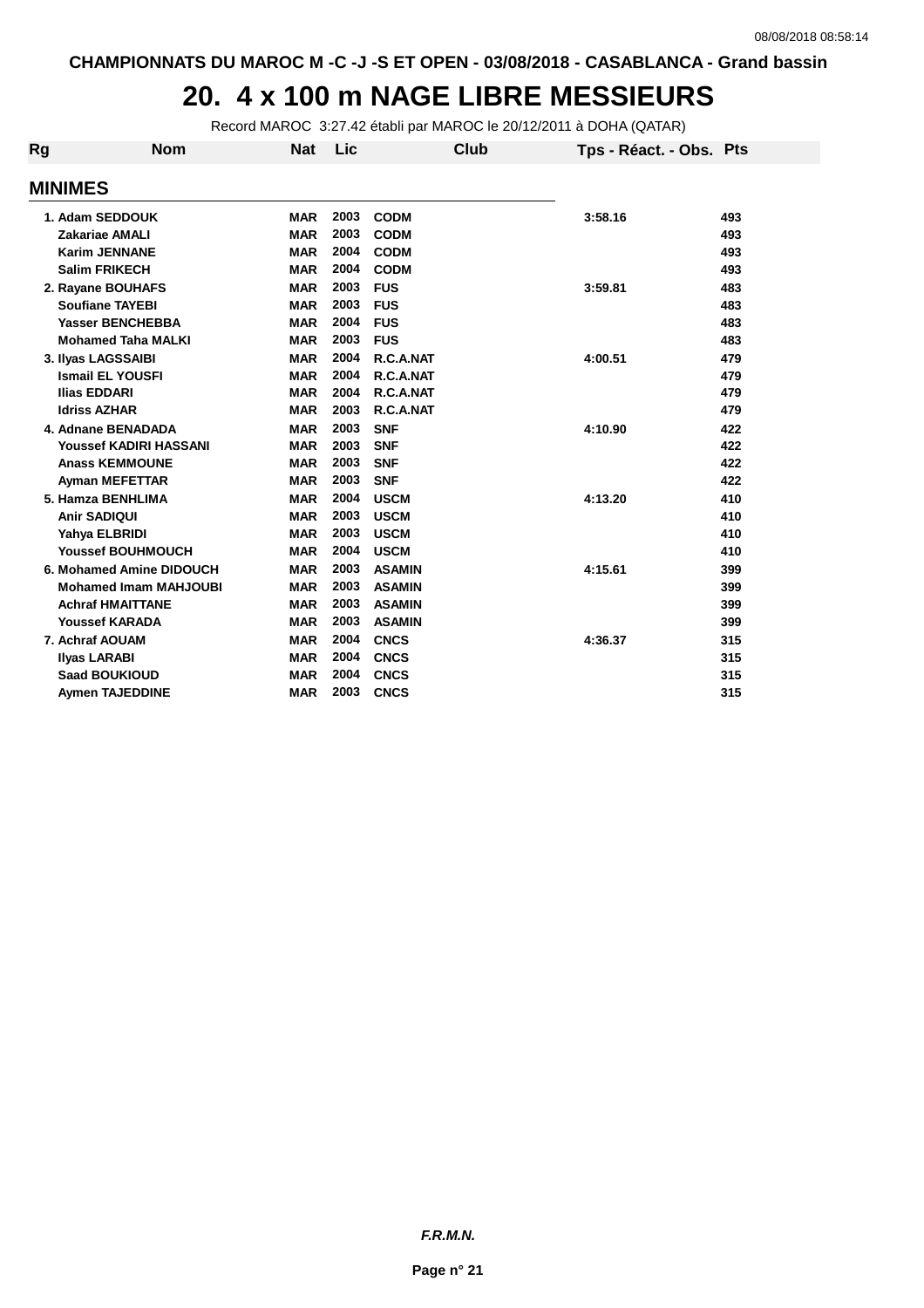# **21. 50 m PAPILLON MESSIEURS**

Record MAROC 24.25 établi par Mehdi AYOUBI (CODM) le 04/08/2017 à MONTEREAL

| Rg             | <b>Nom</b>                        | <b>Nat</b> | Lic  | Club          |          | Tps - Réact. - Obs. Pts |     |
|----------------|-----------------------------------|------------|------|---------------|----------|-------------------------|-----|
| <b>SENIORS</b> |                                   |            |      |               |          |                         |     |
|                | 1. Yusuf TIBAZI                   | <b>MAR</b> | 1996 | R.C.A.NAT     | 25.05    |                         | 718 |
|                | 2. Mehdi AYOUBI                   | <b>MAR</b> | 1998 | <b>CODM</b>   | 25.28    |                         | 698 |
|                | 3. Souhail HAMOUCHANE             | <b>MAR</b> | 1997 | <b>CODM</b>   | 26.32    |                         | 619 |
|                | 4. Nader ELBECHARI                | <b>MAR</b> | 1995 | <b>CODM</b>   | 26.80    |                         | 586 |
|                | 5. Mohamed OUAHMID                | <b>MAR</b> | 1998 | <b>ADM</b>    | 27.79    |                         | 526 |
|                | 6. Hamza DAHBI SKALI              | <b>MAR</b> | 1998 | <b>CSN</b>    | 28.15    |                         | 506 |
|                | 7. Zouhair EL KHALFI              | <b>MAR</b> | 1993 | R.C.A.NAT     | 28.27    |                         | 499 |
|                | 8. Yahya SOULHI                   | <b>MAR</b> | 1998 | <b>ADM</b>    | 28.67    |                         | 479 |
|                | 9. Mohamed CHEQBOUB               | <b>MAR</b> | 1992 | <b>KACM</b>   | 29.06    |                         | 460 |
|                | 10. Youssef BANSAR                | <b>MAR</b> | 1998 | R.C.A.NAT     | 29.78    |                         | 427 |
|                | 11. Ahmed BENNAJEH                | <b>MAR</b> | 1998 | <b>CSE</b>    | 30.06    |                         | 415 |
|                | 12. Lahbib BELKAZ                 | <b>MAR</b> | 1996 | <b>CSN</b>    | 30.53    |                         | 396 |
|                | 13. Ahmed Reda ENNAIM             | <b>MAR</b> | 1996 | <b>CODM</b>   | 31.82    |                         | 350 |
| <b>JUNIORS</b> |                                   |            |      |               |          |                         |     |
|                | 1. Samy BOUTOUIL                  | <b>MAR</b> | 2000 | <b>CODM</b>   | 26.24    |                         | 624 |
|                | 2. Sami HAMOUCHANE                | <b>MAR</b> | 2000 | <b>CODM</b>   | 26.74    |                         | 590 |
|                | 3. Abdelkrim ESSABIHI EDDAFALI    | <b>MAR</b> | 1999 | <b>ADM</b>    | 27.54    |                         | 540 |
|                | <b>4. Ali SADOUK</b>              | <b>MAR</b> | 1999 | <b>USF</b>    | 27.59    |                         | 537 |
|                | 5. Mohamed Aymane SEYAR           | <b>MAR</b> | 2000 | <b>ASS</b>    | 29.32    |                         | 447 |
|                | 6. Hamza BENNOUNA                 | <b>MAR</b> | 2000 | <b>USF</b>    | 29.60    |                         | 435 |
|                | 7. Mehdi DEFAA                    | <b>MAR</b> | 1999 | R.C.A.NAT     | 30.41    |                         | 401 |
|                | NC. Ilyas Abdesslam EL BOUAZZAOUI | <b>MAR</b> | 1999 | <b>ASS</b>    | Frf n.d. |                         |     |
|                | <b>NC. Soufiane CHAARI</b>        | <b>MAR</b> | 1999 | <b>CNN</b>    | Frf n.d. |                         |     |
| <b>CADETS</b>  |                                   |            |      |               |          |                         |     |
|                | 1. Younes REDA                    | <b>MAR</b> |      | 2002 WAC      | 26.20    |                         | 627 |
|                | 2. Adam ZIANE                     | <b>MAR</b> | 2002 | <b>CNCS</b>   | 28.33    |                         | 496 |
|                | 3. Sami KIBAL                     | <b>MAR</b> | 2002 | <b>WAC</b>    | 28.46    |                         | 489 |
|                | 4. Yasser AYANE                   | <b>MAR</b> | 2001 | <b>CSE</b>    | 28.47    |                         | 489 |
|                | 5. Abdelmoughit MAMDOUH           | <b>MAR</b> | 2002 | <b>ADM</b>    | 28.60    |                         | 482 |
|                | 6. Ilyas BOUDENE                  | <b>MAR</b> | 2001 | <b>MAS</b>    | 28.68    |                         | 478 |
|                | 7. Omar FILALI                    | <b>MAR</b> | 2001 | <b>USF</b>    | 29.02    |                         | 461 |
|                | 8. Oussama ELMAHBOUBI             | <b>MAR</b> | 2002 | <b>ADM</b>    | 29.07    |                         | 459 |
|                | 9. Abdenasser LAKRANE             | MAR        | 2002 | <b>ACK</b>    | 29.59    |                         | 435 |
|                | <b>NC. Mehdi QAISSOUNI</b>        | <b>MAR</b> | 2001 | <b>OCS</b>    | Frf n.d. |                         |     |
| <b>MINIMES</b> |                                   |            |      |               |          |                         |     |
|                | 1. Adnane BENADADA                | MAR        | 2003 | <b>SNF</b>    | 28.49    |                         | 488 |
|                | 2. Adam SEDDOUK                   | <b>MAR</b> | 2003 | <b>CODM</b>   | 28.61    |                         | 482 |
|                | 3. Mohamed Taha MALKI             | <b>MAR</b> | 2003 | <b>FUS</b>    | 28.71    |                         | 477 |
|                | 4. Zakariae AMALI                 | <b>MAR</b> | 2003 | <b>CODM</b>   | 29.39    |                         | 444 |
|                | 5. Karim JENNANE                  | <b>MAR</b> | 2004 | <b>CODM</b>   | 29.47    |                         | 441 |
|                | 6. Sami SAMRAH                    | <b>MAR</b> | 2003 | <b>CODM</b>   | 29.60    |                         | 435 |
|                | 7. Mohammed CHAFFAA               | <b>MAR</b> | 2003 | <b>CSE</b>    | 29.92    |                         | 421 |
|                | 8. Ilyas LAGSSAIBI                | <b>MAR</b> | 2004 | R.C.A.NAT     | 29.96    |                         | 419 |
|                | 9. Azzedine EL BADRE              | <b>MAR</b> | 2003 | <b>CSE</b>    | 29.99    |                         | 418 |
|                | 10. Youssef KARADA                | <b>MAR</b> | 2003 | <b>ASAMIN</b> | 30.61    |                         | 393 |
|                | 11. Oussama EL MOUSSAMI           | <b>MAR</b> | 2003 | <b>CODM</b>   | 31.17    |                         | 372 |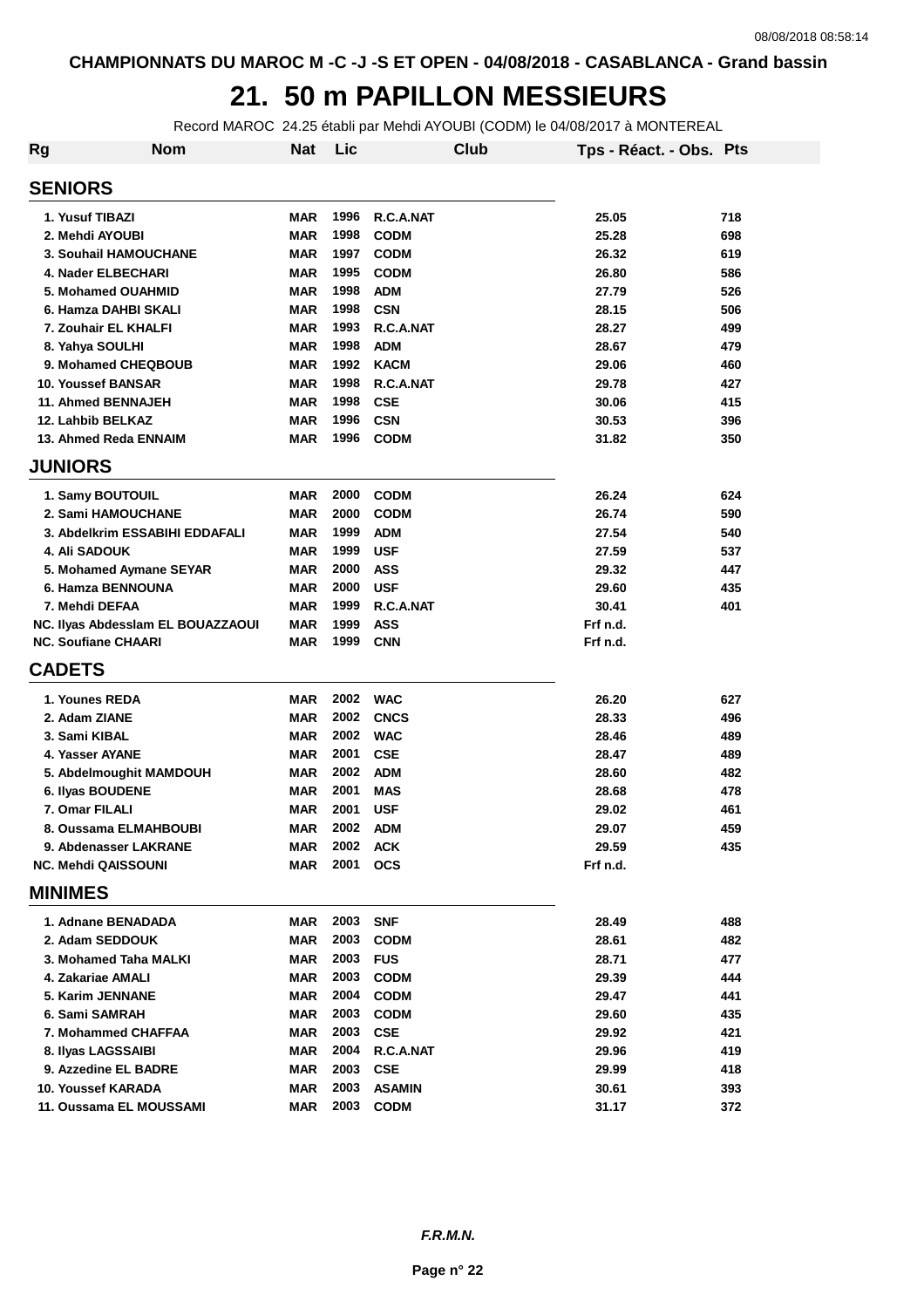### **22. 50 m PAPILLON DAMES**

Record MAROC 28.96 établi par Sara EL BEKRI (R.C.A.NAT) le 17/02/2012 à SARCELLES (FRANCE)

| <b>Rg</b>      | <b>Nom</b>                    | <b>Nat</b> | Lic  | <b>Club</b> | Tps - Réact. - Obs. Pts |     |
|----------------|-------------------------------|------------|------|-------------|-------------------------|-----|
| <b>SENIORS</b> |                               |            |      |             |                         |     |
|                | 1. Zineb ZOUHAIRI             | <b>MAR</b> | 1997 | R.C.A.NAT   | 32.96                   | 407 |
|                | 2. Nour DRISSI HASSANI        | <b>MAR</b> | 1998 | <b>FUS</b>  | 33.41                   | 391 |
| <b>JUNIORS</b> |                               |            |      |             |                         |     |
|                | 1. Khouloud KAROUCH           | <b>MAR</b> | 1999 | <b>TSC</b>  | 33.87                   | 375 |
|                | 2. Hiba BENBOUZIANE           | <b>MAR</b> | 2000 | <b>TSC</b>  | 34.00                   | 371 |
|                | <b>NC. Khaoula ELMACHRAFI</b> | <b>MAR</b> | 2000 | <b>TSC</b>  | Dsq NI                  | 0   |
| <b>CADETS</b>  |                               |            |      |             |                         |     |
|                | 1. Narjiss BOURBOUH           | <b>MAR</b> | 2001 | <b>FUS</b>  | 30.18                   | 530 |
|                | 2. Hiba LAKNIT                | <b>MAR</b> | 2002 | <b>OCK</b>  | 30.75                   | 501 |
|                | 3. Hafsa EL ABBARI            | <b>MAR</b> | 2002 | <b>OCK</b>  | 31.80                   | 453 |
|                | <b>4. Nissrine BOURBOUH</b>   | <b>MAR</b> | 2001 | <b>FUS</b>  | 31.86                   | 451 |
|                | 5. Salma REGRAGUI             | <b>MAR</b> | 2002 | <b>USF</b>  | 33.62                   | 383 |
|                | <b>NC. Oumaima RAHMANI</b>    | <b>MAR</b> | 2001 | <b>ADM</b>  | Frf n.d.                |     |
| <b>MINIMES</b> |                               |            |      |             |                         |     |
|                | 1. Taghrid DAHBANI            | <b>MAR</b> | 2003 | <b>FUS</b>  | 30.56                   | 511 |
|                | 2. Oumayma ETTALBI            | <b>MAR</b> | 2003 | <b>CODM</b> | 32.42                   | 428 |
|                | 3. Malak BOUSSOUF             | <b>MAR</b> | 2004 | <b>ACK</b>  | 32.96                   | 407 |
|                | <b>4. Hiba SOUIHEL</b>        | <b>MAR</b> | 2003 | <b>WAC</b>  | 33.66                   | 382 |
|                | 5. Hiba CHOUAIBI              | <b>MAR</b> | 2004 | <b>USCM</b> | 33.68                   | 381 |
|                | 6. Nora RGUIB                 | <b>MAR</b> | 2003 | <b>ADM</b>  | 33.86                   | 375 |
|                | 7. Aicha EL BEKALI            | <b>MAR</b> | 2004 | A.S.F.A.R   | 33.91                   | 374 |
|                | 8. Kamilia MAALOUF            | <b>MAR</b> | 2004 | R.C.A.NAT   | 33.93                   | 373 |
|                | 9. Douae EL MOUJARRADE        | <b>MAR</b> | 2003 | <b>SNF</b>  | 33.94                   | 373 |
|                | 10. Fatima Zahra LAKTATI      | <b>MAR</b> | 2004 | <b>MAS</b>  | 34.78                   | 346 |
|                | 11. Ghita TABATI              | <b>MAR</b> | 2004 | <b>WAC</b>  | 35.70                   | 320 |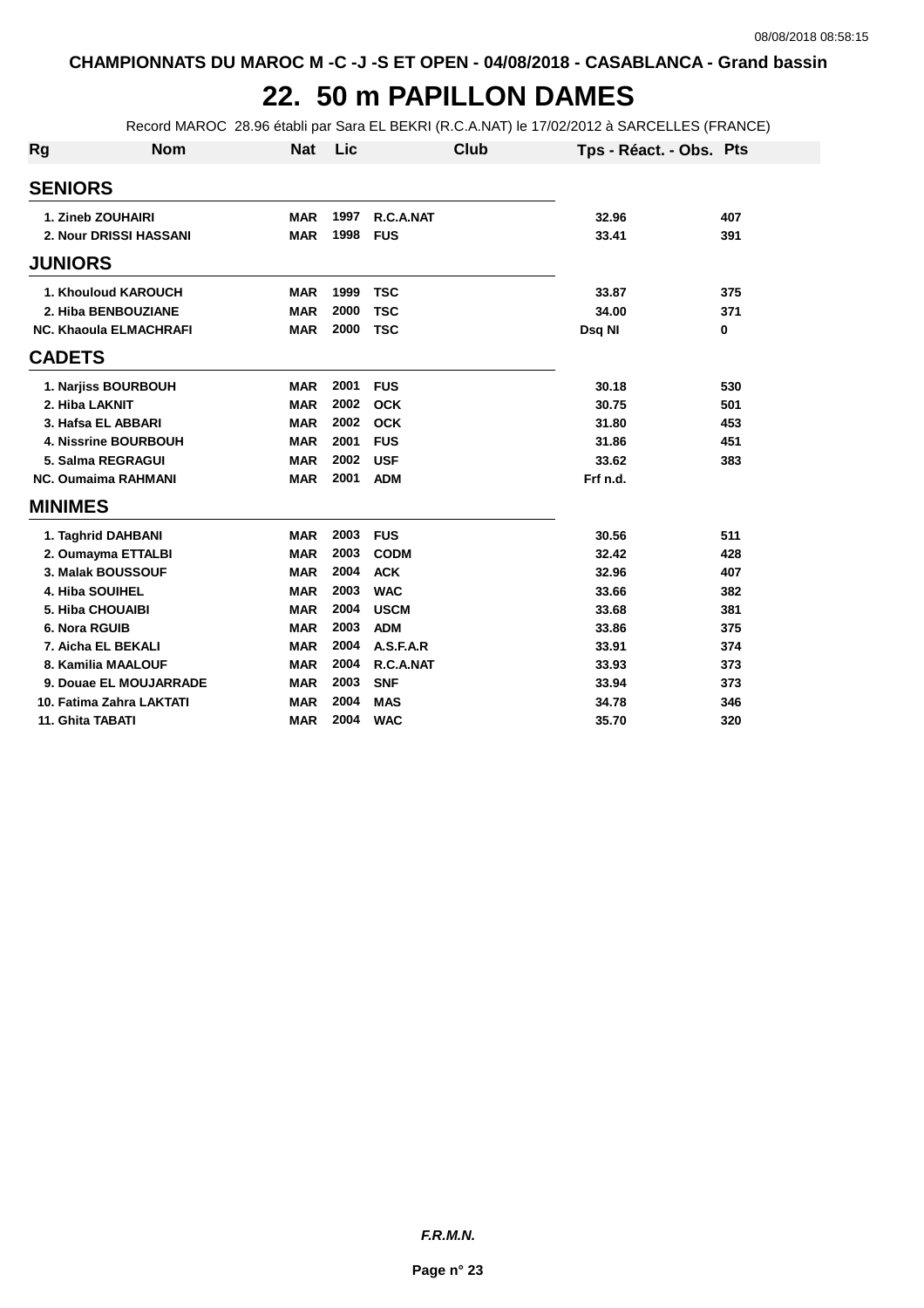## **23. 400 m 4 NAGES MESSIEURS**

Record MAROC 4:25.58 établi par Morad BERRADA (WAC) le 18/03/2012 à DUNKERQUE (FRANCE)

| Rg                 | <b>Nom</b>                   | <b>Nat</b> | Lic  | Club        | Tps - Réact. - Obs. Pts |          |
|--------------------|------------------------------|------------|------|-------------|-------------------------|----------|
| <b>SENIORS</b>     |                              |            |      |             |                         |          |
| 1. Said SABER      |                              | <b>MAR</b> | 1995 | <b>CNN</b>  | 4:51.39                 | 586      |
| 2. Bakr KZIBER     |                              | <b>MAR</b> | 1998 | <b>CODM</b> | 5:03.29                 | 519      |
|                    | 3. Nouamane HAOUATI          | <b>MAR</b> | 1997 | R.C.A.NAT   | 5:31.57                 | 397      |
| <b>JUNIORS</b>     |                              |            |      |             |                         |          |
|                    | 1. Ismail LAHRICHI           | <b>MAR</b> | 1999 | <b>CODM</b> | 5:03.84                 | 516      |
| 2. Marouane RAJI   |                              | <b>MAR</b> | 2000 | <b>CODM</b> | 5:28.17                 | 410      |
|                    | 3. Mohamed Aymane SEYAR      | <b>MAR</b> | 2000 | <b>ASS</b>  | 5:34.56                 | 387      |
| <b>CADETS</b>      |                              |            |      |             |                         |          |
| 1. Youssef HEMRI   |                              | <b>MAR</b> | 2001 | <b>FUS</b>  | 4:53.74                 | 572      |
|                    | 2. Abdeljabbar REGRAGUI      | <b>MAR</b> | 2001 | <b>CODM</b> | 5:03.16                 | 520      |
|                    | 3. Ayman EL MECHRAFI         | <b>MAR</b> | 2002 | <b>USCM</b> | 5:08.69                 | 492      |
|                    | 4. Mohamed Yassine BENSALEH  | <b>MAR</b> | 2002 | <b>FUS</b>  | 5:08.74                 | 492      |
|                    | 5. Monssif Hamza TIJARI      | <b>MAR</b> | 2002 | <b>CODM</b> | 5:14.30                 | 466      |
|                    | 6. Mohamed Amine CHANNANI    | <b>MAR</b> | 2002 | <b>CSE</b>  | 5:26.65                 | 415      |
|                    | 7. Youssef OUKHOUYA          | <b>MAR</b> | 2002 | <b>FUS</b>  | 5:27.36                 | 413      |
|                    | 8. Mohamed Reda MAMI         | <b>MAR</b> | 2002 | <b>TSC</b>  | 5:51.92                 | 332      |
| <b>MINIMES</b>     |                              |            |      |             |                         |          |
| 1. Idriss AZHAR    |                              | <b>MAR</b> | 2003 | R.C.A.NAT   | 5:09.41                 | 489      |
|                    | 2. Adam SEDDOUK              | <b>MAR</b> | 2003 | <b>CODM</b> | 5:15.00                 | 463      |
|                    | 3. Zakariae AMALI            | <b>MAR</b> | 2003 | <b>CODM</b> | 5:20.22                 | 441      |
| 4. Ilias EDDARI    |                              | <b>MAR</b> | 2004 | R.C.A.NAT   | 5:27.09                 | 414      |
|                    | 5. Ilyas LAGSSAIBI           | <b>MAR</b> | 2004 | R.C.A.NAT   | 5:38.62                 | 373      |
|                    | 6. Zakaria Mehdi BOUZAROUATA | <b>MAR</b> | 2004 | <b>USF</b>  | 5:45.36                 | 351      |
|                    | 7. Mohammed MOUISSE          | <b>MAR</b> | 2004 | <b>USF</b>  | 5:48.31                 | 343      |
|                    | <b>NC. Ismail EL YOUSFI</b>  | <b>MAR</b> | 2004 | R.C.A.NAT   | Dsq NI                  | $\bf{0}$ |
| NC. Mohamed RAFILI |                              | <b>MAR</b> | 2004 | R.C.A.NAT   | Dsq NI                  | 0        |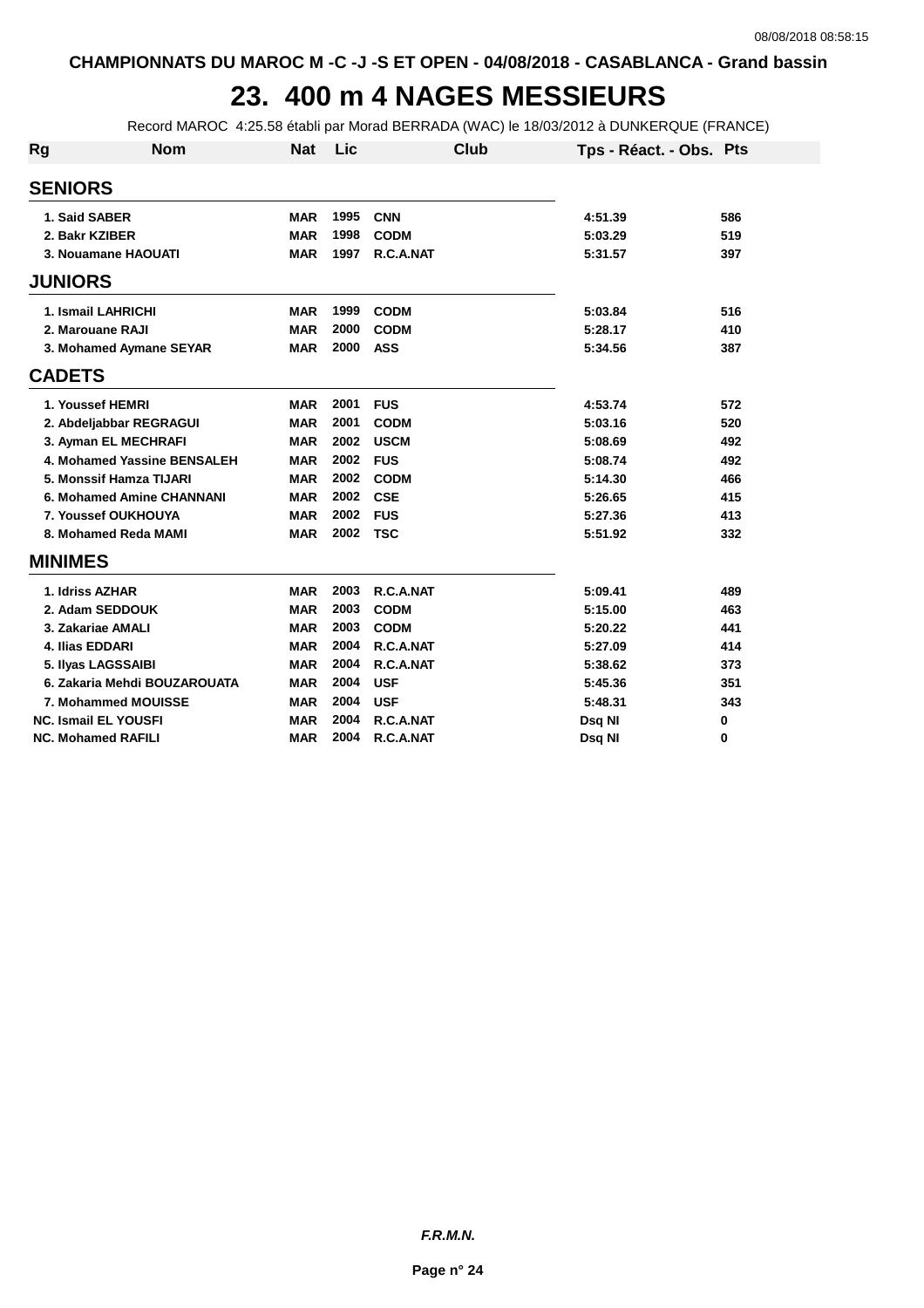# **24. 400 m 4 NAGES DAMES**

Record MAROC 4:48.04 établi par Sara EL BEKRI (R.C.A.NAT) le 18/12/2011 à CASABLANCA

| Rg             | <b>Nom</b>                    | <b>Nat</b> | Lic  | Club        | Tps - Réact. - Obs. Pts |     |
|----------------|-------------------------------|------------|------|-------------|-------------------------|-----|
| <b>JUNIORS</b> |                               |            |      |             |                         |     |
|                | 1. Jasmin Charifa BOUZAROUATA | <b>MAR</b> | 2000 | <b>USF</b>  | 5:42.64                 | 480 |
| <b>CADETS</b>  |                               |            |      |             |                         |     |
| 1. Hiba FAHSI  |                               | <b>MAR</b> | 2001 | <b>OCK</b>  | 5:27.50                 | 550 |
|                | 2. Narjiss BOURBOUH           | <b>MAR</b> | 2001 | <b>FUS</b>  | 5:46.64                 | 464 |
|                | 3. Nissrine BOURBOUH          | <b>MAR</b> | 2001 | <b>FUS</b>  | 5:57.56                 | 423 |
|                | 4. Lina RODRIGUEZ             | <b>MAR</b> | 2002 | <b>MAS</b>  | 6:27.91                 | 331 |
| <b>MINIMES</b> |                               |            |      |             |                         |     |
|                | 1. Lina KHIYARA               | <b>MAR</b> | 2003 | R.C.A.NAT   | 5:29.63                 | 540 |
|                | 2. Taghrid DAHBANI            | <b>MAR</b> | 2003 | <b>FUS</b>  | 5:36.17                 | 509 |
| 3. Nada JALAL  |                               | <b>MAR</b> | 2004 | R.C.A.NAT   | 5:38.72                 | 497 |
| 4. Hajar SABER |                               | <b>MAR</b> | 2003 | <b>CODM</b> | 5:58.73                 | 418 |
|                | 5. Rime Ines EL RHOUBARI      | <b>MAR</b> | 2004 | <b>FUS</b>  | 6:11.11                 | 378 |
|                | <b>6. Rim BOUJNANE</b>        | <b>MAR</b> | 2003 | <b>CSE</b>  | 6:12.66                 | 373 |
| 7. Sara MAKY   |                               | <b>MAR</b> | 2004 | <b>TSC</b>  | 6:23.15                 | 343 |
|                | 8. Meryem AIT BENALI          | <b>MAR</b> | 2004 | <b>CODM</b> | 6:24.11                 | 341 |
|                | 9. Samia MAHASSINE            | <b>MAR</b> | 2003 | <b>ADM</b>  | 6:24.16                 | 341 |
|                | 10. Abrare BELRHITI           | <b>MAR</b> | 2004 | <b>SNF</b>  | 6:24.87                 | 339 |
|                | 11. Doaa AMMOUMOU             | <b>MAR</b> | 2003 | <b>ACK</b>  | 6:48.67                 | 283 |
| 12. Aya DARA   |                               | <b>MAR</b> | 2004 | R.C.A.NAT   | 6:49.12                 | 282 |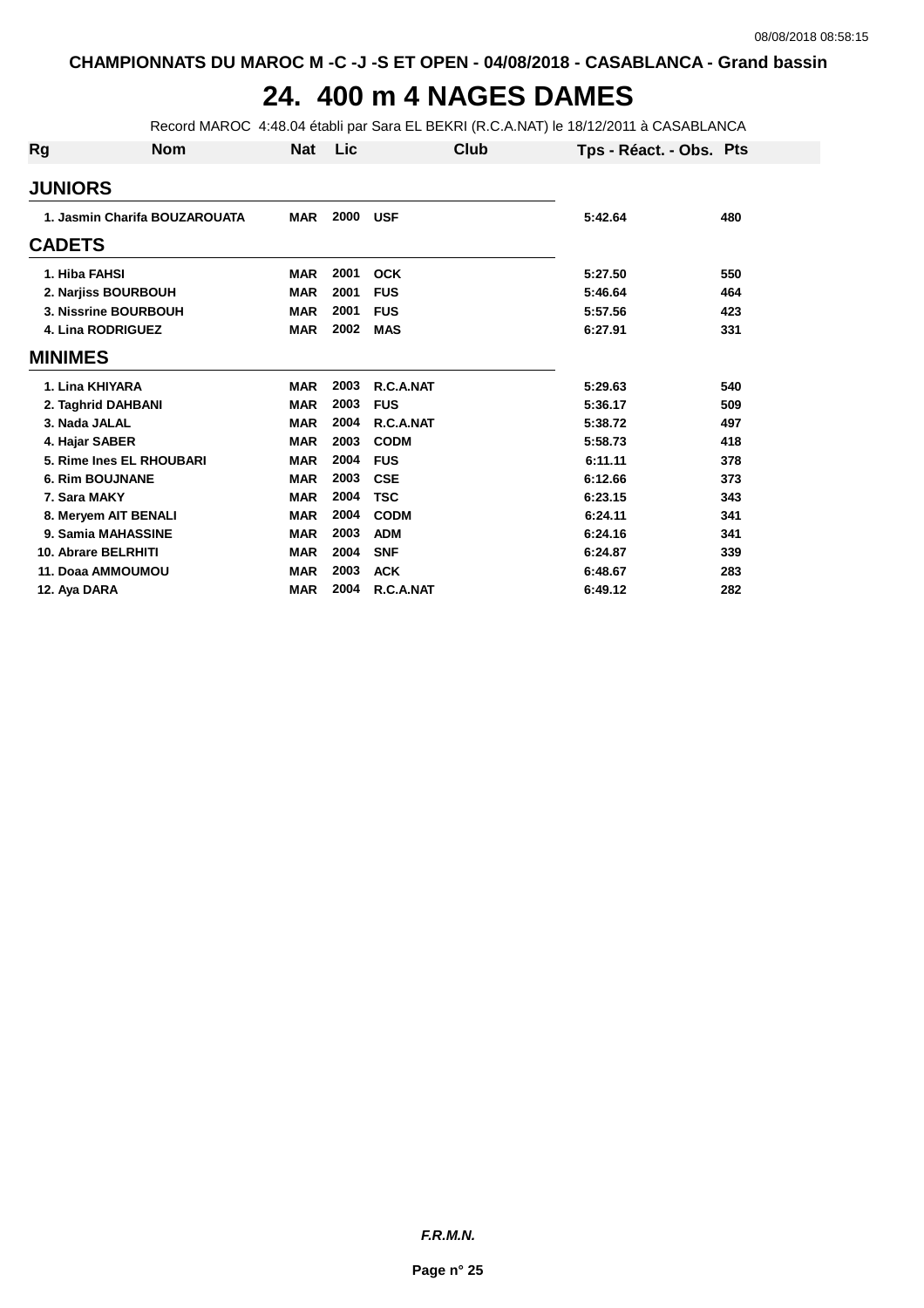# **25. 50 m BRASSE MESSIEURS**

Record MAROC 28.95 établi par Ahmed Yassine FLIYOU (R.C.A.NAT) le 06/05/2018 à CASABLANCA

| Rg | <b>Nom</b>                        | <b>Nat</b> | Lic  | <b>Club</b>   | Tps - Réact. - Obs. Pts |     |
|----|-----------------------------------|------------|------|---------------|-------------------------|-----|
|    | <b>SENIORS</b>                    |            |      |               |                         |     |
|    | 1. Ahmed Reda ENNAIM              | <b>MAR</b> | 1996 | <b>CODM</b>   | 30.25                   | 685 |
|    | 2. Souhail HAMOUCHANE             | <b>MAR</b> | 1997 | <b>CODM</b>   | 31.47                   | 608 |
|    | 3. Yusuf TIBAZI                   | <b>MAR</b> | 1996 | R.C.A.NAT     | 31.50                   | 607 |
|    | 4. Nader ELBECHARI                | <b>MAR</b> | 1995 | <b>CODM</b>   | 32.35                   | 560 |
|    | 5. El Mehdi DASOULI               | <b>MAR</b> | 1995 | <b>TSC</b>    | 32.52                   | 551 |
|    | 6. Yahya SOULHI                   | <b>MAR</b> | 1998 | <b>ADM</b>    | 33.38                   | 510 |
|    | 7. Hamza EZZAHER                  | <b>MAR</b> | 1998 | <b>ADM</b>    | 35.75                   | 415 |
|    | <b>8. EL YAZID AIT BENCHIBA</b>   | <b>MAR</b> | 1994 | <b>JIHA</b>   | 35.85                   | 411 |
|    | 9. Alae Eddine GZALI              | <b>MAR</b> | 1997 | <b>KAC</b>    | 36.84                   | 379 |
|    | <b>TLD. Achraf LAKHDAR</b>        | MAR        | 1998 | <b>KACM</b>   | 37.09                   | 371 |
|    | <b>JUNIORS</b>                    |            |      |               |                         |     |
|    | 1. Samy BOUTOUIL                  | <b>MAR</b> | 2000 | <b>CODM</b>   | 29.59                   | 732 |
|    | 2. Abdelkrim ESSABIHI EDDAFALI    | <b>MAR</b> | 1999 | <b>ADM</b>    | 30.50                   | 668 |
|    | <b>3. Ali SADOUK</b>              | <b>MAR</b> | 1999 | <b>USF</b>    | 33.54                   | 503 |
|    | 4. Hamza BENNOUNA                 | <b>MAR</b> | 2000 | <b>USF</b>    | 34.80                   | 450 |
|    | <b>5. Yasser MAHASSINE</b>        | <b>MAR</b> | 2000 | <b>ADM</b>    | 36.07                   | 404 |
|    | <b>TLD. Sami HAMOUCHANE</b>       | <b>MAR</b> | 2000 | <b>CODM</b>   | 40.89                   | 277 |
|    | NC. Ilyas Abdessiam EL BOUAZZAOUI | <b>MAR</b> | 1999 | <b>ASS</b>    | Frf n.d.                |     |
|    | <b>CADETS</b>                     |            |      |               |                         |     |
|    | 1. Ahmed Yassine FLIYOU           | <b>MAR</b> | 2001 | R.C.A.NAT     | 30.68                   | 657 |
|    | 2. Younes REDA                    | <b>MAR</b> | 2002 | <b>WAC</b>    | 31.53                   | 605 |
|    | 3. Anas OUGOUIS                   | <b>MAR</b> | 2001 | <b>OCK</b>    | 32.91                   | 532 |
|    | <b>4. Ahmed BENNANI</b>           | <b>MAR</b> | 2001 | <b>FUS</b>    | 33.08                   | 524 |
|    | 5. Anas BENYAHYA                  | <b>MAR</b> | 2001 | <b>FUS</b>    | 33.23                   | 517 |
|    | 6. Ayoub BOUGANDOULA              | <b>MAR</b> | 2002 | <b>OCK</b>    | 33.76                   | 493 |
|    | 7. Ilias LIZE                     | <b>MAR</b> | 2002 | <b>ASAMIN</b> | 34.40                   | 466 |
|    | 8. Yassine CHAGH                  | <b>MAR</b> | 2001 | <b>ACK</b>    | 35.08                   | 439 |
|    | 9. Ali KAMIL                      | <b>MAR</b> | 2002 | <b>WAC</b>    | 35.16                   | 436 |
|    | <b>10. BACHIR BENABDELJALIL</b>   | <b>MAR</b> | 2002 | <b>USCM</b>   | 35.27                   | 432 |
|    | <b>NC. Mehdi QAISSOUNI</b>        | <b>MAR</b> | 2001 | <b>OCS</b>    | Frf n.d.                |     |
|    | <b>NC. Sami KIBAL</b>             | <b>MAR</b> | 2002 | <b>WAC</b>    | Frf n.d.                |     |
|    | <b>MINIMES</b>                    |            |      |               |                         |     |
|    | 1. Mohamed Taha MALKI             | MAR        | 2003 | <b>FUS</b>    | 32.90                   | 532 |
|    | 2. Mohamed Badr OUAMMOU           | <b>MAR</b> | 2004 | <b>WAC</b>    | 33.69                   | 496 |
|    | 3. Azzedine EL BADRE              | MAR        | 2003 | <b>CSE</b>    | 33.86                   | 488 |
|    | 3. Ghali IRAQUI HOUSSEINI         | MAR        | 2003 | R.C.A.NAT     | 33.86                   | 488 |
|    | 5. Sami SAMRAH                    | <b>MAR</b> | 2003 | <b>CODM</b>   | 34.00                   | 482 |
|    | 5. Ayman MEFETTAR                 | <b>MAR</b> | 2003 | <b>SNF</b>    | 34.00                   | 482 |
|    | 7. Mohamed Imam MAHJOUBI          | <b>MAR</b> | 2003 | <b>ASAMIN</b> | 34.13                   | 477 |
|    | 8. Mahmoud AYOUBI                 | <b>MAR</b> | 2004 | <b>CODM</b>   | 34.14                   | 476 |
|    | 9. Youssef BENJELLOUN             | MAR        | 2003 | <b>ADM</b>    | 34.46                   | 463 |
|    | 10. Walid DEQQAOUI                | MAR        | 2003 | <b>USF</b>    | 34.50                   | 462 |
|    | 11. Karim JENNANE                 | <b>MAR</b> | 2004 | <b>CODM</b>   | 34.60                   | 458 |
|    | <b>12. Youssef KADIRI HASSANI</b> | MAR        | 2003 | <b>SNF</b>    | 35.20                   | 435 |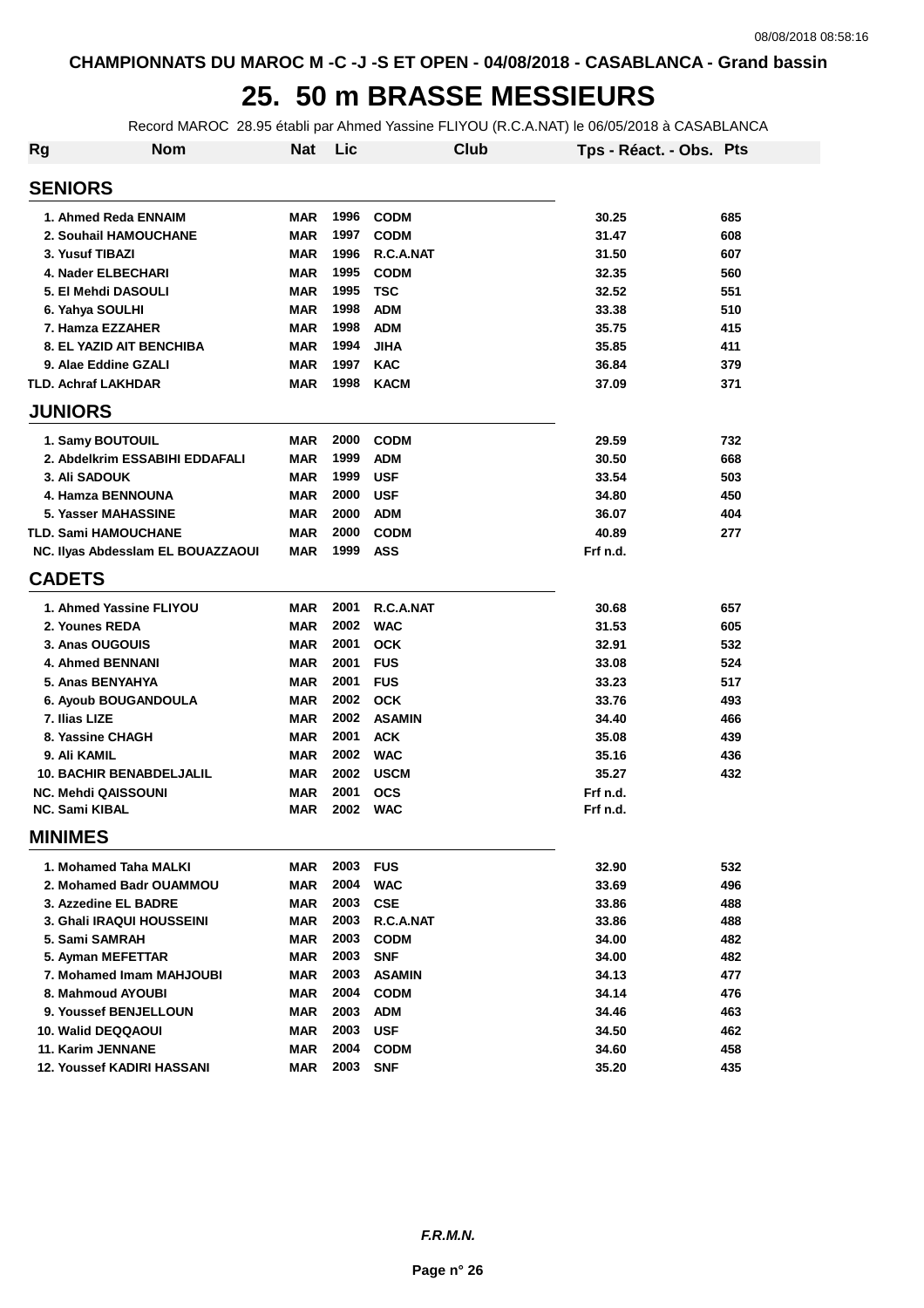#### **26. 50 m BRASSE DAMES**

Record MAROC 31.54 établi par Sara EL BEKRI (R.C.A.NAT) le 22/04/2009 à MONTPELLIER (FRANCE)

| <b>Rg</b>      | <b>Nom</b>                     | <b>Nat</b> | Lic  | Club        | Tps - Réact. - Obs. Pts |     |
|----------------|--------------------------------|------------|------|-------------|-------------------------|-----|
|                | <b>SENIORS</b>                 |            |      |             |                         |     |
|                | 1. Zineb ZOUHAIRI              | <b>MAR</b> | 1997 | R.C.A.NAT   | 37.68                   | 496 |
|                | 2. Hajar MARHFOUR              | <b>MAR</b> | 1995 | <b>FUS</b>  | 37.69                   | 496 |
|                | <b>JUNIORS</b>                 |            |      |             |                         |     |
|                | 1. Khouloud KAROUCH            | <b>MAR</b> | 1999 | <b>TSC</b>  | 37.38                   | 508 |
|                | 2. Fadwa FIDADI                | <b>MAR</b> | 1999 | <b>KACM</b> | 38.06                   | 482 |
|                | 3. Hiba BENBOUZIANE            | <b>MAR</b> | 2000 | <b>TSC</b>  | 38.93                   | 450 |
|                | 4. Mariam LAMGHARI             | <b>MAR</b> | 2000 | <b>OCK</b>  | 40.20                   | 409 |
|                | 5. Aida DIOURI                 | <b>MAR</b> | 1999 | <b>CSN</b>  | 41.73                   | 365 |
| <b>CADETS</b>  |                                |            |      |             |                         |     |
|                | 1. Hiba LAKNIT                 | <b>MAR</b> | 2002 | <b>OCK</b>  | 34.75                   | 633 |
|                | 2. Ayya AJDI                   | <b>MAR</b> | 2001 | <b>KACM</b> | 39.44                   | 433 |
|                | 3. Salma EL YOUSFI             | <b>MAR</b> | 2002 | <b>ADM</b>  | 40.20                   | 409 |
|                | 4. Lina RODRIGUEZ              | <b>MAR</b> | 2002 | <b>MAS</b>  | 42.41                   | 348 |
|                | 5. Aya TAHRI                   | <b>MAR</b> | 2002 | <b>ACK</b>  | 42.45                   | 347 |
|                | 6. Oumnia OUFRID               | <b>MAR</b> | 2001 | <b>CODM</b> | 43.43                   | 324 |
|                | <b>6. Maria AIT BOUSERHANE</b> | <b>MAR</b> | 2001 | <b>JIHA</b> | 43.43                   | 324 |
|                | 8. Salma REGRAGUI              | <b>MAR</b> | 2002 | <b>USF</b>  | 44.38                   | 304 |
|                | 9. Ghita BAGHDAD               | <b>MAR</b> | 2002 | <b>CSN</b>  | 44.76                   | 296 |
|                | 10. Iqbal SAKHRAOUI            | <b>MAR</b> | 2001 | <b>CSN</b>  | 45.65                   | 279 |
| <b>MINIMES</b> |                                |            |      |             |                         |     |
|                |                                |            |      |             |                         |     |
|                | 1. Aya ICHOU                   | <b>MAR</b> | 2004 | R.C.A.NAT   | 37.89                   | 488 |
|                | 2. Yasmine NADIR               | <b>MAR</b> | 2003 | <b>FUS</b>  | 38.39                   | 469 |
|                | 3. Basma KADI                  | <b>MAR</b> | 2004 | <b>CODM</b> | 38.54                   | 464 |
|                | <b>4. Malak BOUSSOUF</b>       | <b>MAR</b> | 2004 | <b>ACK</b>  | 38.77                   | 456 |
|                | 5. Fatima Zahra MOUKTADIR      | <b>MAR</b> | 2004 | <b>CNCS</b> | 39.00                   | 448 |
|                | 6. Keltoum GOURRAM             | <b>MAR</b> | 2003 | <b>ADM</b>  | 39.46                   | 432 |
|                | 7. Meryem AIT BENALI           | <b>MAR</b> | 2004 | <b>CODM</b> | 39.63                   | 427 |
|                | 8. Oumayma ETTALBI             | <b>MAR</b> | 2003 | <b>CODM</b> | 40.17                   | 410 |
|                | 9. Nisrine FIRAS               | <b>MAR</b> | 2004 | <b>WAC</b>  | 40.51                   | 399 |
|                | 10. Manal ANOUAR EL ALAMI      | <b>MAR</b> | 2003 | <b>ADM</b>  | 40.86                   | 389 |
|                | 11. Chahd MACHKOUR             | <b>MAR</b> | 2004 | <b>WAC</b>  | 40.95                   | 387 |
|                | 12. Sara ZEKRITI               | <b>MAR</b> | 2004 | <b>JIHA</b> | 41.10                   | 382 |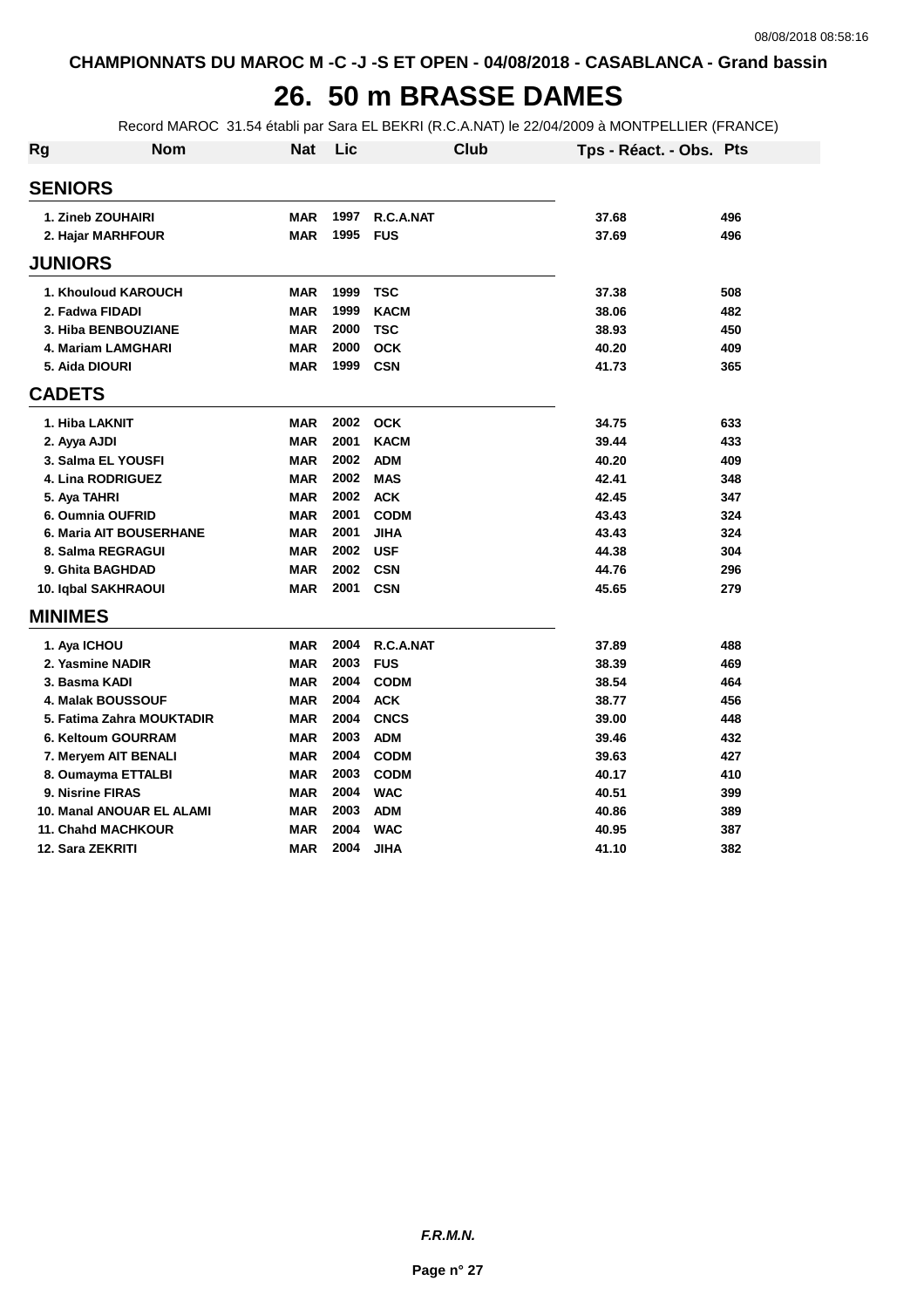#### **27. 200 m NAGE LIBRE MESSIEURS**

Record MAROC 1:52.72 établi par Morad BERRADA (WAC) le 18/12/2011 à DOHA (QATAR)

| Rg             | <b>Nom</b>                 | <b>Nat</b> | Lic  |               | Club | Tps - Réact. - Obs. Pts |     |
|----------------|----------------------------|------------|------|---------------|------|-------------------------|-----|
| <b>SENIORS</b> |                            |            |      |               |      |                         |     |
|                | <b>1. Driss LAHRICHI</b>   | MAR        | 1997 | <b>CODM</b>   |      | 1:56.97                 | 663 |
|                | 2. Bakr KZIBER             | MAR        | 1998 | <b>CODM</b>   |      | 1:58.13                 | 643 |
|                | 3. Saad BENNANI            | <b>MAR</b> | 1996 | <b>FUS</b>    |      | 2:04.28                 | 552 |
|                | 4. Ahmed BENNAJEH          | <b>MAR</b> | 1998 | <b>CSE</b>    |      | 2:11.71                 | 464 |
|                | 5. Zouhair EL KHALFI       | <b>MAR</b> | 1993 | R.C.A.NAT     |      | 2:11.77                 | 463 |
|                | 6. Hatim LAFKIHI           | <b>MAR</b> | 1995 | <b>TSC</b>    |      | 2:13.79                 | 443 |
|                | 7. Karim AMARTI            | <b>MAR</b> | 1998 | <b>USF</b>    |      | 2:16.84                 | 414 |
|                | 8. Badr HASSOUNI           | <b>MAR</b> | 1998 | <b>ADM</b>    |      | 2:19.38                 | 391 |
|                | 9. Achraf LAKHDAR          | <b>MAR</b> | 1998 | <b>KACM</b>   |      | 2:27.17                 | 332 |
|                | <b>NC. Adil ASSOUAB</b>    | MAR        | 1992 | <b>CODM</b>   |      | Frf n.d.                |     |
| <b>JUNIORS</b> |                            |            |      |               |      |                         |     |
|                | 1. Ismail LAHRICHI         | <b>MAR</b> | 1999 | <b>CODM</b>   |      | 2:01.89                 | 586 |
|                | 2. Mouad MAKY              | <b>MAR</b> | 2000 | <b>TSC</b>    |      | 2:12.22                 | 459 |
|                | 3. Mohamed Amine HARRABIDA | <b>MAR</b> | 2000 | R.C.A.NAT     |      | 2:12.51                 | 456 |
|                | 4. Mehdi DEFAA             | <b>MAR</b> | 1999 | R.C.A.NAT     |      | 2:19.45                 | 391 |
|                | <b>5. Omar SAHNOUNE</b>    | <b>MAR</b> | 2000 | <b>ASS</b>    |      | 2:23.90                 | 356 |
|                | 6. Yasser KATAYFJI         | <b>MAR</b> | 1999 | R.C.A.NAT     |      | 2:24.27                 | 353 |
| <b>CADETS</b>  |                            |            |      |               |      |                         |     |
| 1. Ali HEMRI   |                            | <b>MAR</b> | 2001 | <b>FUS</b>    |      | 1:57.94                 | 646 |
|                | 2. Youssef HEMRI           | <b>MAR</b> | 2001 | <b>FUS</b>    |      | 1:59.41                 | 623 |
|                | <b>3. Ali MSOUGAR</b>      | <b>MAR</b> | 2001 | <b>FUS</b>    |      | 2:02.34                 | 579 |
|                | 4. Ouissam NAJIH           | <b>MAR</b> | 2002 | <b>KACM</b>   |      | 2:07.81                 | 508 |
|                | 5. Monssif Hamza TIJARI    | <b>MAR</b> | 2002 | <b>CODM</b>   |      | 2:08.39                 | 501 |
|                | 6. Yasser AYANE            | <b>MAR</b> | 2001 | <b>CSE</b>    |      | 2:09.62                 | 487 |
|                | 6. Youssef OUKHOUYA        | <b>MAR</b> | 2002 | <b>FUS</b>    |      | 2:09.62                 | 487 |
|                | 8. Adam ZIANE              | <b>MAR</b> | 2002 | <b>CNCS</b>   |      | 2:10.35                 | 479 |
|                | 9. Ilyas BOUDENE           | <b>MAR</b> | 2001 | <b>MAS</b>    |      | 2:12.37                 | 457 |
|                | <b>10. Lounes MOUHOUBI</b> | <b>MAR</b> | 2002 | <b>ASAMIN</b> |      | 2:14.13                 | 439 |
|                | 11. Omar Ahmed ZOUITEN     | <b>MAR</b> | 2002 | <b>MAS</b>    |      | 2:14.27                 | 438 |
| <b>MINIMES</b> |                            |            |      |               |      |                         |     |
|                | 1. Yasser BENCHEBBA        | MAR        | 2004 | <b>FUS</b>    |      | 2:05.05                 | 542 |
|                | 2. Ismail EL YOUSFI        | MAR        | 2004 | R.C.A.NAT     |      | 2:10.26                 | 480 |
|                | 3. Salim FRIKECH           | <b>MAR</b> | 2004 | <b>CODM</b>   |      | 2:10.94                 | 472 |
|                | 4. Ilias EDDARI            | <b>MAR</b> | 2004 | R.C.A.NAT     |      | 2:11.13                 | 470 |
|                | 5. Anir SADIQUI            | MAR        | 2003 | <b>USCM</b>   |      | 2:13.89                 | 442 |
|                | 6. El Mehdi LAANAYA        | <b>MAR</b> | 2003 | <b>TSC</b>    |      | 2:14.60                 | 435 |
|                | 7. Mohamed Amine DIDOUCH   | <b>MAR</b> | 2003 | <b>ASAMIN</b> |      | 2:15.47                 | 426 |
|                | 8. Mohammed MOUISSE        | <b>MAR</b> | 2004 | <b>USF</b>    |      | 2:15.79                 | 423 |
|                | 9. Achraf HMAITTANE        | MAR        | 2003 | <b>ASAMIN</b> |      | 2:16.09                 | 421 |
|                | 10. Aymen TAJEDDINE        | <b>MAR</b> | 2003 | <b>CNCS</b>   |      | 2:17.04                 | 412 |
|                | <b>NC. Adnane BENADADA</b> | MAR        | 2003 | <b>SNF</b>    |      | Frf n.d.                |     |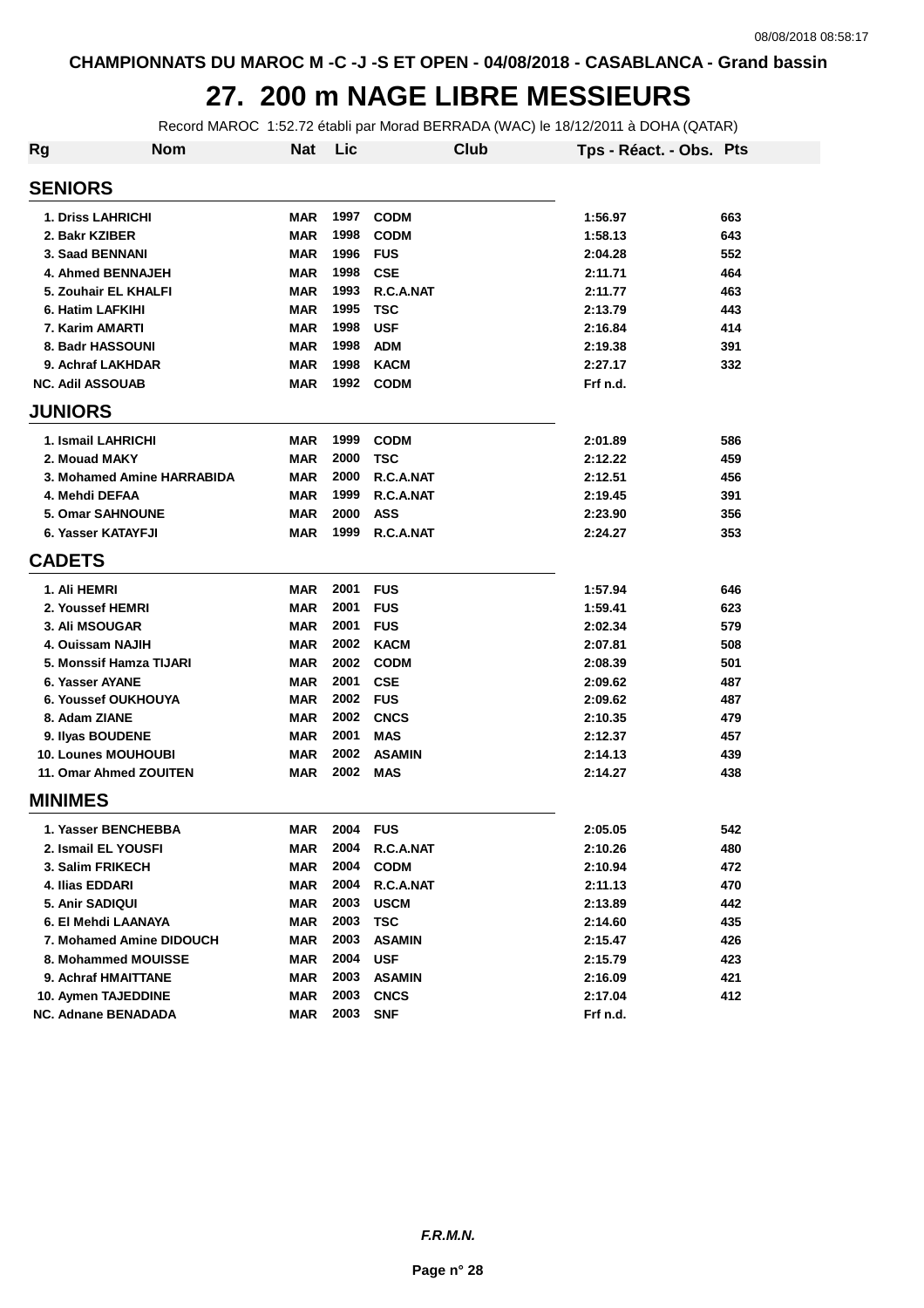## **28. 200 m NAGE LIBRE DAMES**

Record MAROC 2:03.10 établi par Sara EL BEKRI (R.C.A.NAT) le 17/12/2011 à DOHA (QATAR)

| Rg             | <b>Nom</b>                    | <b>Nat</b> | Lic  | Club        | Tps - Réact. - Obs. Pts |     |
|----------------|-------------------------------|------------|------|-------------|-------------------------|-----|
| <b>SENIORS</b> |                               |            |      |             |                         |     |
|                | 1. Yasmeen BOUTOUIL           | <b>MAR</b> | 1998 | <b>CODM</b> | 2:15.38                 | 581 |
|                | 2. Noura MANA                 | <b>MAR</b> | 1997 | <b>CODM</b> | 2:18.76                 | 539 |
|                | 3. Rim CHAKRI                 | <b>MAR</b> | 1997 | R.C.A.NAT   | 2:30.91                 | 419 |
| <b>JUNIORS</b> |                               |            |      |             |                         |     |
|                | 1. Jasmin Charifa BOUZAROUATA | <b>MAR</b> | 2000 | <b>USF</b>  | 2:20.79                 | 516 |
|                | 2. Fadwa FIDADI               | <b>MAR</b> | 1999 | <b>KACM</b> | 2:22.21                 | 501 |
|                | 3. Mariam LAMGHARI            | <b>MAR</b> | 2000 | <b>OCK</b>  | 2:23.30                 | 490 |
|                | 4. Wissal NAFR                | <b>MAR</b> | 2000 | <b>OCK</b>  | 2:25.03                 | 472 |
|                | 5. Hajar RACHDI               | <b>MAR</b> | 2000 | <b>TSC</b>  | 2:38.28                 | 363 |
| <b>CADETS</b>  |                               |            |      |             |                         |     |
|                | 1. Kenza ZERAIDI              | <b>MAR</b> | 2002 | <b>CODM</b> | 2:18.63                 | 541 |
|                | 2. Ayat Allah EL ANOUAR       | <b>MAR</b> | 2002 | <b>FUS</b>  | 2:18.70                 | 540 |
|                | 3. Mariam SELLAFI             | <b>MAR</b> | 2002 | <b>OCK</b>  | 2:20.30                 | 522 |
|                | 4. Atar IDRISSI               | <b>MAR</b> | 2001 | <b>USCM</b> | 2:21.36                 | 510 |
|                | <b>5. Kholoud RHNANE</b>      | <b>MAR</b> | 2001 | <b>FUS</b>  | 2:26.04                 | 463 |
|                | 6. Kaoutar KHALED             | <b>MAR</b> | 2001 | <b>OCK</b>  | 2:32.53                 | 406 |
|                | 7. Ayat Errahmane BELRHITI    | <b>MAR</b> | 2002 | <b>MAS</b>  | 2:37.87                 | 366 |
|                | 8. Hiba ELHARRAK              | <b>MAR</b> | 2002 | <b>ASS</b>  | 2:38.41                 | 362 |
|                | <b>NC. Oumaima RAHMANI</b>    | <b>MAR</b> | 2001 | <b>ADM</b>  | Frf n.d.                |     |
| <b>MINIMES</b> |                               |            |      |             |                         |     |
|                | 1. Lina KHIYARA               | <b>MAR</b> | 2003 | R.C.A.NAT   | 2:18.34                 | 544 |
|                | 2. Hiba BOURZINE              | <b>MAR</b> | 2004 | <b>USCM</b> | 2:21.30                 | 511 |
|                | 3. Ibtissam RACHID            | <b>MAR</b> | 2004 | R.C.A.NAT   | 2:23.13                 | 491 |
|                | 4. Imane BASKACH              | <b>MAR</b> | 2003 | <b>USCM</b> | 2:25.97                 | 463 |
|                | 5. Keltoum GOURRAM            | <b>MAR</b> | 2003 | <b>ADM</b>  | 2:27.84                 | 446 |
|                | 6. Meryem BENAYACHE           | <b>MAR</b> | 2004 | <b>USCM</b> | 2:30.13                 | 426 |
|                | 7. Hiba SOUIHEL               | <b>MAR</b> | 2003 | <b>WAC</b>  | 2:31.47                 | 415 |
|                | 8. Kamilia MAALOUF            | <b>MAR</b> | 2004 | R.C.A.NAT   | 2:35.75                 | 381 |
|                | 9. Rime Ines EL RHOUBARI      | <b>MAR</b> | 2004 | <b>FUS</b>  | 2:38.84                 | 359 |
|                | 10. Abrare BELRHITI           | <b>MAR</b> | 2004 | <b>SNF</b>  | 2:44.21                 | 325 |
|                | <b>NC. Hiba CHOUAIBI</b>      | <b>MAR</b> | 2004 | <b>USCM</b> | Frf n.d.                |     |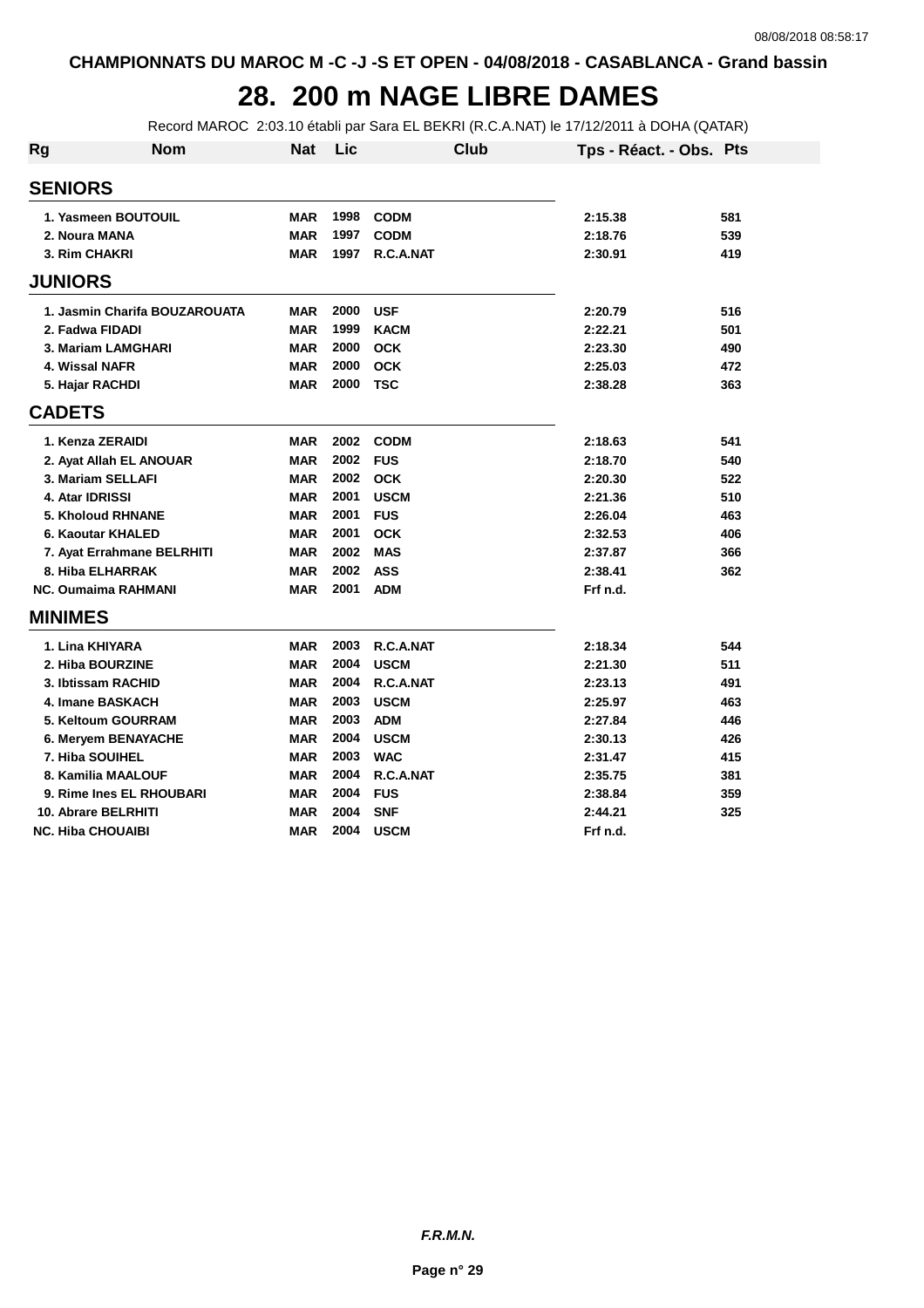### **29. 4 x 100 m 4 NAGES MESSIEURS**

Record MAROC 3:53.39 établi par A.S.F.A.R le 18/09/2010 à CASABLANCA

| Rg                    | <b>Nom</b>                                     | <b>Nat</b>               | Lic          |                            | Club | Tps - Réact. - Obs. Pts |            |
|-----------------------|------------------------------------------------|--------------------------|--------------|----------------------------|------|-------------------------|------------|
| <b>SENIORS</b>        |                                                |                          |              |                            |      |                         |            |
|                       | 1. Driss LAHRICHI                              | <b>MAR</b>               | 1997         | <b>CODM</b>                |      | 4:15.26                 | 535        |
|                       | Ahmed Reda ENNAIM                              | <b>MAR</b>               | 1996         | <b>CODM</b>                |      |                         | 535        |
|                       | Mehdi AYOUBI                                   | <b>MAR</b>               | 1998         | <b>CODM</b>                |      |                         | 535        |
|                       | <b>Nader ELBECHARI</b>                         | <b>MAR</b>               | 1995         | <b>CODM</b>                |      |                         | 535        |
|                       | 2. Nouamane HAOUATI                            | <b>MAR</b>               | 1997         | R.C.A.NAT                  |      | 4:28.58                 | 459        |
|                       | <b>Almehdi EL BOUHTOURI</b>                    | <b>MAR</b>               | 1995         | R.C.A.NAT                  |      |                         | 459        |
|                       | <b>Yusuf TIBAZI</b>                            | <b>MAR</b>               | 1996         | R.C.A.NAT                  |      |                         | 459        |
|                       | Zouhair EL KHALFI                              | <b>MAR</b>               | 1993         | R.C.A.NAT                  |      |                         | 459        |
| 3. Yahya SOULHI       | Hamza EZZAHER                                  | <b>MAR</b><br><b>MAR</b> | 1998<br>1998 | <b>ADM</b><br><b>ADM</b>   |      | 4:53.23                 | 353<br>353 |
|                       | <b>Mohamed OUAHMID</b>                         | <b>MAR</b>               | 1998         | <b>ADM</b>                 |      |                         | 353        |
|                       | <b>Badr HASSOUNI</b>                           | <b>MAR</b>               | 1998         | <b>ADM</b>                 |      |                         | 353        |
|                       | 4. Younes Taha NADIFIYINE                      | <b>MAR</b>               | 1995         | <b>KACM</b>                |      | 5:00.45                 | 328        |
|                       | Mohamed Redouane AIBOUD BENCH, MAR             |                          | 1993         | <b>KACM</b>                |      |                         | 328        |
|                       | <b>Mohamed CHEQBOUB</b>                        | <b>MAR</b>               | 1992         | <b>KACM</b>                |      |                         | 328        |
|                       | <b>Achraf LAKHDAR</b>                          | <b>MAR</b>               | 1998         | <b>KACM</b>                |      |                         | 328        |
|                       | 5. Mohamed Jalal RRHIOUI                       | <b>MAR</b>               | 1995         | <b>CSN</b>                 |      | 5:15.10                 | 284        |
|                       | <b>Hicham RRHIOUI</b>                          | <b>MAR</b>               | 1992         | <b>CSN</b>                 |      |                         | 284        |
|                       | <b>Lahbib BELKAZ</b>                           | <b>MAR</b>               | 1996<br>1998 | <b>CSN</b>                 |      |                         | 284        |
| <b>JUNIORS</b>        | Hamza DAHBI SKALI                              | <b>MAR</b>               |              | <b>CSN</b>                 |      |                         | 284        |
|                       |                                                |                          |              |                            |      |                         |            |
|                       | 1. Ismail LAHRICHI                             | <b>MAR</b>               | 1999         | <b>CODM</b>                |      | 4:44.12                 | 388        |
|                       | <b>Marouane RAJI</b><br><b>Sami HAMOUCHANE</b> | <b>MAR</b><br><b>MAR</b> | 2000<br>2000 | <b>CODM</b><br><b>CODM</b> |      |                         | 388<br>388 |
|                       | <b>Samy BOUTOUIL</b>                           | <b>MAR</b>               | 2000         | <b>CODM</b>                |      |                         | 388        |
| 2. Houssam ADDI       |                                                | <b>MAR</b>               | 2000         | <b>OUM RABII</b>           |      | 6:51.80                 | 127        |
|                       | <b>Aissa MOURHAT</b>                           | <b>MAR</b>               | 2000         | <b>OUM RABII</b>           |      |                         | 127        |
|                       | <b>Hamza FARES</b>                             | <b>MAR</b>               | 1999         | <b>OUM RABII</b>           |      |                         | 127        |
|                       | <b>Abdelmoutalib NACIRI</b>                    | <b>MAR</b>               | 2000         | <b>OUM RABII</b>           |      |                         | 127        |
| <b>CADETS</b>         |                                                |                          |              |                            |      |                         |            |
| <b>1. Ali MSOUGAR</b> |                                                | <b>MAR</b>               | 2001 FUS     |                            |      | 4:17.67                 | 520        |
|                       | <b>Ahmed BENNANI</b>                           | <b>MAR</b>               | 2001         | <b>FUS</b>                 |      |                         | 520        |
|                       | <b>Youssef HEMRI</b>                           | <b>MAR</b>               | 2001         | <b>FUS</b>                 |      |                         | 520        |
| Ali HEMRI             |                                                | <b>MAR</b>               | 2001 FUS     |                            |      |                         | 520        |
|                       | 2. Ismail ES SAMLALI                           | MAR                      |              | 2002 OCK                   |      | 4:25.65                 | 475        |
|                       | <b>Ayoub BOUGANDOULA</b>                       | <b>MAR</b>               |              | 2002 OCK                   |      |                         | 475        |
|                       | <b>Anas OUGOUIS</b><br><b>Monssif HAITAM</b>   | <b>MAR</b><br><b>MAR</b> | 2001         | <b>OCK</b><br>2002 OCK     |      |                         | 475<br>475 |
|                       | 3. Abdelmoughit MAMDOUH                        | <b>MAR</b>               |              | 2002 ADM                   |      | 4:31.51                 | 444        |
|                       | <b>Omar HASSOUNI</b>                           | <b>MAR</b>               | 2001         | <b>ADM</b>                 |      |                         | 444        |
|                       | <b>Oussama ELMAHBOUBI</b>                      | <b>MAR</b>               | 2002 ADM     |                            |      |                         | 444        |
|                       | <b>Aymane MESLOUH</b>                          | <b>MAR</b>               | 2002 ADM     |                            |      |                         | 444        |
| 4. Yassine SAFIR      |                                                | <b>MAR</b>               | 2001         | <b>ASAMIN</b>              |      | 4:37.55                 | 416        |
| <b>Ilias LIZE</b>     |                                                | <b>MAR</b>               |              | 2002 ASAMIN                |      |                         | 416        |
|                       | <b>Othmane BENLACHHAB</b>                      | <b>MAR</b>               |              | 2001 ASAMIN                |      |                         | 416        |
|                       | <b>Lounes MOUHOUBI</b>                         | <b>MAR</b>               |              | 2002 ASAMIN                |      |                         | 416        |
| 5. Ziad LAHLOU        |                                                | <b>MAR</b>               | 2001         | <b>USCM</b>                |      | 4:41.16                 | 400        |
|                       | Ayman EL MECHRAFI<br>Ali MOKHTARI              | <b>MAR</b><br><b>MAR</b> | 2001         | 2002 USCM<br><b>USCM</b>   |      |                         | 400<br>400 |
|                       | <b>BACHIR BENABDELJALIL</b>                    | <b>MAR</b>               | 2002         | <b>USCM</b>                |      |                         | 400        |
| <b>MINIMES</b>        |                                                |                          |              |                            |      |                         |            |
|                       | 1. Salim FRIKECH                               | <b>MAR</b>               | 2004         | <b>CODM</b>                |      | 4:24.92                 | 479        |
|                       | <b>Mahmoud AYOUBI</b>                          | <b>MAR</b>               | 2004         | <b>CODM</b>                |      |                         | 479        |
|                       | <b>Adam SEDDOUK</b>                            | <b>MAR</b>               | 2003         | <b>CODM</b>                |      |                         | 479        |
|                       |                                                |                          |              | F.R.M.N.                   |      |                         |            |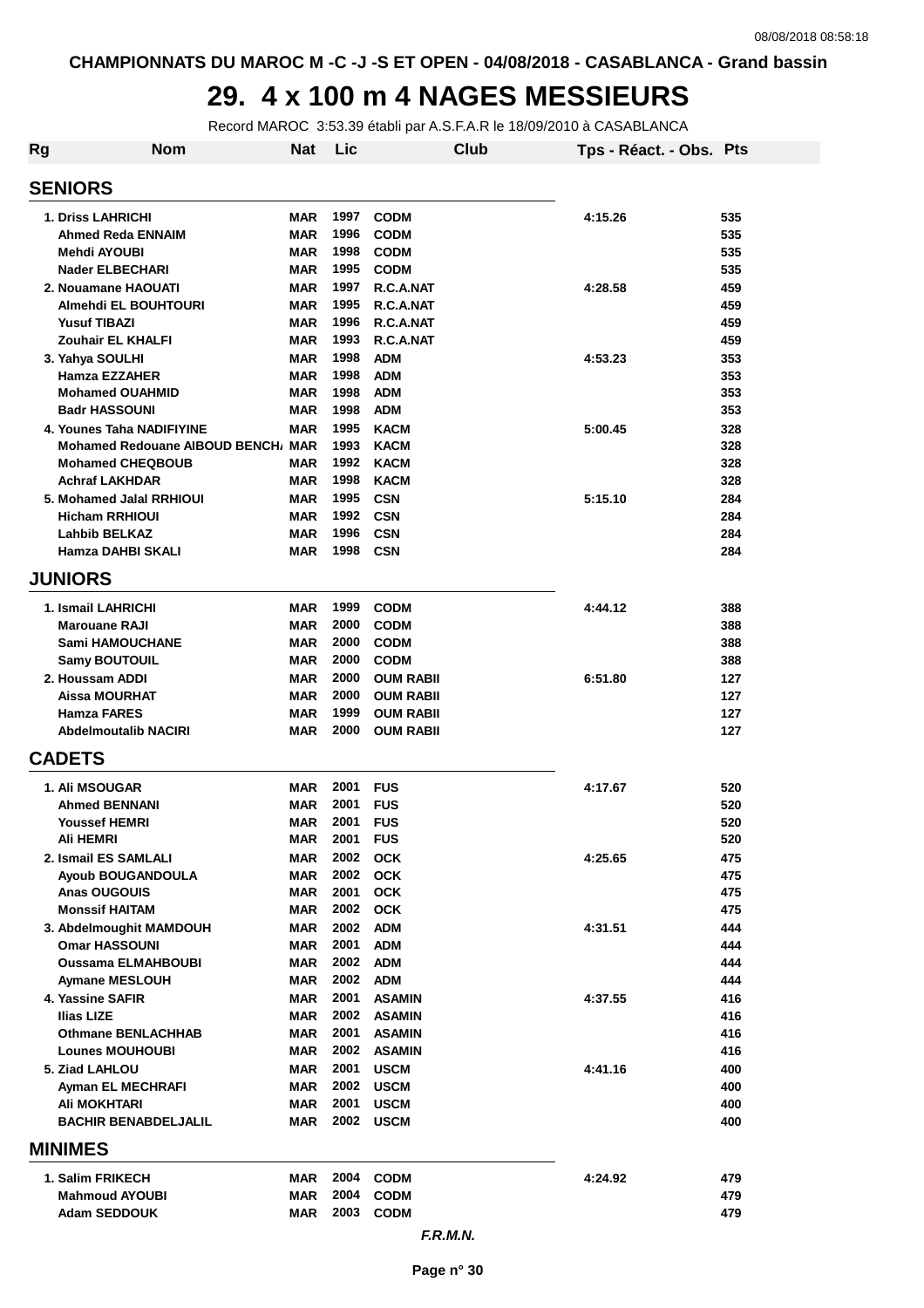#### **29. 4 x 100 m 4 NAGES MESSIEURS**

Record MAROC 3:53.39 établi par A.S.F.A.R le 18/09/2010 à CASABLANCA

| Rg | <b>Nom</b>                    | <b>Nat</b> | Lic  | Club          | Tps - Réact. - Obs. Pts |     |
|----|-------------------------------|------------|------|---------------|-------------------------|-----|
|    | <b>MINIMES</b>                |            |      |               |                         |     |
|    | <b>Zakariae AMALI</b>         | <b>MAR</b> | 2003 | <b>CODM</b>   |                         | 479 |
|    | 2. Idriss AZHAR               | <b>MAR</b> | 2003 | R.C.A.NAT     | 4:27.09                 | 467 |
|    | <b>Ghali IRAQUI HOUSSEINI</b> | <b>MAR</b> | 2003 | R.C.A.NAT     |                         | 467 |
|    | <b>Ilyas LAGSSAIBI</b>        | <b>MAR</b> | 2004 | R.C.A.NAT     |                         | 467 |
|    | <b>Ilias EDDARI</b>           | <b>MAR</b> | 2004 | R.C.A.NAT     |                         | 467 |
|    | 3. Soufiane TAYEBI            | <b>MAR</b> | 2003 | <b>FUS</b>    | 4:40.66                 | 402 |
|    | <b>Mohamed Taha MALKI</b>     | <b>MAR</b> | 2003 | <b>FUS</b>    |                         | 402 |
|    | <b>Yasser BENCHEBBA</b>       | <b>MAR</b> | 2004 | <b>FUS</b>    |                         | 402 |
|    | <b>Rayane BOUHAFS</b>         | <b>MAR</b> | 2003 | <b>FUS</b>    |                         | 402 |
|    | 4. Mohamed Amine DIDOUCH      | <b>MAR</b> | 2003 | <b>ASAMIN</b> | 4:42.57                 | 394 |
|    | <b>Mohamed Imam MAHJOUBI</b>  | <b>MAR</b> | 2003 | <b>ASAMIN</b> |                         | 394 |
|    | <b>Youssef KARADA</b>         | <b>MAR</b> | 2003 | <b>ASAMIN</b> |                         | 394 |
|    | <b>Achraf HMAITTANE</b>       | <b>MAR</b> | 2003 | <b>ASAMIN</b> |                         | 394 |
|    | 5. Yahya ELBRIDI              | <b>MAR</b> | 2003 | <b>USCM</b>   | 5:07.20                 | 307 |
|    | <b>Youssef BOUHMOUCH</b>      | <b>MAR</b> | 2004 | <b>USCM</b>   |                         | 307 |
|    | <b>Hamza BENHLIMA</b>         | <b>MAR</b> | 2004 | <b>USCM</b>   |                         | 307 |
|    | <b>Anir SADIQUI</b>           | <b>MAR</b> | 2003 | <b>USCM</b>   |                         | 307 |
|    | <b>6. Saad BOUKIOUD</b>       | <b>MAR</b> | 2004 | <b>CNCS</b>   | 5:20.18                 | 271 |
|    | <b>Ilyas LARABI</b>           | <b>MAR</b> | 2004 | <b>CNCS</b>   |                         | 271 |
|    | Wahb EL ATLASSI               | <b>MAR</b> | 2004 | <b>CNCS</b>   |                         | 271 |
|    | <b>Aymen TAJEDDINE</b>        | <b>MAR</b> | 2003 | <b>CNCS</b>   |                         | 271 |
|    | <b>NC. Ayman MEFETTAR</b>     | <b>MAR</b> | 2003 | <b>SNF</b>    | Dsq VI                  | 0   |
|    | <b>Youssef KADIRI HASSANI</b> | <b>MAR</b> | 2003 | <b>SNF</b>    |                         | 0   |
|    | <b>Adnane BENADADA</b>        | <b>MAR</b> | 2003 | <b>SNF</b>    |                         | 0   |
|    | <b>Anass KEMMOUNE</b>         | <b>MAR</b> | 2003 | <b>SNF</b>    |                         | 0   |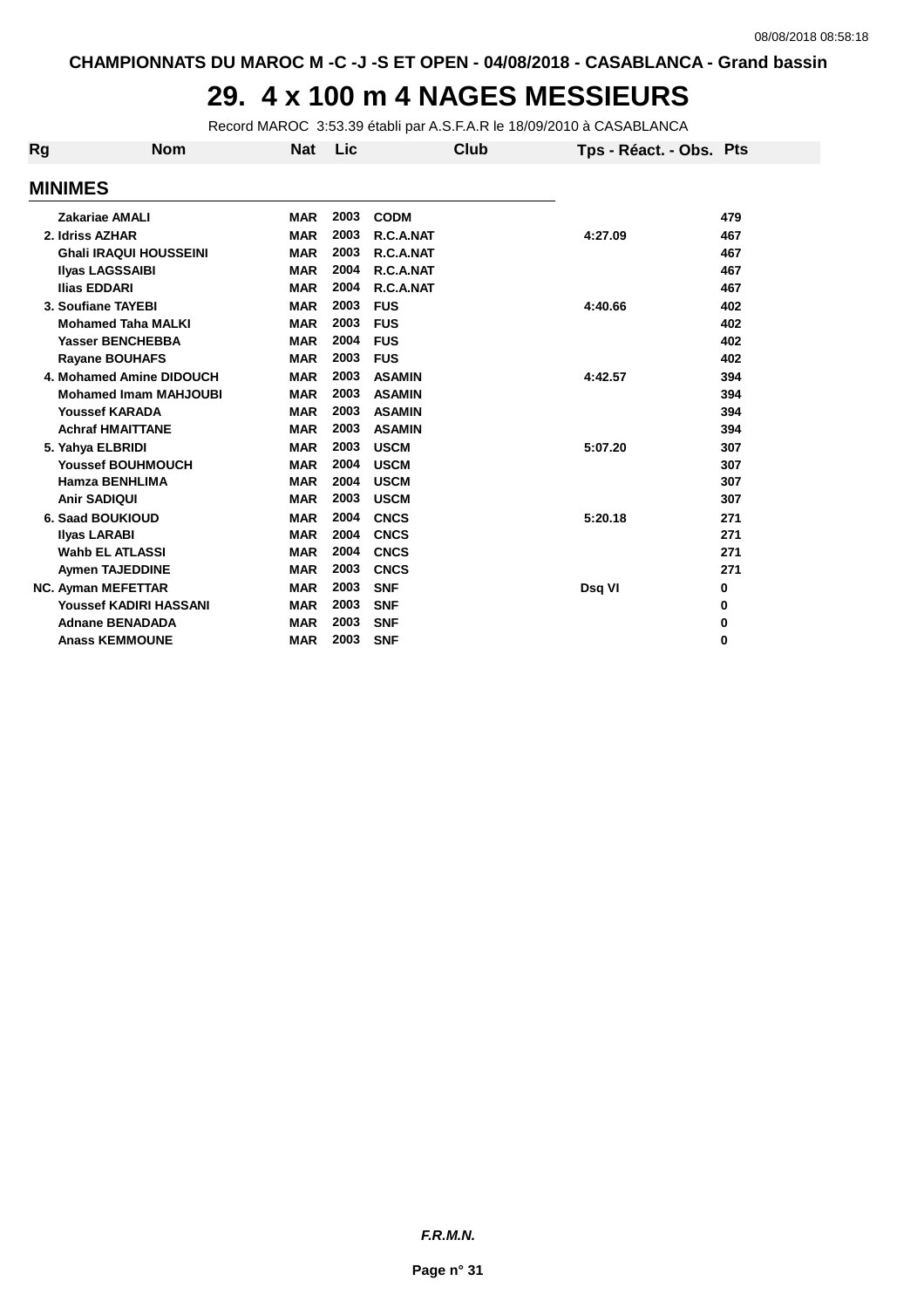## **30. 4 x 100 m 4 NAGES DAMES**

Record MAROC 4:22.21 établi par MAROC le 17/12/2011 à DOHA

| Rg | <b>Nom</b>                  | <b>Nat</b> | Lic  |             | Club | Tps - Réact. - Obs. Pts |     |
|----|-----------------------------|------------|------|-------------|------|-------------------------|-----|
|    | <b>JUNIORS</b>              |            |      |             |      |                         |     |
|    | 1. Kenza MSELLEK            | <b>MAR</b> | 2000 | <b>TSC</b>  |      | 5:10.70                 | 416 |
|    | <b>Khouloud KAROUCH</b>     | <b>MAR</b> | 1999 | TSC         |      |                         | 416 |
|    | <b>Khaoula ELMACHRAFI</b>   | <b>MAR</b> | 2000 | <b>TSC</b>  |      |                         | 416 |
|    | Hajar RACHDI                | <b>MAR</b> | 2000 | <b>TSC</b>  |      |                         | 416 |
|    | <b>CADETS</b>               |            |      |             |      |                         |     |
|    | 1. Hiba FAHSI               | <b>MAR</b> | 2001 | <b>OCK</b>  |      | 4:50.72                 | 508 |
|    | Hiba LAKNIT                 | <b>MAR</b> | 2002 | <b>OCK</b>  |      |                         | 508 |
|    | <b>Hafsa EL ABBARI</b>      | <b>MAR</b> | 2002 | <b>OCK</b>  |      |                         | 508 |
|    | <b>Mariam SELLAFI</b>       | <b>MAR</b> | 2002 | <b>OCK</b>  |      |                         | 508 |
|    | <b>2. Nissrine BOURBOUH</b> | <b>MAR</b> | 2001 | <b>FUS</b>  |      | 5:09.74                 | 420 |
|    | Ayat Allah EL ANOUAR        | <b>MAR</b> | 2002 | <b>FUS</b>  |      |                         | 420 |
|    | <b>Narjiss BOURBOUH</b>     | <b>MAR</b> | 2001 | <b>FUS</b>  |      |                         | 420 |
|    | <b>Kholoud RHNANE</b>       | <b>MAR</b> | 2001 | <b>FUS</b>  |      |                         | 420 |
|    | 3. Hiba RIMY                | <b>MAR</b> | 2001 | <b>TSC</b>  |      | 6:20.18                 | 227 |
|    | <b>Lina BOURZIK</b>         | <b>MAR</b> | 2002 | <b>TSC</b>  |      |                         | 227 |
|    | <b>Hiba Allah RATTAB</b>    | <b>MAR</b> | 2002 | <b>TSC</b>  |      |                         | 227 |
|    | <b>Rim AFIF</b>             | <b>MAR</b> | 2002 | TSC         |      |                         | 227 |
|    | <b>MINIMES</b>              |            |      |             |      |                         |     |
|    | 1. Yasmine RIAD             | <b>MAR</b> | 2004 | <b>FUS</b>  |      | 4:58.93                 | 467 |
|    | <b>Yasmine NADIR</b>        | <b>MAR</b> | 2003 | <b>FUS</b>  |      |                         | 467 |
|    | Taghrid DAHBANI             | <b>MAR</b> | 2003 | <b>FUS</b>  |      |                         | 467 |
|    | <b>Camelia GARNOUSSI</b>    | <b>MAR</b> | 2004 | <b>FUS</b>  |      |                         | 467 |
|    | 2. Ibtissam RACHID          | <b>MAR</b> | 2004 | R.C.A.NAT   |      | 4:59.99                 | 462 |
|    | Aya ICHOU                   | <b>MAR</b> | 2004 | R.C.A.NAT   |      |                         | 462 |
|    | <b>Kamilia MAALOUF</b>      | <b>MAR</b> | 2004 | R.C.A.NAT   |      |                         | 462 |
|    | Lina KHIYARA                | <b>MAR</b> | 2003 | R.C.A.NAT   |      |                         | 462 |
|    | 3. Maroua LAISSAOUI         | <b>MAR</b> | 2004 | <b>CODM</b> |      | 5:12.63                 | 408 |
|    | <b>Basma KADI</b>           | <b>MAR</b> | 2004 | <b>CODM</b> |      |                         | 408 |
|    | <b>Hajar SABER</b>          | <b>MAR</b> | 2003 | <b>CODM</b> |      |                         | 408 |
|    | <b>Oumayma ETTALBI</b>      | <b>MAR</b> | 2003 | <b>CODM</b> |      |                         | 408 |
|    | <b>4. Nisrine FIRAS</b>     | <b>MAR</b> | 2004 | <b>WAC</b>  |      | 5:17.65                 | 389 |
|    | <b>Chahd MACHKOUR</b>       | <b>MAR</b> | 2004 | <b>WAC</b>  |      |                         | 389 |
|    | Ghita TABATI                | <b>MAR</b> | 2004 | <b>WAC</b>  |      |                         | 389 |
|    | <b>Hiba SOUIHEL</b>         | <b>MAR</b> | 2003 | <b>WAC</b>  |      |                         | 389 |
|    | 5. Douae EL MOUJARRADE      | MAR        | 2003 | <b>SNF</b>  |      | 5:26.66                 | 358 |
|    | <b>Malak LAMHITI</b>        | <b>MAR</b> | 2004 | <b>SNF</b>  |      |                         | 358 |
|    | <b>Chahd ALAMI</b>          | <b>MAR</b> | 2004 | <b>SNF</b>  |      |                         | 358 |
|    | <b>Abrare BELRHITI</b>      | <b>MAR</b> | 2004 | <b>SNF</b>  |      |                         | 358 |
|    | 6. Hafssa AMMOUMOU          | <b>MAR</b> | 2003 | <b>ADM</b>  |      | 5:28.64                 | 352 |
|    | <b>Keltoum GOURRAM</b>      | <b>MAR</b> | 2003 | <b>ADM</b>  |      |                         | 352 |
|    | <b>Nora RGUIB</b>           | <b>MAR</b> | 2003 | <b>ADM</b>  |      |                         | 352 |
|    | <b>Samia MAHASSINE</b>      | <b>MAR</b> | 2003 | <b>ADM</b>  |      |                         | 352 |
|    | 7. Meryem BENAYACHE         | <b>MAR</b> | 2004 | <b>USCM</b> |      | 5:40.91                 | 315 |
|    | Ines AL FIGUIGUI            | <b>MAR</b> | 2004 | <b>USCM</b> |      |                         | 315 |
|    | <b>Imane BASKACH</b>        | <b>MAR</b> | 2003 | <b>USCM</b> |      |                         | 315 |
|    | <b>Hiba BOURZINE</b>        | <b>MAR</b> | 2004 | <b>USCM</b> |      |                         | 315 |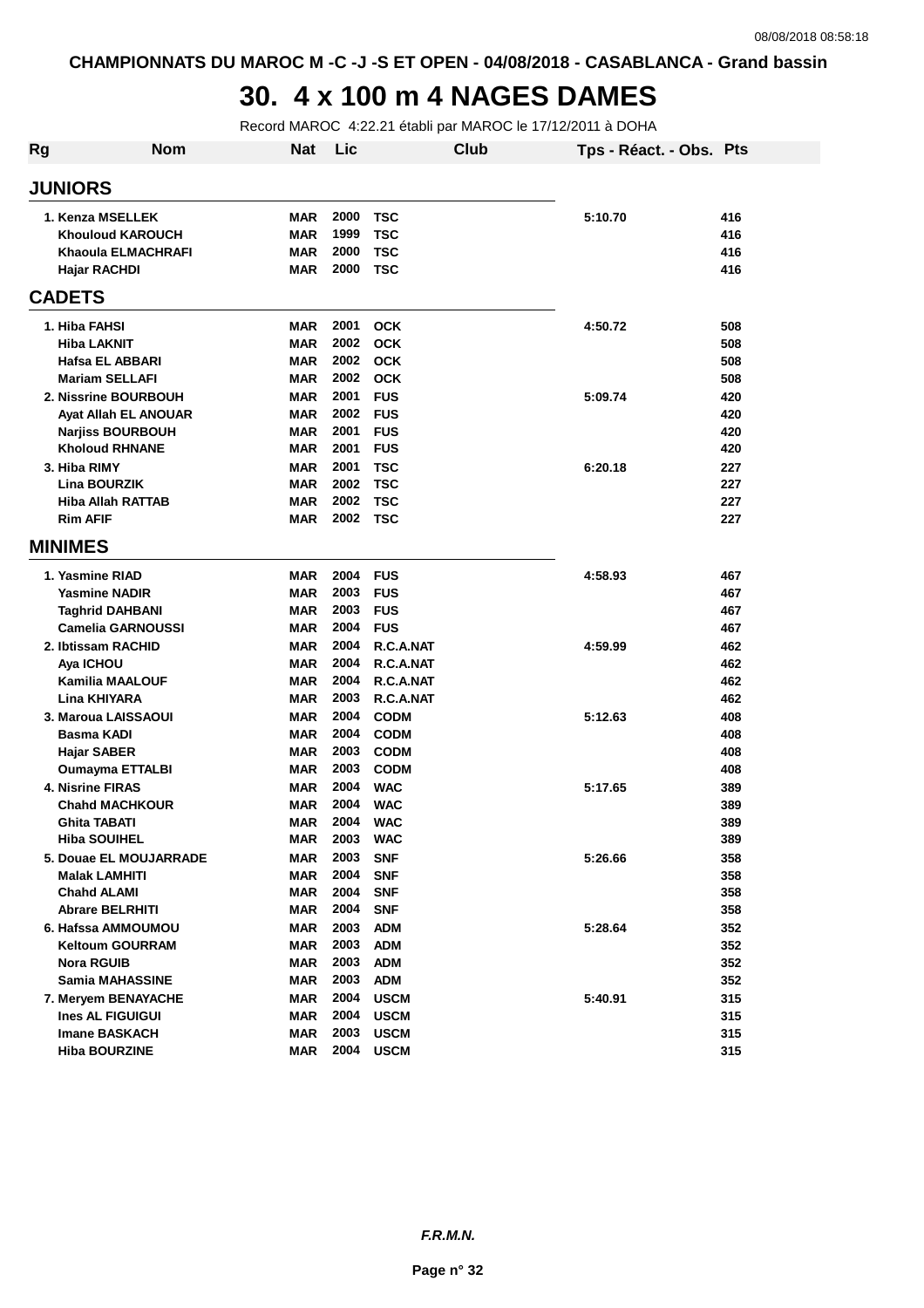#### **31. 100 m NAGE LIBRE MESSIEURS**

Record MAROC 49.50 établi par Mehdi AYOUBI (CODM) le 27/07/2017 à TORONTO

| Rg                         | <b>Nom</b>                 | <b>Nat</b> | Lic  |               | Club | Tps - Réact. - Obs. Pts |     |
|----------------------------|----------------------------|------------|------|---------------|------|-------------------------|-----|
| <b>SENIORS</b>             |                            |            |      |               |      |                         |     |
| 1. Mehdi AYOUBI            |                            | <b>MAR</b> | 1998 | <b>CODM</b>   |      | 53.91                   | 659 |
| 2. Souhail HAMOUCHANE      |                            | <b>MAR</b> | 1997 | <b>CODM</b>   |      | 54.22                   | 647 |
| 3. Nader ELBECHARI         |                            | <b>MAR</b> | 1995 | <b>CODM</b>   |      | 55.10                   | 617 |
| 4. Yusuf TIBAZI            |                            | <b>MAR</b> | 1996 | R.C.A.NAT     |      | 55.14                   | 615 |
| 5. Saad BENNANI            |                            | <b>MAR</b> | 1996 | <b>FUS</b>    |      | 55.46                   | 605 |
| 6. Hamza DAHBI SKALI       |                            | <b>MAR</b> | 1998 | <b>CSN</b>    |      | 56.66                   | 567 |
| 7. Ahmed BENNAJEH          |                            | <b>MAR</b> | 1998 | <b>CSE</b>    |      | 58.12                   | 525 |
| 8. Hatim LAFKIHI           |                            | <b>MAR</b> | 1995 | <b>TSC</b>    |      | 58.55                   | 514 |
| 9. Zouhair EL KHALFI       |                            | <b>MAR</b> | 1993 | R.C.A.NAT     |      | 58.90                   | 505 |
| 10. Hamza EZZAHER          |                            | MAR        | 1998 | <b>ADM</b>    |      | 58.94                   | 504 |
| 11. Badr HASSOUNI          |                            | <b>MAR</b> | 1998 | <b>ADM</b>    |      | 1:00.10                 | 475 |
| <b>12. Mohamed OUAHMID</b> |                            | <b>MAR</b> | 1998 | <b>ADM</b>    |      | 1:03.02                 | 412 |
| <b>NC. Adil ASSOUAB</b>    |                            | MAR        | 1992 | <b>CODM</b>   |      | Frf n.d.                |     |
| <b>JUNIORS</b>             |                            |            |      |               |      |                         |     |
| 1. Samy BOUTOUIL           |                            | <b>MAR</b> | 2000 | <b>CODM</b>   |      | 53.75                   | 664 |
| 2. Ismail LAHRICHI         |                            | <b>MAR</b> | 1999 | <b>CODM</b>   |      | 54.46                   | 639 |
| 3. Sami HAMOUCHANE         |                            | <b>MAR</b> | 2000 | <b>CODM</b>   |      | 56.44                   | 574 |
| 4. Ahmed Wdia BELAFKIH     |                            | <b>MAR</b> | 1999 | A.S.F.A.R     |      | 56.48                   | 573 |
| 5. Mouad MAKY              |                            | <b>MAR</b> | 2000 | <b>TSC</b>    |      | 1:00.00                 | 478 |
|                            | 6. Mohamed Amine HARRABIDA | <b>MAR</b> | 2000 | R.C.A.NAT     |      | 1:01.06                 | 453 |
| 7. Hamza ALAOUI MORTAJI    |                            | <b>MAR</b> | 2000 | <b>ASNS</b>   |      | 1:03.72                 | 399 |
| 8. Omar AZIKOU             |                            | <b>MAR</b> | 2000 | <b>KAC</b>    |      | 1:04.01                 | 393 |
| <b>NC. Oussama ALIOUI</b>  |                            | <b>MAR</b> | 2000 | <b>OCS</b>    |      | Frf n.d.                |     |
| <b>NC. Omar SAHNOUNE</b>   |                            | <b>MAR</b> | 2000 | <b>ASS</b>    |      | Frf n.d.                |     |
| <b>CADETS</b>              |                            |            |      |               |      |                         |     |
| 1. Ali HEMRI               |                            | <b>MAR</b> | 2001 | <b>FUS</b>    |      | 53.15                   | 687 |
| 2. Ali MSOUGAR             |                            | <b>MAR</b> | 2001 | <b>FUS</b>    |      | 55.74                   | 596 |
| 3. Younes REDA             |                            | <b>MAR</b> | 2002 | <b>WAC</b>    |      | 55.85                   | 592 |
| 4. Ouissam NAJIH           |                            | <b>MAR</b> | 2002 | <b>KACM</b>   |      | 57.51                   | 542 |
| 5. Ilyas BOUDENE           |                            | <b>MAR</b> | 2001 | <b>MAS</b>    |      | 57.94                   | 530 |
| 6. Yasser AYANE            |                            | <b>MAR</b> | 2001 | <b>CSE</b>    |      | 58.05                   | 527 |
| 7. Monssif HAITAM          |                            | <b>MAR</b> | 2002 | <b>OCK</b>    |      | 58.61                   | 512 |
| 8. Oussama ELMAHBOUBI      |                            | <b>MAR</b> | 2002 | <b>ADM</b>    |      | 58.69                   | 510 |
| 9. Omar Ahmed ZOUITEN      |                            | <b>MAR</b> | 2002 | <b>MAS</b>    |      | 58.71                   | 510 |
| 10. Adam ZIANE             |                            | <b>MAR</b> | 2002 | <b>CNCS</b>   |      | 58.74                   | 509 |
| 11. Lounes MOUHOUBI        |                            | <b>MAR</b> | 2002 | <b>ASAMIN</b> |      | 59.40                   | 492 |
| 12. Abdelmoughit MAMDOUH   |                            | <b>MAR</b> | 2002 | <b>ADM</b>    |      | 1:00.94                 | 456 |
| <b>13. Nizar BANSAR</b>    |                            | <b>MAR</b> | 2001 | R.C.A.NAT     |      | 1:03.51                 | 403 |
| <b>MINIMES</b>             |                            |            |      |               |      |                         |     |
| 1. Salim FRIKECH           |                            | MAR        | 2004 | <b>CODM</b>   |      | 57.18                   | 552 |
| 2. Yasser BENCHEBBA        |                            | <b>MAR</b> | 2004 | <b>FUS</b>    |      | 57.63                   | 539 |
| 3. Mohamed Taha MALKI      |                            | <b>MAR</b> | 2003 | <b>FUS</b>    |      | 57.97                   | 530 |
| 4. Idriss AZHAR            |                            | <b>MAR</b> | 2003 | R.C.A.NAT     |      | 58.08                   | 527 |
| 5. Anir SADIQUI            |                            | <b>MAR</b> | 2003 | <b>USCM</b>   |      | 59.55                   | 488 |
| 6. Ilias EDDARI            |                            | <b>MAR</b> | 2004 | R.C.A.NAT     |      | 1:00.43                 | 467 |
| 7. Youssef KARADA          |                            | <b>MAR</b> | 2003 | <b>ASAMIN</b> |      | 1:01.15                 | 451 |
| 7. El Mehdi LAANAYA        |                            | <b>MAR</b> | 2003 | <b>TSC</b>    |      | 1:01.15                 | 451 |
| 9. Aymen TAJEDDINE         |                            | <b>MAR</b> | 2003 | <b>CNCS</b>   |      | 1:01.21                 | 450 |
| 10. Rayane BOUHAFS         |                            | <b>MAR</b> | 2003 | <b>FUS</b>    |      | 1:01.63                 | 441 |
| 11. Adnane BENADADA        |                            | <b>MAR</b> | 2003 | <b>SNF</b>    |      | 1:01.75                 | 438 |
| 12. Walid DEQQAOUI         |                            | <b>MAR</b> | 2003 | <b>USF</b>    |      | 1:01.83                 | 436 |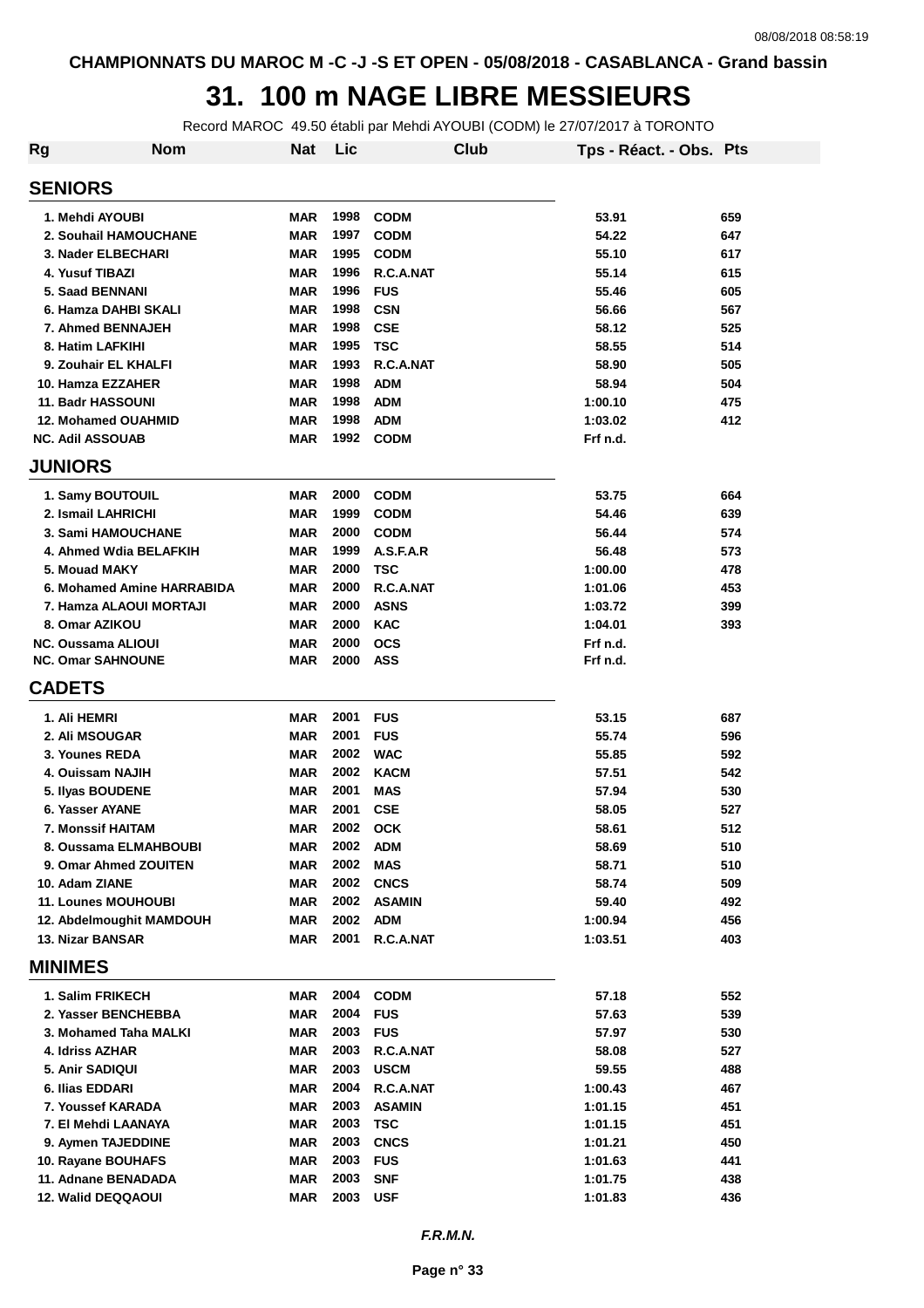## **32. 100 m NAGE LIBRE DAMES**

Record MAROC 58.30 établi par Sara EL BEKRI (R.C.A.NAT) le 13/09/2010 à CASABLANCA

| Rg | <b>Nom</b>                    | Nat        | Lic      | Club           | Tps - Réact. - Obs. Pts |     |
|----|-------------------------------|------------|----------|----------------|-------------------------|-----|
|    | <b>SENIORS</b>                |            |          |                |                         |     |
|    | 1. Yasmeen BOUTOUIL           | <b>MAR</b> | 1998     | <b>CODM</b>    | 1:00.19                 | 647 |
|    | 2. Noura MANA                 | <b>MAR</b> | 1997     | <b>CODM</b>    | 1:00.52                 | 637 |
|    | <b>3. Nour DRISSI HASSANI</b> | <b>MAR</b> | 1998     | <b>FUS</b>     | 1:03.63                 | 548 |
|    | <b>4. Zineb ZOUHAIRI</b>      | <b>MAR</b> | 1997     | R.C.A.NAT      | 1:08.30                 | 443 |
|    | <b>JUNIORS</b>                |            |          |                |                         |     |
|    | 1. Jasmin Charifa BOUZAROUATA | <b>MAR</b> | 2000     | <b>USF</b>     | 1:04.98                 | 514 |
|    | 2. Hajar RACHDI               | <b>MAR</b> | 2000     | <b>TSC</b>     | 1:06.47                 | 480 |
|    | 3. Khaoula ELMACHRAFI         | <b>MAR</b> | 2000     | <b>TSC</b>     | 1:07.41                 | 460 |
|    | 4. Hiba BENBOUZIANE           | <b>MAR</b> | 2000     | <b>TSC</b>     | 1:07.88                 | 451 |
|    | <b>NC. Mariam LAMGHARI</b>    | <b>MAR</b> | 2000     | <b>OCK</b>     | Frf n.d.                |     |
|    | <b>CADETS</b>                 |            |          |                |                         |     |
|    | 1. Hiba FAHSI                 | <b>MAR</b> | 2001     | <b>OCK</b>     | 1:02.87                 | 568 |
|    | 2. Mariam SELLAFI             | <b>MAR</b> |          | 2002 OCK       | 1:04.28                 | 531 |
|    | 3. Atar IDRISSI               | <b>MAR</b> | 2001     | <b>USCM</b>    | 1:05.10                 | 511 |
|    | 4. Oumnia OUFRID              | <b>MAR</b> | 2001     | <b>CODM</b>    | 1:07.69                 | 455 |
|    | 5. Ayat Errahmane BELRHITI    | <b>MAR</b> | 2002     | <b>MAS</b>     | 1:09.01                 | 429 |
|    | <b>6. Kholoud RHNANE</b>      | <b>MAR</b> | 2001     | <b>FUS</b>     | 1:09.19                 | 426 |
|    | 7. Oumaima FADILE             | <b>MAR</b> | 2002     | <b>OCK</b>     | 1:09.82                 | 414 |
|    | 8. Kaoutar KHALED             | <b>MAR</b> | 2001     | <b>OCK</b>     | 1:10.10                 | 409 |
|    | 9. Ghita BAGHDAD              | <b>MAR</b> |          | 2002 CSN       | 1:10.76                 | 398 |
|    | <b>10. Hiba ELHARRAK</b>      | <b>MAR</b> | 2002 ASS |                | 1:12.14                 | 376 |
|    | <b>MINIMES</b>                |            |          |                |                         |     |
|    | 1. Lina KHIYARA               | <b>MAR</b> |          | 2003 R.C.A.NAT | 1:03.65                 | 547 |
|    | 2. Taghrid DAHBANI            | <b>MAR</b> | 2003     | <b>FUS</b>     | 1:04.59                 | 524 |
|    | 3. Ibtissam RACHID            | <b>MAR</b> | 2004     | R.C.A.NAT      | 1:04.74                 | 520 |
|    | 4. Hiba BOURZINE              | <b>MAR</b> | 2004     | <b>USCM</b>    | 1:05.29                 | 507 |
|    | 5. Abrare BELRHITI            | <b>MAR</b> | 2004     | <b>SNF</b>     | 1:05.68                 | 498 |
|    | 6. Oumayma ETTALBI            | <b>MAR</b> | 2003     | <b>CODM</b>    | 1:06.21                 | 486 |
|    | 7. Fatima Zahra LAKTATI       | <b>MAR</b> | 2004     | <b>MAS</b>     | 1:06.39                 | 482 |
|    | 8. Basma KADI                 | <b>MAR</b> | 2004     | <b>CODM</b>    | 1:06.42                 | 481 |
|    | 9. Aicha EL BEKALI            | <b>MAR</b> | 2004     | A.S.F.A.R      | 1:07.93                 | 450 |
|    | 10. Nora RGUIB                | <b>MAR</b> |          | 2003 ADM       | 1:08.34                 | 442 |
|    | 11. Imane BASKACH             | <b>MAR</b> | 2003     | <b>USCM</b>    | 1:09.03                 | 429 |
|    | 12. Rime Ines EL RHOUBARI     | <b>MAR</b> | 2004     | <b>FUS</b>     | 1:09.44                 | 421 |
|    | <b>13. Nisrine FIRAS</b>      | <b>MAR</b> | 2004     | <b>WAC</b>     | 1:10.93                 | 395 |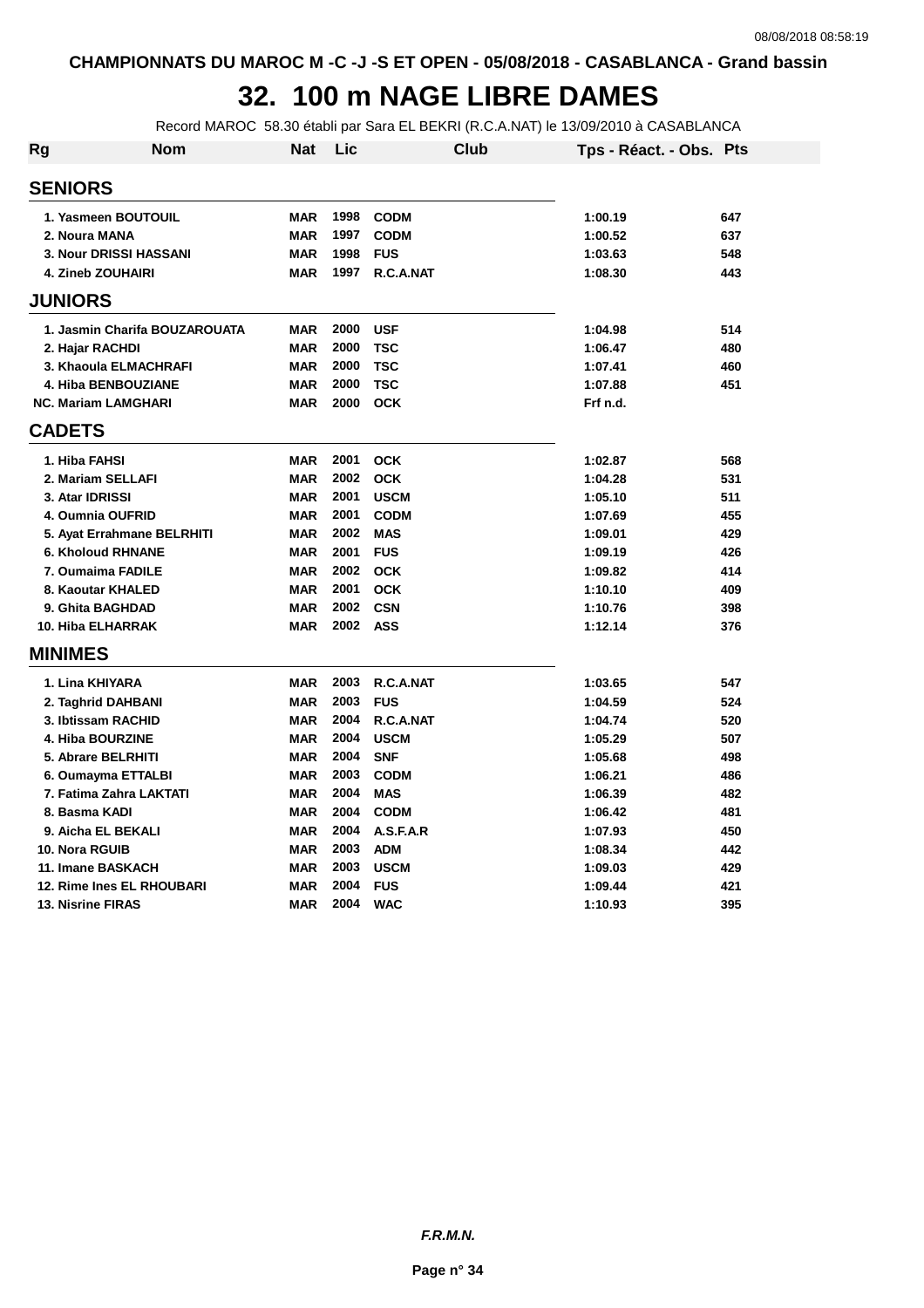## **33. 200 m BRASSE MESSIEURS**

Record MAROC 2:23.53 établi par Ahmed Reda ENNAIM (CODM) le 22/07/2016 à CASABLANCA

| Rg                         | <b>Nom</b>                     | <b>Nat</b> | Lic  | Club          | Tps - Réact. - Obs. Pts |     |
|----------------------------|--------------------------------|------------|------|---------------|-------------------------|-----|
| <b>SENIORS</b>             |                                |            |      |               |                         |     |
| 1. Bakr KZIBER             |                                | <b>MAR</b> | 1998 | <b>CODM</b>   | 2:27.65                 | 636 |
|                            | 2. Ahmed Reda ENNAIM           | <b>MAR</b> | 1996 | <b>CODM</b>   | 2:27.85                 | 634 |
|                            | 3. El Mehdi DASOULI            | <b>MAR</b> | 1995 | <b>TSC</b>    | 2:46.87                 | 440 |
|                            | 4. Nouamane HAOUATI            | <b>MAR</b> | 1997 | R.C.A.NAT     | 2:47.52                 | 435 |
| <b>NC. Souhail RHAFIRI</b> |                                | <b>MAR</b> | 1998 | A.S.F.A.R     | Frf n.d.                |     |
| <b>JUNIORS</b>             |                                |            |      |               |                         |     |
|                            | 1. Abdelkrim ESSABIHI EDDAFALI | <b>MAR</b> | 1999 | <b>ADM</b>    | 2:39.91                 | 501 |
| 2. Ali SADOUK              |                                | <b>MAR</b> | 1999 | <b>USF</b>    | 2:42.81                 | 474 |
| 3. Marouane RAJI           |                                | <b>MAR</b> | 2000 | <b>CODM</b>   | 2:46.37                 | 444 |
|                            | 4. Hamza BENNOUNA              | <b>MAR</b> | 2000 | <b>USF</b>    | 2:53.75                 | 390 |
|                            | <b>5. Yasser MAHASSINE</b>     | <b>MAR</b> | 2000 | <b>ADM</b>    | 2:54.59                 | 385 |
| <b>CADETS</b>              |                                |            |      |               |                         |     |
|                            | 1. Ahmed Yassine FLIYOU        | <b>MAR</b> | 2001 | R.C.A.NAT     | 2:39.76                 | 502 |
|                            | 2. Ahmed BENNANI               | <b>MAR</b> | 2001 | <b>FUS</b>    | 2:39.99                 | 500 |
|                            | 3. Ayman EL MECHRAFI           | <b>MAR</b> | 2002 | <b>USCM</b>   | 2:40.84                 | 492 |
|                            | 4. Anas BENYAHYA               | <b>MAR</b> | 2001 | <b>FUS</b>    | 2:46.08                 | 447 |
|                            | 5. Ayoub BOUGANDOULA           | <b>MAR</b> | 2002 | <b>OCK</b>    | 2:46.60                 | 443 |
|                            | 6. Yassine CHAGH               | <b>MAR</b> | 2001 | <b>ACK</b>    | 2:47.34                 | 437 |
|                            | NC. Abdeljabbar REGRAGUI       | <b>MAR</b> | 2001 | <b>CODM</b>   | Frf n.d.                |     |
| <b>NC. Anas OUGOUIS</b>    |                                | <b>MAR</b> | 2001 | <b>OCK</b>    | Frf n.d.                |     |
| NC. Sami KIBAL             |                                | <b>MAR</b> | 2002 | <b>WAC</b>    | Frf n.d.                |     |
| <b>MINIMES</b>             |                                |            |      |               |                         |     |
|                            | 1. Azzedine EL BADRE           | <b>MAR</b> | 2003 | <b>CSE</b>    | 2:46.80                 | 441 |
|                            | 2. Mahmoud AYOUBI              | <b>MAR</b> | 2004 | <b>CODM</b>   | 2:47.45                 | 436 |
|                            | 3. Ghali IRAQUI HOUSSEINI      | <b>MAR</b> | 2003 | R.C.A.NAT     | 2:48.37                 | 429 |
|                            | 4. Mohamed Badr OUAMMOU        | <b>MAR</b> | 2004 | <b>WAC</b>    | 2:49.92                 | 417 |
|                            | 5. Ayman MEFETTAR              | <b>MAR</b> | 2003 | <b>SNF</b>    | 2:50.97                 | 410 |
|                            | 6. Mohamed Imam MAHJOUBI       | <b>MAR</b> | 2003 | <b>ASAMIN</b> | 2:51.50                 | 406 |
|                            | 7. Zakaria Mehdi BOUZAROUATA   | <b>MAR</b> | 2004 | <b>USF</b>    | 3:01.51                 | 342 |
|                            | 8. Youssef KADIRI HASSANI      | <b>MAR</b> | 2003 | <b>SNF</b>    | 3:05.00                 | 323 |
|                            | 9. Youssef BENJELLOUN          | <b>MAR</b> | 2003 | <b>ADM</b>    | 3:07.72                 | 309 |
|                            | 10. Achraf BENRBIB             | <b>MAR</b> | 2003 | <b>OCS</b>    | 3:09.11                 | 302 |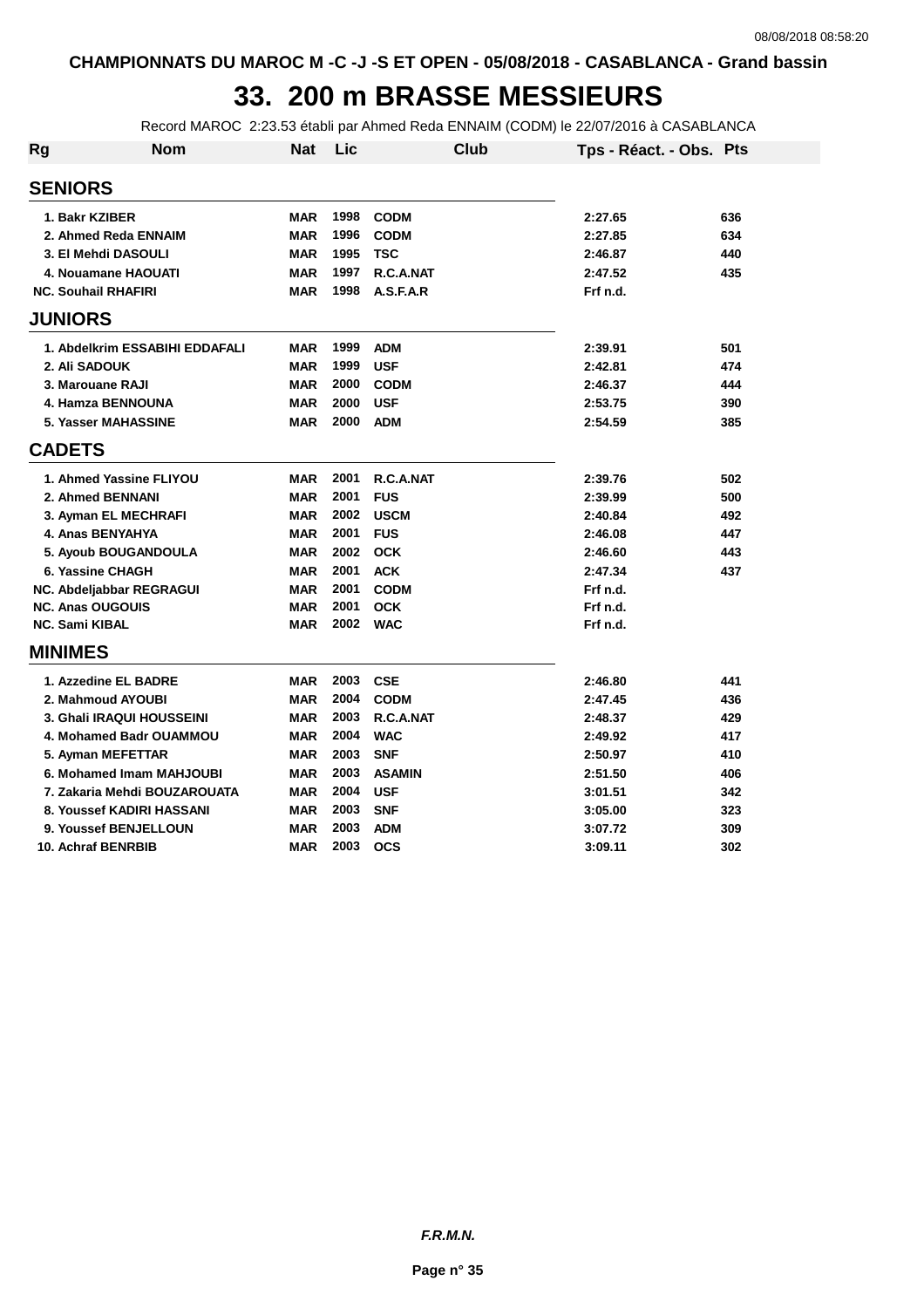### **34. 200 m BRASSE DAMES**

Record MAROC 2:25.86 établi par Sara EL BEKRI (R.C.A.NAT) le 01/08/2012 à LONDRES

| Rg             | <b>Nom</b>                       | <b>Nat</b> | Lic  | Club        | Tps - Réact. - Obs. Pts |     |
|----------------|----------------------------------|------------|------|-------------|-------------------------|-----|
| <b>SENIORS</b> |                                  |            |      |             |                         |     |
|                | 1. Hajar MARHFOUR                | <b>MAR</b> | 1995 | <b>FUS</b>  | 3:06.30                 | 416 |
| <b>JUNIORS</b> |                                  |            |      |             |                         |     |
|                | 1. Fadwa FIDADI                  | <b>MAR</b> | 1999 | <b>KACM</b> | 2:51.52                 | 533 |
|                | 2. Khouloud KAROUCH              | <b>MAR</b> | 1999 | <b>TSC</b>  | 3:01.04                 | 453 |
|                | 3. Wissal NAFR                   | <b>MAR</b> | 2000 | <b>OCK</b>  | 3:10.15                 | 391 |
|                | <b>NC. Mariam LAMGHARI</b>       | <b>MAR</b> | 2000 | <b>OCK</b>  | Frf n.d.                |     |
| <b>CADETS</b>  |                                  |            |      |             |                         |     |
|                | 1. Hiba LAKNIT                   | <b>MAR</b> | 2002 | <b>OCK</b>  | 2:49.57                 | 552 |
|                | 2. Salma EL YOUSFI               | <b>MAR</b> | 2002 | <b>ADM</b>  | 3:07.69                 | 407 |
|                | 3. Ayya AJDI                     | <b>MAR</b> | 2001 | <b>KACM</b> | 3:11.46                 | 383 |
|                | <b>4. Lina RODRIGUEZ</b>         | <b>MAR</b> | 2002 | <b>MAS</b>  | 3:24.06                 | 316 |
|                | 5. Salma REGRAGUI                | <b>MAR</b> | 2002 | <b>USF</b>  | 3:24.11                 | 316 |
| <b>MINIMES</b> |                                  |            |      |             |                         |     |
|                | 1. Nada JALAL                    | <b>MAR</b> | 2004 | R.C.A.NAT   | 2:59.36                 | 466 |
|                | 2. Yasmine NADIR                 | <b>MAR</b> | 2003 | <b>FUS</b>  | 2:59.95                 | 462 |
|                | 3. Malak BOUSSOUF                | <b>MAR</b> | 2004 | <b>ACK</b>  | 3:00.16                 | 460 |
|                | 4. Meryem AIT BENALI             | <b>MAR</b> | 2004 | <b>CODM</b> | 3:03.29                 | 437 |
|                | 5. Aya ICHOU                     | <b>MAR</b> | 2004 | R.C.A.NAT   | 3:05.30                 | 423 |
|                | 6. Fatima Zahra MOUKTADIR        | <b>MAR</b> | 2004 | <b>CNCS</b> | 3:05.57                 | 421 |
|                | 7. Chahd MACHKOUR                | <b>MAR</b> | 2004 | <b>WAC</b>  | 3:10.86                 | 387 |
|                | 8. Keltoum GOURRAM               | <b>MAR</b> | 2003 | <b>ADM</b>  | 3:12.05                 | 380 |
|                | 9. Ines AL FIGUIGUI              | <b>MAR</b> | 2004 | <b>USCM</b> | 3:17.66                 | 348 |
|                | <b>10. Rim BOUJNANE</b>          | <b>MAR</b> | 2003 | <b>CSE</b>  | 3:18.87                 | 342 |
|                | 11. Nada YAHI                    | <b>MAR</b> | 2004 | <b>ADM</b>  | 3:23.02                 | 321 |
|                | <b>12. Manal ANOUAR EL ALAMI</b> | <b>MAR</b> | 2003 | <b>ADM</b>  | 3:29.21                 | 294 |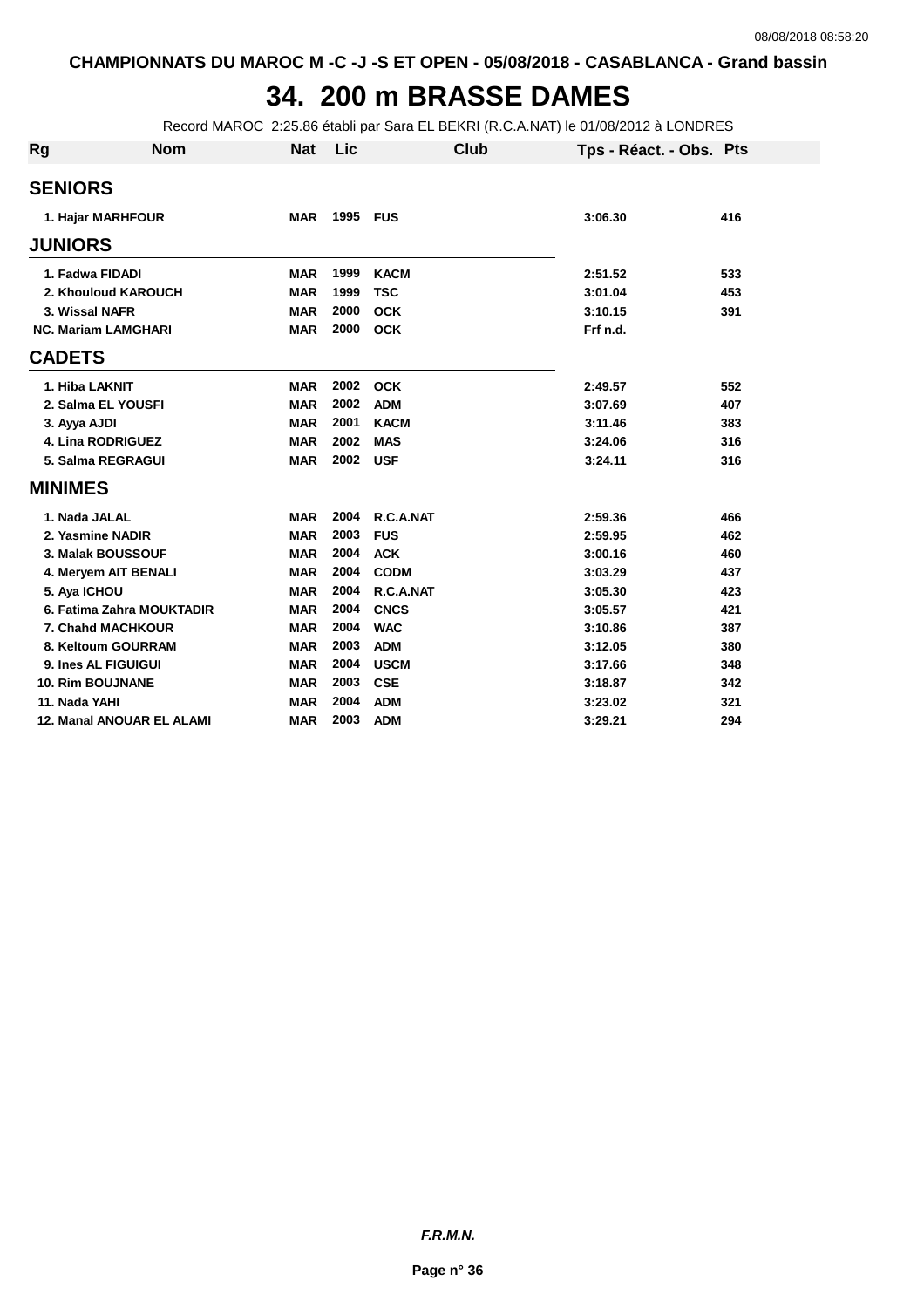## **35. 100 m DOS MESSIEURS**

Record MAROC 56.77 établi par Merwane EL MERINI (R.C.A.NAT) le 02/04/2016 à MONTPELIER (FRA)

| Rg             | <b>Nom</b>                        | <b>Nat</b> | Lic  |               | Club | Tps - Réact. - Obs. Pts |     |
|----------------|-----------------------------------|------------|------|---------------|------|-------------------------|-----|
| <b>SENIORS</b> |                                   |            |      |               |      |                         |     |
|                | <b>1. Driss LAHRICHI</b>          | <b>MAR</b> | 1997 | <b>CODM</b>   |      | 58.08                   | 715 |
|                | 2. Souhail HAMOUCHANE             | <b>MAR</b> | 1997 | <b>CODM</b>   |      | 1:02.84                 | 564 |
|                | 3. Karim AMARTI                   | <b>MAR</b> | 1998 | <b>USF</b>    |      | 1:06.96                 | 466 |
|                | 4. Hamza EZZAHER                  | <b>MAR</b> | 1998 | <b>ADM</b>    |      | 1:09.97                 | 409 |
|                | <b>NC. Adil ASSOUAB</b>           | <b>MAR</b> | 1992 | <b>CODM</b>   |      | Frf n.d.                |     |
| <b>JUNIORS</b> |                                   |            |      |               |      |                         |     |
|                | 1. Ismail LAHRICHI                | <b>MAR</b> | 1999 | <b>CODM</b>   |      | 1:03.01                 | 560 |
|                | 2. Mohamed Amine HARRABIDA        | <b>MAR</b> | 2000 | R.C.A.NAT     |      | 1:07.58                 | 454 |
|                | 3. Mouad MAKY                     | <b>MAR</b> | 2000 | <b>TSC</b>    |      | 1:09.66                 | 414 |
|                | 4. Othmane AZIZE                  | <b>MAR</b> | 2000 | <b>WAC</b>    |      | 1:09.99                 | 408 |
|                | 5. Ibrahim AMARHOUS               | <b>MAR</b> | 1999 | <b>TSC</b>    |      | 1:14.78                 | 335 |
|                | NC. Ilyas Abdesslam EL BOUAZZAOUI | <b>MAR</b> | 1999 | <b>ASS</b>    |      | Frf n.d.                |     |
| <b>CADETS</b>  |                                   |            |      |               |      |                         |     |
|                | 1. Ali MSOUGAR                    | <b>MAR</b> | 2001 | <b>FUS</b>    |      | 1:04.19                 | 529 |
|                | 2. Abdelmoughit MAMDOUH           | <b>MAR</b> | 2002 | <b>ADM</b>    |      | 1:04.99                 | 510 |
|                | 3. Ouissam NAJIH                  | <b>MAR</b> | 2002 | <b>KACM</b>   |      | 1:05.09                 | 508 |
|                | 4. Omar Ahmed ZOUITEN             | <b>MAR</b> | 2002 | <b>MAS</b>    |      | 1:08.10                 | 443 |
|                | 5. Omar FILALI                    | <b>MAR</b> | 2001 | <b>USF</b>    |      | 1:08.79                 | 430 |
|                | 6. Yahya MOUHIB                   | <b>MAR</b> | 2002 | <b>OCK</b>    |      | 1:12.10                 | 373 |
|                | 7. Ziad LAHLOU                    | <b>MAR</b> | 2001 | <b>USCM</b>   |      | 1:12.12                 | 373 |
|                | NC. Abdeljabbar REGRAGUI          | <b>MAR</b> | 2001 | <b>CODM</b>   |      | Frf n.d.                |     |
|                | <b>NC. Ismail ES SAMLALI</b>      | <b>MAR</b> | 2002 | <b>OCK</b>    |      | Frf n.d.                |     |
| <b>MINIMES</b> |                                   |            |      |               |      |                         |     |
|                | 1. Salim FRIKECH                  | <b>MAR</b> | 2004 | <b>CODM</b>   |      | 1:04.99                 | 510 |
|                | 2. Idriss AZHAR                   | <b>MAR</b> | 2003 | R.C.A.NAT     |      | 1:05.96                 | 488 |
|                | 3. Ayman MEFETTAR                 | <b>MAR</b> | 2003 | <b>SNF</b>    |      | 1:08.82                 | 429 |
|                | 4. Zakariae AMALI                 | <b>MAR</b> | 2003 | <b>CODM</b>   |      | 1:09.93                 | 409 |
|                | 5. Hamza BENHLIMA                 | <b>MAR</b> | 2004 | <b>USCM</b>   |      | 1:11.27                 | 387 |
|                | 6. Youssef KARADA                 | <b>MAR</b> | 2003 | <b>ASAMIN</b> |      | 1:11.85                 | 377 |
|                | 7. Mohammed MOUISSE               | <b>MAR</b> | 2004 | <b>USF</b>    |      | 1:13.33                 | 355 |
|                | 8. Mahmoud AYOUBI                 | <b>MAR</b> | 2004 | <b>CODM</b>   |      | 1:15.11                 | 330 |
|                | 9. Mohamed Amine DIDOUCH          | <b>MAR</b> | 2003 | <b>ASAMIN</b> |      | 1:15.26                 | 328 |
|                | 10. Karim JENNANE                 | <b>MAR</b> | 2004 | <b>CODM</b>   |      | 1:15.36                 | 327 |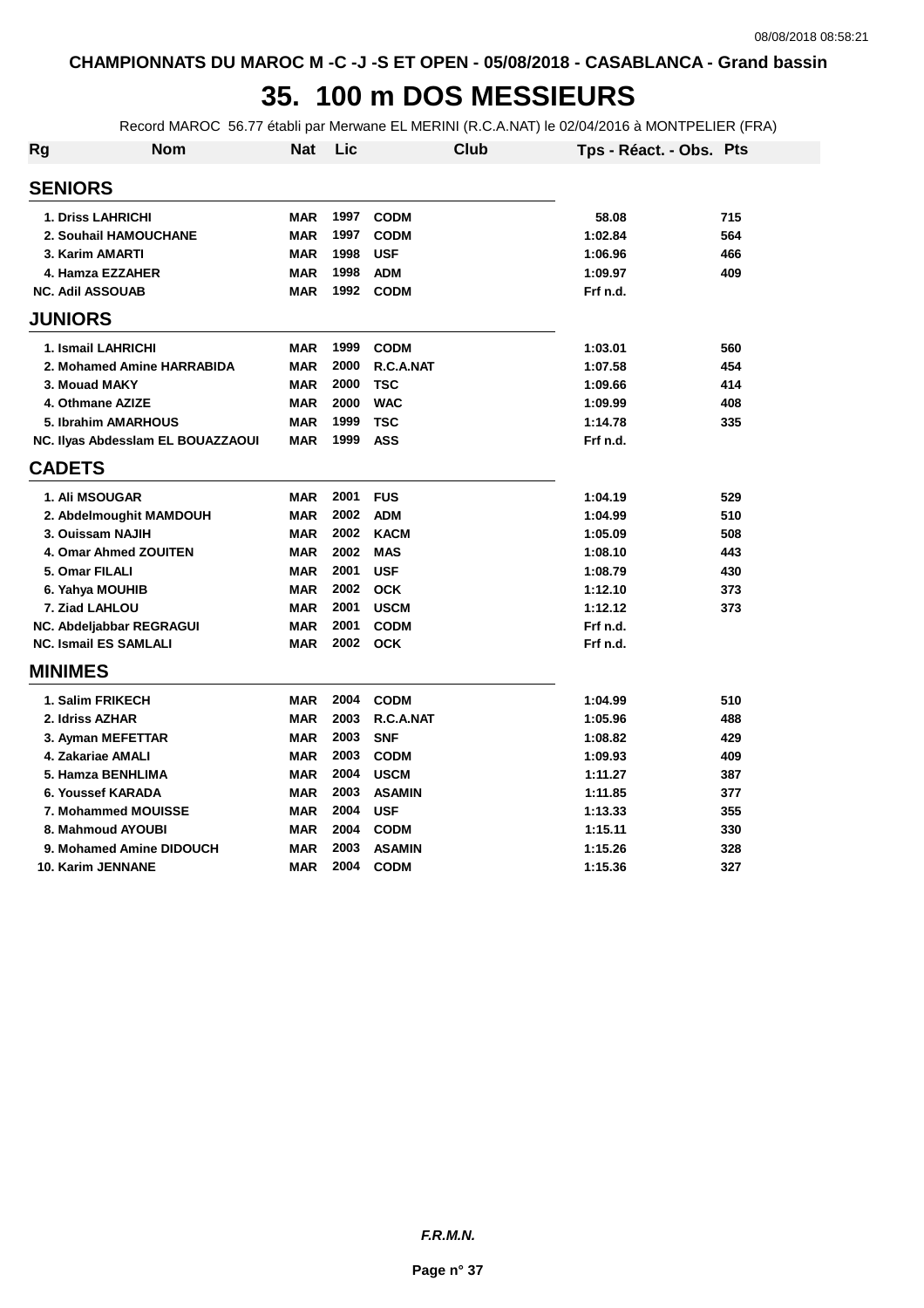## **36. 100 m DOS DAMES**

Record MAROC 1:04.82 établi par Hiba FAHSI (OCK) le 15/07/2018 à TUNIS

| Rg             | Nom                           | <b>Nat</b> | Lic  | Club        | Tps - Réact. - Obs. Pts |     |
|----------------|-------------------------------|------------|------|-------------|-------------------------|-----|
| <b>SENIORS</b> |                               |            |      |             |                         |     |
|                | 1. Yasmeen BOUTOUIL           | <b>MAR</b> | 1998 | <b>CODM</b> | 1:10.52                 | 559 |
|                | 2. Nour DRISSI HASSANI        | <b>MAR</b> | 1998 | <b>FUS</b>  | 1:12.91                 | 506 |
|                | 3. Noura MANA                 | <b>MAR</b> | 1997 | <b>CODM</b> | 1:19.87                 | 385 |
| <b>JUNIORS</b> |                               |            |      |             |                         |     |
|                | 1. Jasmin Charifa BOUZAROUATA | <b>MAR</b> | 2000 | <b>USF</b>  | 1:14.29                 | 478 |
|                | 2. Wissal NAFR                | <b>MAR</b> | 2000 | <b>OCK</b>  | 1:17.05                 | 429 |
|                | 3. Kenza MSELLEK              | <b>MAR</b> | 2000 | <b>TSC</b>  | 1:18.99                 | 398 |
|                | 4. Aida DIOURI                | <b>MAR</b> | 1999 | <b>CSN</b>  | 1:19.40                 | 392 |
| <b>CADETS</b>  |                               |            |      |             |                         |     |
|                | 1. Hiba FAHSI                 | <b>MAR</b> | 2001 | <b>OCK</b>  | 1:09.55                 | 583 |
|                | 2. Nissrine BOURBOUH          | <b>MAR</b> | 2001 | <b>FUS</b>  | 1:11.87                 | 528 |
|                | 3. Kenza ZERAIDI              | <b>MAR</b> | 2002 | <b>CODM</b> | 1:13.63                 | 491 |
|                | 4. Mariam SELLAFI             | <b>MAR</b> | 2002 | <b>OCK</b>  | 1:14.37                 | 477 |
|                | 5. Narjiss BOURBOUH           | <b>MAR</b> | 2001 | <b>FUS</b>  | 1:14.59                 | 473 |
|                | 6. Mariam BENSALAH            | <b>MAR</b> | 2001 | <b>ASS</b>  | 1:18.64                 | 403 |
|                | 7. Oumnia OUFRID              | <b>MAR</b> | 2001 | <b>CODM</b> | 1:19.86                 | 385 |
|                | 8. Kaoutar KHALED             | <b>MAR</b> | 2001 | <b>OCK</b>  | 1:20.85                 | 371 |
|                | 9. Hiba RIMY                  | <b>MAR</b> | 2001 | <b>TSC</b>  | 1:21.56                 | 361 |
|                | 10. Ayat Errahmane BELRHITI   | <b>MAR</b> | 2002 | <b>MAS</b>  | 1:23.69                 | 334 |
|                | 11. Oumaima FADILE            | <b>MAR</b> | 2002 | <b>OCK</b>  | 1:26.05                 | 308 |
|                | <b>12. Hiba ELHARRAK</b>      | <b>MAR</b> | 2002 | <b>ASS</b>  | 1:27.43                 | 293 |
| <b>MINIMES</b> |                               |            |      |             |                         |     |
|                | 1. Hiba CHOUAIBI              | <b>MAR</b> | 2004 | <b>USCM</b> | 1:10.73                 | 554 |
|                | 2. Ibtissam RACHID            | <b>MAR</b> | 2004 | R.C.A.NAT   | 1:13.91                 | 486 |
|                | 3. Hajar SABER                | <b>MAR</b> | 2003 | <b>CODM</b> | 1:15.62                 | 454 |
|                | 3. Yasmine RIAD               | <b>MAR</b> | 2004 | <b>FUS</b>  | 1:15.62                 | 454 |
|                | 5. Douae EL MOUJARRADE        | <b>MAR</b> | 2003 | <b>SNF</b>  | 1:17.48                 | 422 |
|                | 6. Maroua LAISSAOUI           | <b>MAR</b> | 2004 | <b>CODM</b> | 1:18.48                 | 406 |
|                | 7. Aicha EL BEKALI            | <b>MAR</b> | 2004 | A.S.F.A.R   | 1:19.80                 | 386 |
|                | 8. Camelia GARNOUSSI          | <b>MAR</b> | 2004 | <b>FUS</b>  | 1:20.40                 | 377 |
|                | 9. Doha TABERKANT             | <b>MAR</b> | 2004 | <b>SNF</b>  | 1:21.79                 | 358 |
|                | <b>10. Nisrine FIRAS</b>      | <b>MAR</b> | 2004 | <b>WAC</b>  | 1:22.12                 | 354 |
|                | 11. Oumayma ETTALBI           | <b>MAR</b> | 2003 | <b>CODM</b> | 1:22.24                 | 353 |
|                | 12. Basma KADI                | <b>MAR</b> | 2004 | <b>CODM</b> | 1:22.43                 | 350 |
|                | 13. Fatima Zahra LAKTATI      | <b>MAR</b> | 2004 | <b>MAS</b>  | 1:22.70                 | 347 |
|                | <b>14. Yasmine BANADI</b>     | <b>MAR</b> | 2003 | <b>OCK</b>  | 1:23.94                 | 332 |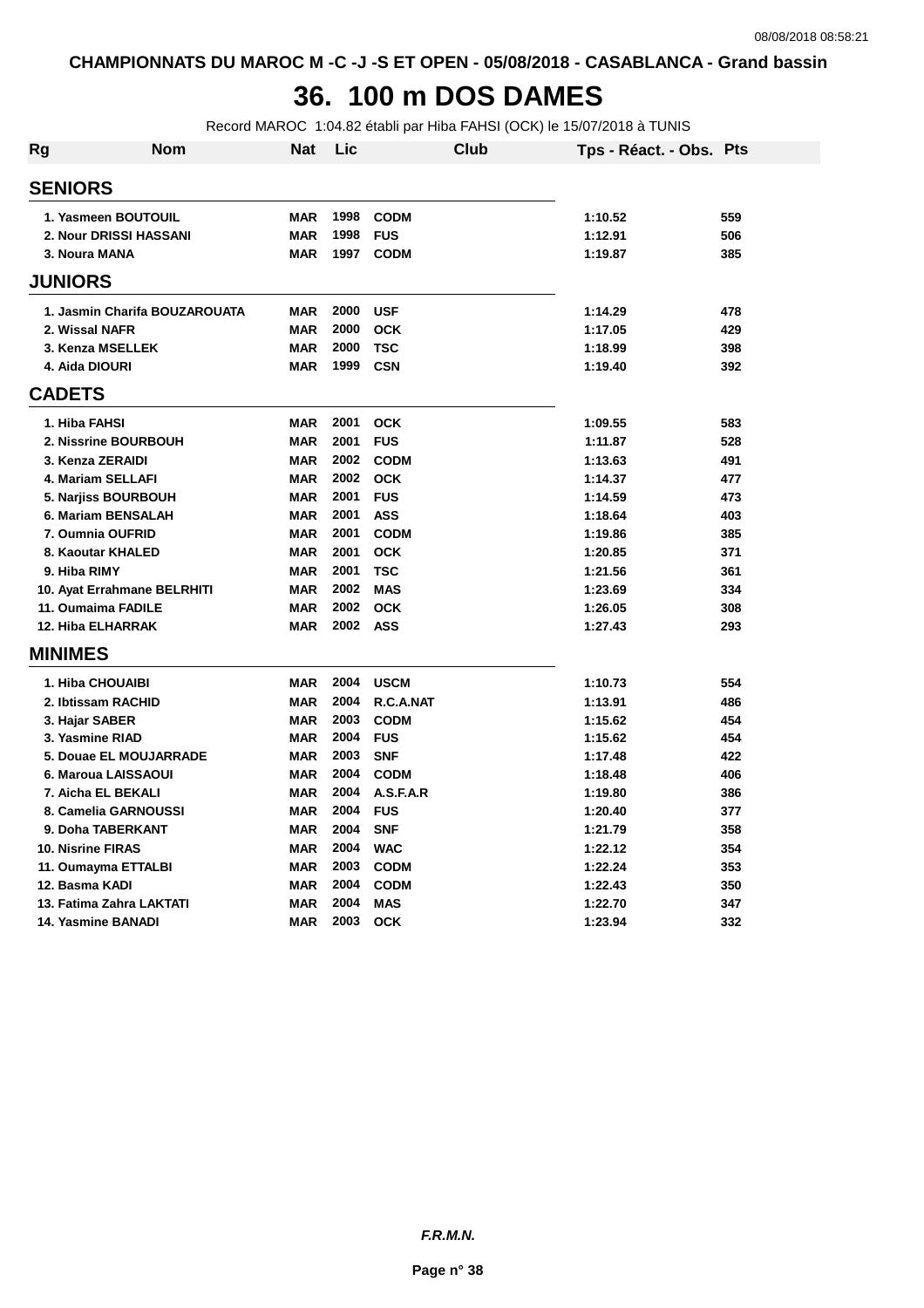#### **37. 800 m NAGE LIBRE MESSIEURS**

Record MAROC 8:25.83 établi par Said SABER (CODM) le 07/04/2016 à DUBAI

| Rg               | <b>Nom</b>                   | <b>Nat</b> | Lic  | <b>Club</b>   | Tps - Réact. - Obs. Pts |     |
|------------------|------------------------------|------------|------|---------------|-------------------------|-----|
| <b>SENIORS</b>   |                              |            |      |               |                         |     |
|                  | 1. Mathieu Mathy BEN RAHOU   | <b>MAR</b> | 1995 | <b>ASS</b>    | 8:38.79                 | 661 |
|                  | 2. Ahmed BENNAJEH            | <b>MAR</b> | 1998 | <b>CSE</b>    | 10:14.21                | 398 |
|                  | 3. Hatim LAFKIHI             | <b>MAR</b> | 1995 | <b>TSC</b>    | 10:20.06                | 387 |
|                  | 4. Amine FARIH               | <b>MAR</b> | 1998 | R.C.A.NAT     | 10:20.72                | 386 |
|                  | 5. Zouhair EL KHALFI         | <b>MAR</b> | 1993 | R.C.A.NAT     | 10:24.43                | 379 |
|                  | 6. Achraf LAKHDAR            | <b>MAR</b> | 1998 | <b>KACM</b>   | 10:49.73                | 336 |
| <b>JUNIORS</b>   |                              |            |      |               |                         |     |
|                  | 1. Marouane RAJI             | <b>MAR</b> | 2000 | <b>CODM</b>   | 10:40.27                | 352 |
|                  | <b>NC. Saad Amine DABBAR</b> | <b>MAR</b> | 2000 | <b>OCK</b>    | Frf n.d.                |     |
| <b>CADETS</b>    |                              |            |      |               |                         |     |
|                  | 1. Youssef HEMRI             | <b>MAR</b> | 2001 | <b>FUS</b>    | 8:45.01                 | 638 |
| 2. Ali HEMRI     |                              | <b>MAR</b> | 2001 | <b>FUS</b>    | 9:07.82                 | 562 |
|                  | 3. Mohamed EL MOUTAQUI       | <b>MAR</b> | 2001 | <b>TSC</b>    | 9:28.09                 | 504 |
|                  | 4. Youssef OUKHOUYA          | <b>MAR</b> | 2002 | <b>FUS</b>    | 9:30.04                 | 498 |
|                  | 5. Ayman EL MECHRAFI         | <b>MAR</b> | 2002 | <b>USCM</b>   | 9:34.37                 | 487 |
|                  | 6. Mohamed Yassine BENSALEH  | <b>MAR</b> | 2002 | <b>FUS</b>    | 9:35.36                 | 485 |
|                  | 7. Adam BELAFIA              | <b>MAR</b> | 2002 | <b>USCM</b>   | 9:52.06                 | 445 |
|                  | 8. Mohamed Amine CHANNANI    | <b>MAR</b> | 2002 | <b>CSE</b>    | 9:54.35                 | 440 |
|                  | 9. Omar HASSOUNI             | <b>MAR</b> | 2001 | <b>ADM</b>    | 10:00.70                | 426 |
|                  | 10. Oussama ELMAHBOUBI       | <b>MAR</b> | 2002 | <b>ADM</b>    | 10:03.82                | 419 |
|                  | 11. Yahya MOUHIB             | <b>MAR</b> | 2002 | <b>OCK</b>    | 10:08.61                | 409 |
|                  | <b>12. Ali MOKHTARI</b>      | <b>MAR</b> | 2001 | <b>USCM</b>   | 10:09.02                | 409 |
|                  | <b>13. Lounes MOUHOUBI</b>   | <b>MAR</b> | 2002 | <b>ASAMIN</b> | 10:12.93                | 401 |
| <b>MINIMES</b>   |                              |            |      |               |                         |     |
|                  | 1. Yasser BENCHEBBA          | <b>MAR</b> | 2004 | <b>FUS</b>    | 9:16.47                 | 536 |
|                  | 2. Ismail EL YOUSFI          | <b>MAR</b> | 2004 | R.C.A.NAT     | 9:31.61                 | 494 |
|                  | 3. Ilias EDDARI              | <b>MAR</b> | 2004 | R.C.A.NAT     | 9:38.00                 | 478 |
|                  | 4. Mohamed Amine DIDOUCH     | <b>MAR</b> | 2003 | <b>ASAMIN</b> | 9:56.28                 | 435 |
|                  | 5. El Mehdi LAANAYA          | <b>MAR</b> | 2003 | <b>TSC</b>    | 10:00.97                | 425 |
|                  | 6. Ilyas LAGSSAIBI           | <b>MAR</b> | 2004 | R.C.A.NAT     | 10:13.07                | 401 |
|                  | 7. Achraf HMAITTANE          | <b>MAR</b> | 2003 | <b>ASAMIN</b> | 10:16.40                | 394 |
|                  | 8. Oussama EL MOUSSAMI       | <b>MAR</b> | 2003 | <b>CODM</b>   | 10:25.38                | 377 |
|                  | <b>NC. Walid BOUFTINI</b>    | <b>MAR</b> | 2003 | <b>WAC</b>    | Frf n.d.                |     |
| NC. Ilyas LARABI |                              | <b>MAR</b> | 2004 | <b>CNCS</b>   | <b>\bandon</b>          | 0   |